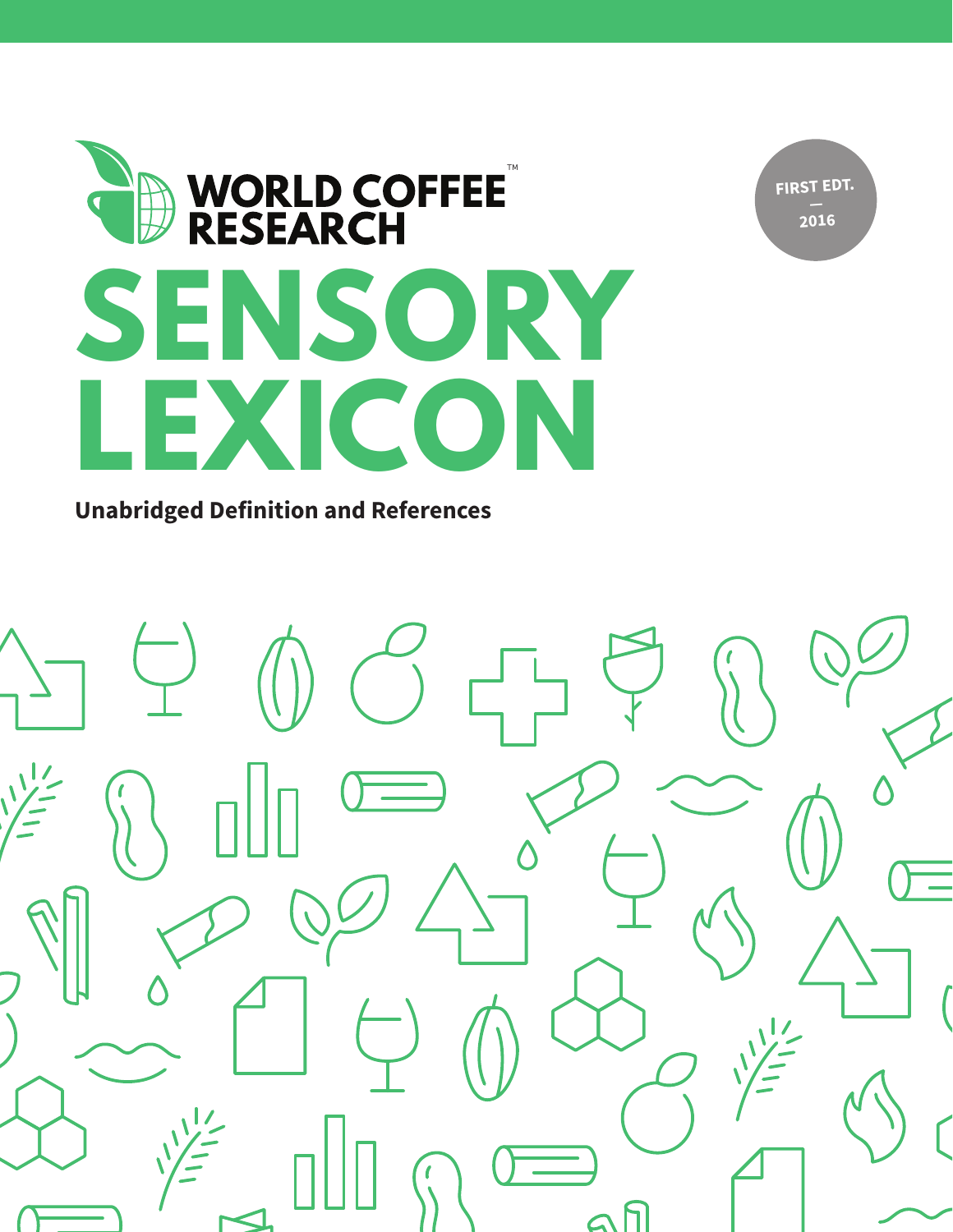Copyright © 2016 World Coffee Research. All rights reserved.

First Edition, 2016

ISBN 978-0-9971542-0-7

#### **World Coffee Research**

5728 John Kimbrough Blvd., Suite 201 College Station, TX 77843-2477 www.worldcoffeeresearch.org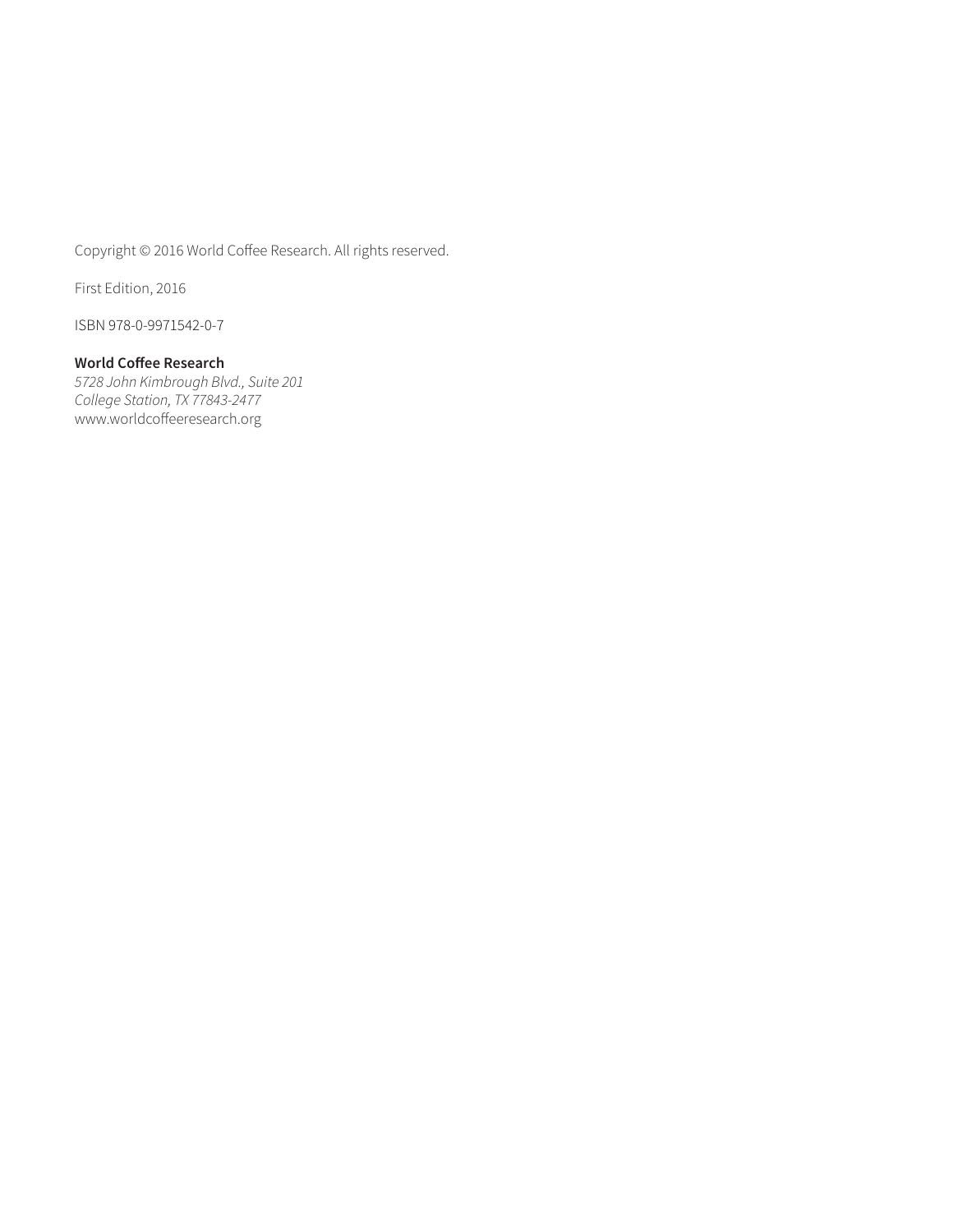# **ACKNOWLEDGEMENTS**

World Coffee Research would like to thank the contributors who made this work possible.

The World Coffee Research Sensory Lexicon was developed by the lab of Edgar Chambers IV, Ph.D. at the Sensory Analysis Center at Kansas State University, and validated by the lab of Rhonda Miller at Texas A&M University. Paul Songer, technical director of the Cup of Excellence program, coordinated the preparation of coffee samples and workshops to solicit feedback from a group of coffee industry advisors. Tim O'Connor and Pacific Espresso/La Marzocco made in-kind donations of coffee brewing equipment.

Members of the Sensory Lexicon Advisory Group include:

- Lindsey Bolger, Keurig Green Mountain Coffee
- Bruce Bria, Royal Cup Coffee and Tea
- Gail Vance Civille, Sensory Spectrum
- Brent Ginn, J.M. Smuckers
- Peter Giuliano, Specialty Coffee Association of America
- Chris Hallien, Kraft Foods
- Timothy Hill, Counter Culture Coffee
- Ali Johnston, Keurig Green Mountain Coffee
- Chris Kerth, Texas A&M University
- Doug Langworthy, Starbucks
- Rhonda Miller, Texas A&M University
- Thompsen Owen, Sweet Maria's
- Mark Romano, Illy Café
- Trish Rothgeb, Wrecking Ball Roasters & Coffee Quality Institute
- Emma Sage, Specialty Coffee Association of America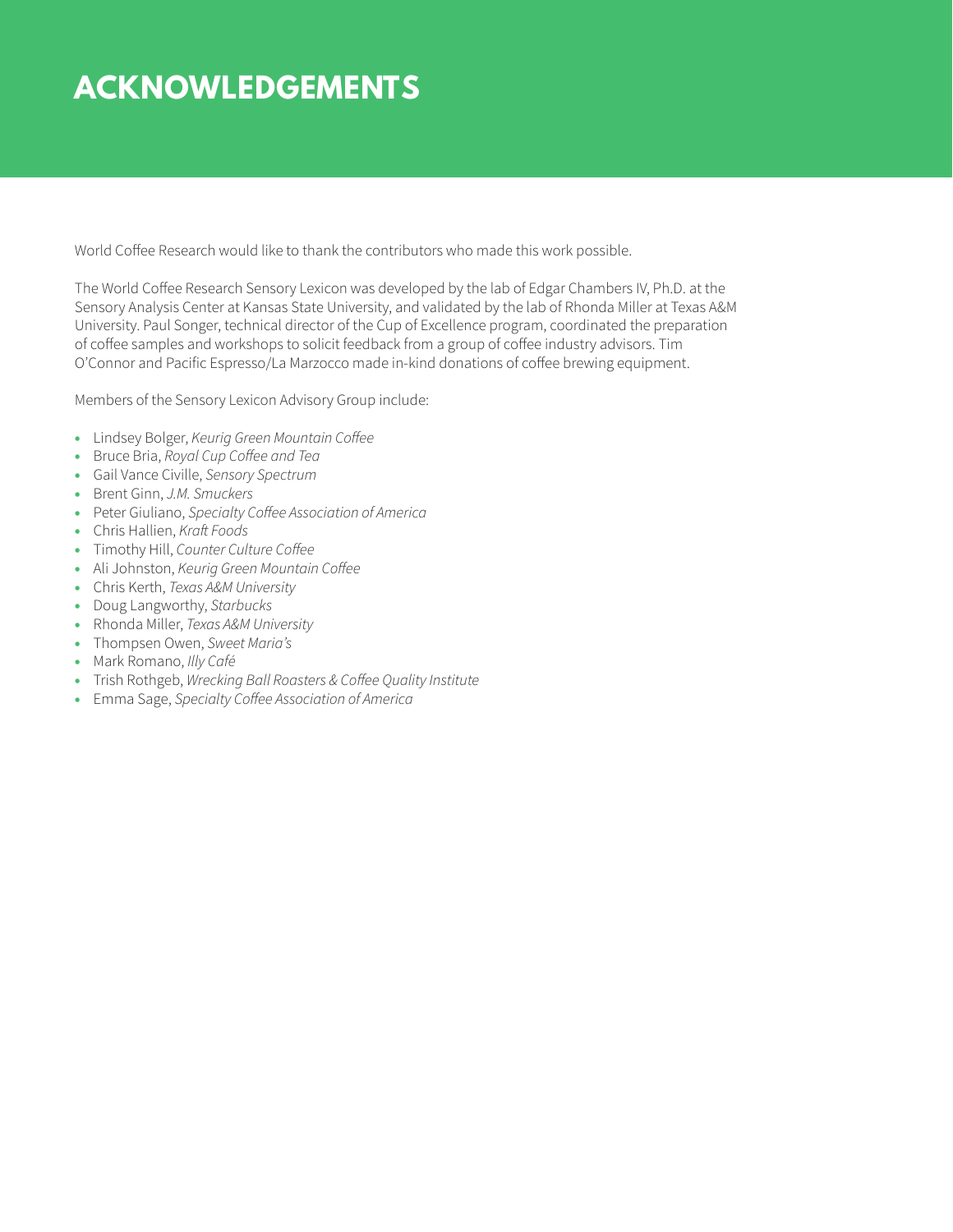# **TABLE OF CONTENTS**

| Sweet         | Alcohol                 |
|---------------|-------------------------|
| Sour          | Whiskey                 |
| <b>Bitter</b> | Winey                   |
| Salty         | Fermented               |
|               | Overripe/Near fermented |

#### **Fruity** ...........................................................14

Fruity Berry Strawberry Raspberry Blueberry Blackberry Dried Fruit Raisins Prune Other Fruit Apple Pear Peach Grape Cherry Pomegranate Coconut Pineapple Citrus fruit Lemon Grapefruit Orange Lime

### **Sour/Acid** ....................................................20

Sour Sour Aromatics Acetic acid Butyric acid Isovaleric acid Citric acid Malic acid

# **Green/Vegetative** .....................................24

Olive Oil Raw Under–ripe Peapod Green Fresh Dark Green Vegetative Hay-like Herb-like Beany

### **Stale/Papery** .............................................27

Stale Papery Cardboard

### **Earthy** ..........................................................28

Musty/earthy Musty/dusty Moldy/damp Phenolic Animalic Meaty/brothy Woody

# **Chemical** .....................................................30

Bitter Salty Medicinal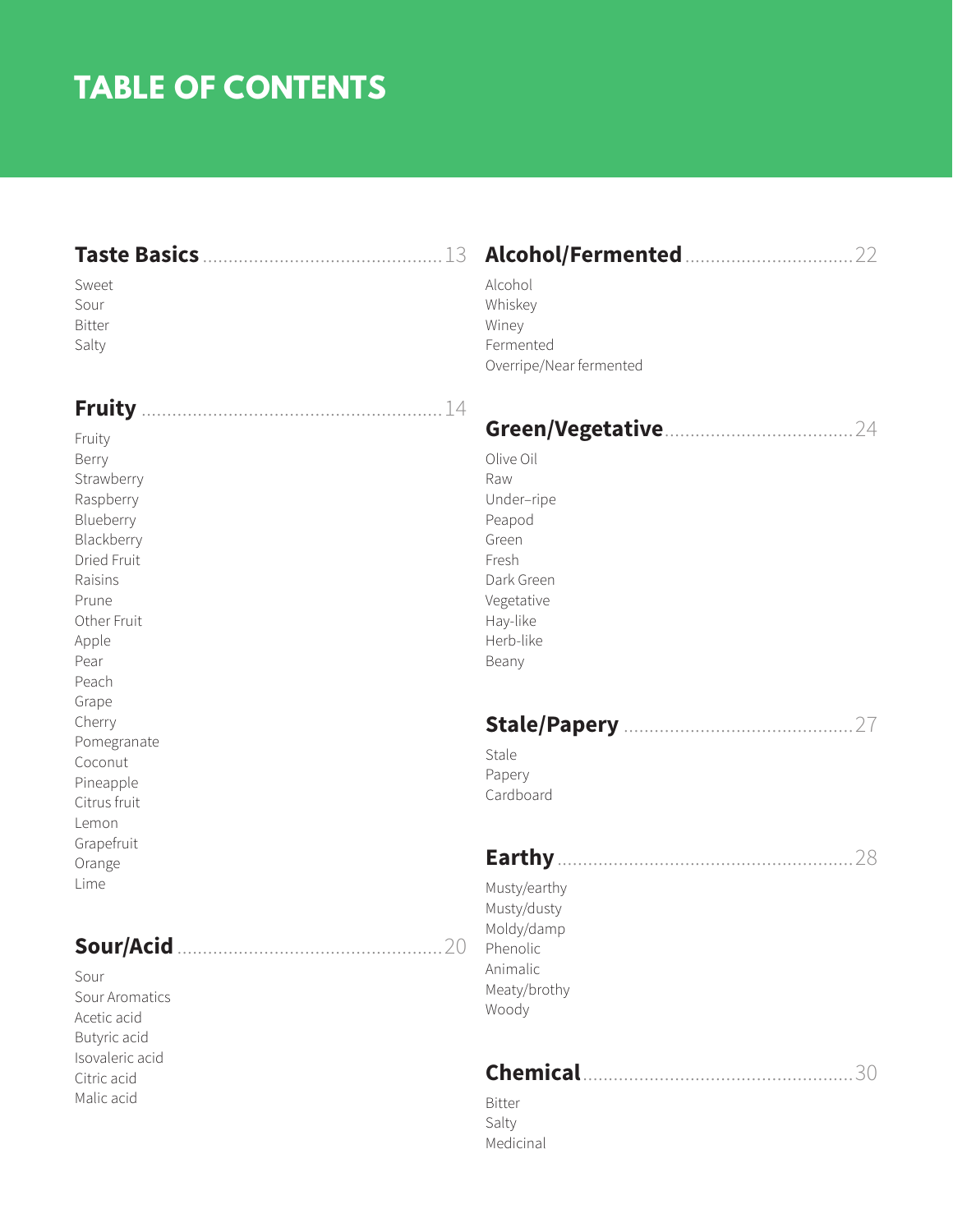Rubber Petroleum Skunky

# **Roasted** .......................................................32

Tobacco Pipe tobacco Acrid Ashy Burnt Smoky Roasted Brown, roast

# **Cereal** ...........................................................35

Grain Malt

### **Spices** ...........................................................36

Pungent Pepper Anise Nutmeg Spice brown Cinnamon Clove

# **Nutty** ............................................................38

Nutty Almond Hazelnut/Filbert Peanuts

### **Cocoa** ...........................................................40

Chocolate Cocoa Dark Chocolate

# **Sweet** ...........................................................41

Sweet Molasses Maple Syrup Brown sugar Caramelized Honey Vanilla Vanillin Sweet Aromatics Overall sweet

# **Floral** ............................................................44

Floral Rose Jasmine Chamomile Black tea

# **Amplitude** ..................................................46

Overall impact Blended Longevity Body/Fullness

# **Mouthfeel** ...................................................49

Mouth Drying Thickness Metallic Oily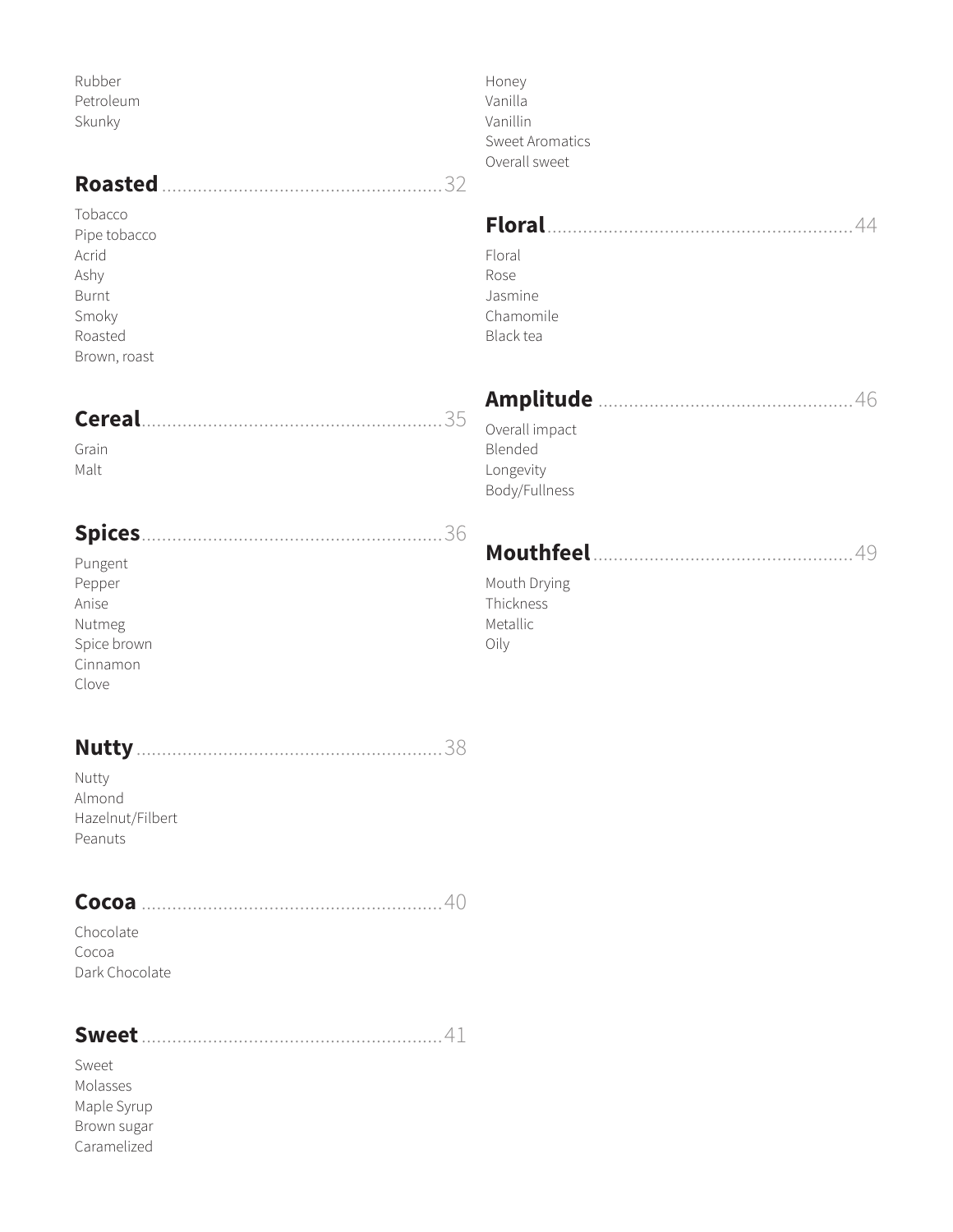# **INTRODUCTION**

Coffee is one of the most chemically complex things we consume, with subtleties of aroma, texture, and flavor rivaled by almost no other food, and it can seem as if its flavors are infinite. But they are not.

Coffee, like anything else we eat or drink, tastes, smells, and feels the way it does because locked inside the coffee bean is a complex molecular and genetic code that determines what we experience. Every flavor, every aroma, every texture originates in a set of chemicals, which in turn are determined by the seed's genes, by how and where the coffee was grown, and by everything it has experienced since leaving the tree (processing, drying, milling, storage, transport, roasting, brewing and so on).

The goal of the World Coffee Research Sensory Lexicon is to use for the first time the tools and technologies of sensory science to understand and name coffee's primary sensory qualities, and to create a replicable way of measuring those qualities.

Just like a dictionary reflects broad, expert agreement about the words that make up a given language, the lexicon contains the tastes, aromas, and textures that exist in coffee as determined by sensory experts and coffee industry leaders.

### **Why We Need the World Coffee Research Sensory Lexicon**

Creating the World Coffee Research Sensory Lexicon—a universal language of coffee's sensory qualities, and a tool for measuring them-is the necessary first step to understanding what causes coffee to taste, smell, and feel the way it does. What are the genes that make a coffee more or less bitter? What are the environmental factors that give a coffee an orange acidity instead of a lime one? Does anything happen to the flavor of a coffee when you use one kind of fertilizer in place of another? Or rain water instead of irrigation? What if you stop the fermentation process at a certain Ph level instead of after a certain amount of time? Or use a particular yeast strain? We know that storing green coffee in one kind of bag versus another can decrease woodiness, but by how much? The list of questions you can pose—and begin to answer-when you have a tool to quantify coffee's tastes and flavors is almost endless.

The lexicon was created by World Coffee Research to enable coffee scientists to conduct research that will make coffee better—starting with the seed itself. For example, in order to breed new varieties of coffee that are not only productive, disease resistant, and climate resilient, but also taste amazing, we need to understand which molecules in a coffee are connected to which flavors, and then understand how those molecules are produced. To do that, you have to have a reliable and repeatable way to measure the flavors and their relative magnitude.

Despite the fact that we have many good tools for evaluating coffee, such as rigorous cupping protocols, none of them is suitable for scientific inquiry. There are three things about the lexicon that are fundamentally different from other sensory evaluation tools:

1. It is descriptive. The World Coffee Research Sensory Lexicon doesn't have categories for "good" and "bad" attributes, nor does it allow for ranking coffee quality. It is purely a descriptive tool, which allows you to say with a high degree of confidence that a coffee tastes or smells like X, Y, or Z.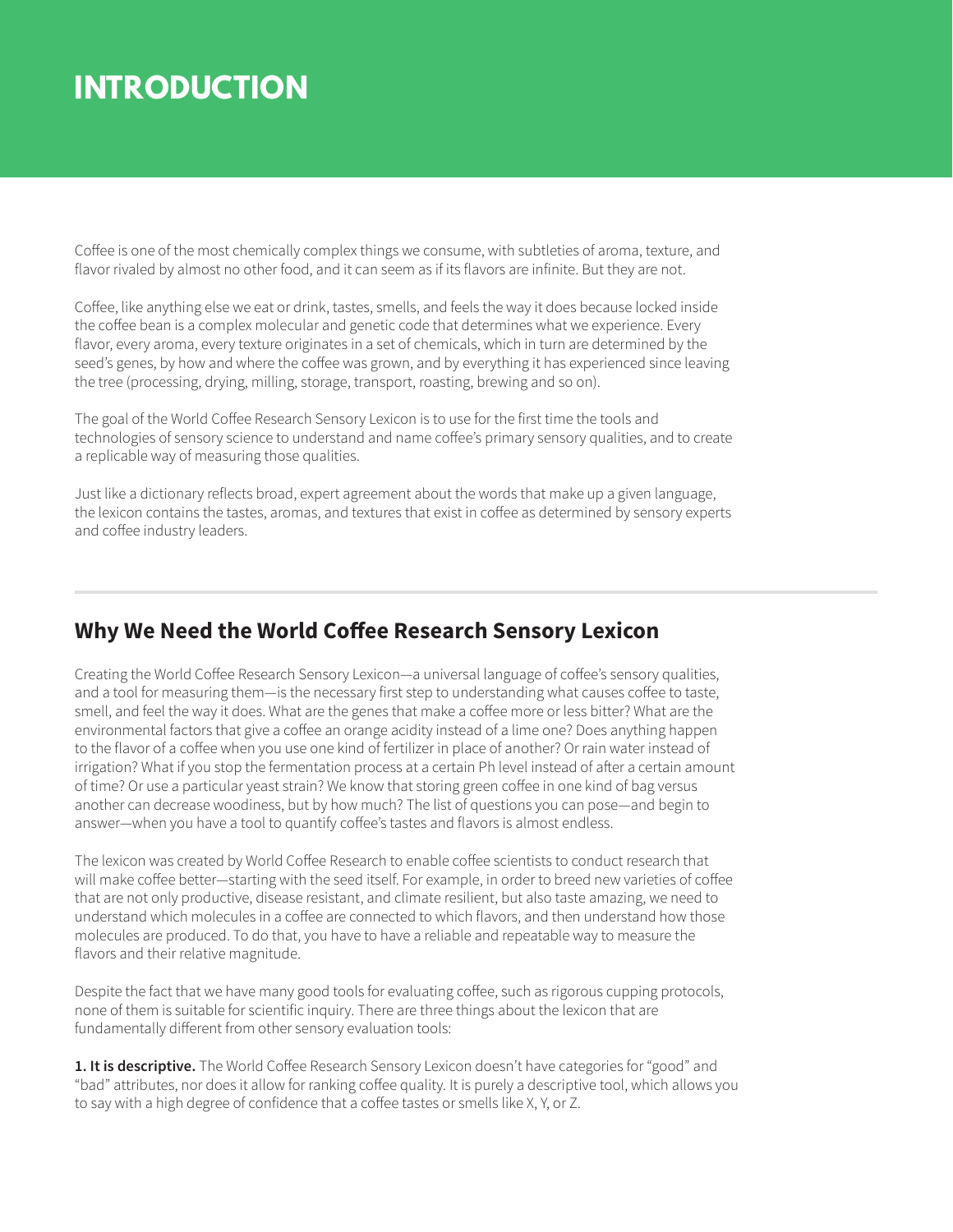2. It is quantifiable. The World Coffee Research Sensory Lexicon allows us not only to say that, for example, a given coffee has blueberry in its flavor or aroma, but that it has blueberry at an intensity of 4 on a 15-point scale. This allows us to compare differences among coffees with a significantly higher degree of precision.

**3. It is replicable.** When the World Coffee Research Sensory Lexicon is used properly by trained sensory professionals the same coffee evaluated by two different people—no matter where they are, what their prior taste experiences is, what culture they originate from, or any other difference among them—will achieve the same intensity score for each attribute. An evaluator in Texas will get "blueberry, flavor: 4" just the same as one in Bangalore.

These three factors allow us to ask and answer scientific questions, like how a given factor X (coffee variety, farm management practice, brewing method, etc.) impacts the flavor of a coffee. Controlling for as many factors other than the X factor as possible, we can submit the coffee samples for evaluation to a group of sensory scientists who have been trained in the use of the lexicon. They can assess the samples, and then analyze what the sensory assessment tells us about the research question. Sensory scientists always work in groups, called panels, to make sure that no one taster skews the results. A typical panel has 5 to 7 tasters, who train for six to nine months to achieve calibration with the lexicon and with each other before they begin evaluating samples.

## **Non-scientific Uses for the World Coffee Research Sensory Lexicon**

When a research question is being posed, coffee samples should evaluated by a trained sensory panel. At the time the World Coffee Research Sensory Lexicon was published, there were two sensory panels trained on its use in the United States. Obviously, scientific questions shade easily into questions that arise daily in the business of coffee. As soon as it was created, we knew there would be interest from the coffee industry about how the lexicon could help their work. And in fact, larger coffee companies already use similar tools in their quality control and R&D work. (Not to mention those in industries other than coffee. There are wine lexicons, beer lexicons, cheese lexicons—even meat and marijuana lexicons.) A coffee roasting company might use the lexicon to determine how a change in the roast profile of a coffee impacts the expression of nutty or chocolate flavors, for example. Coffee buyers might use it to source blend components that will give them a desired, consistent flavor profile. Quality control managers might use it to calibrate their tasters. It can also be used for fun.

Until now, such tools have not been widely available for broad use by the coffee industry. Critically, the World Coffee Research Sensory Lexicon was also developed with the goal of universal standardization in mind. If the industry as a whole—from producers to roasters—can make use of a single lexicon for sensory evaluation, coffee will have for the first time a universal language of flavor. It would be a powerful tool for increasing both quality and value up and down the supply chain.

### **A Note on What the World Coffee Research Sensory Lexicon is Not**

The World Coffee Research Sensory Lexicon is not a replacement for cupping or other sensory tools. Cupping is a very specific and important evaluation process. It is extremely useful for coffee producers, buyers, and others in the coffee business for evaluating coffee defects and coffee quality. The Lexicon can be an additional evaluation tool in the toolbox of coffee sellers and buyers, but it is not a replacement for existing tools.

The World Coffee Research Sensory Lexicon is not truly global. While we aim for the lexicon to be a universal tool for coffee scientists and industry, in its present form, it is not truly global. The references used in the lexicon are only widely available in the Unites States, where the lexicon was developed and where World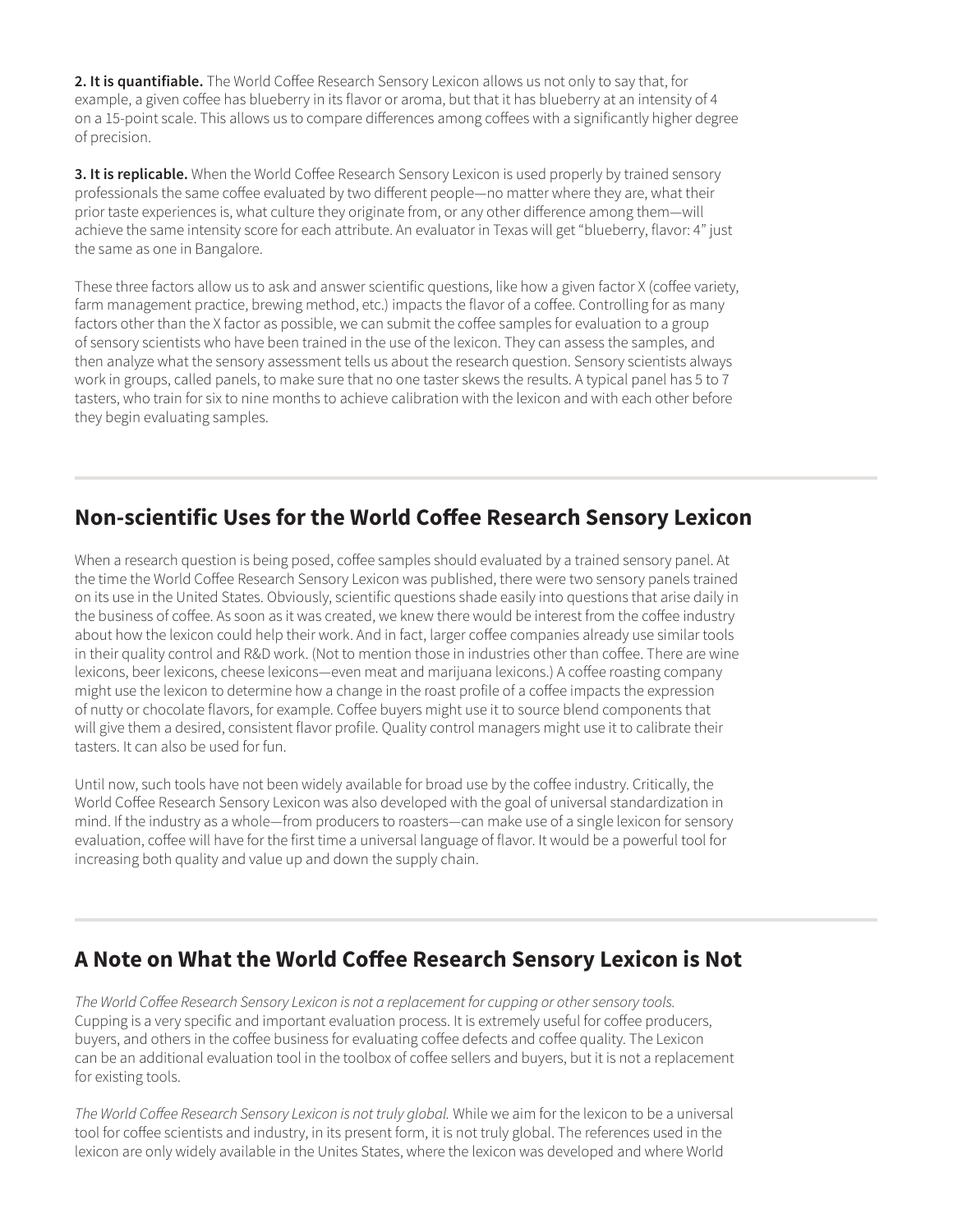Coffee Research will do most of its sensory evaluations in the near future. We hope to adapt the lexicon for other places with locally available references and appropriate translations, given adequate funding and partnerships. But this limitation of the lexicon doesn't mean it isn't globally relevant or useful. The research being conducting using the lexicon will be used to study and improve coffee from every part of the world.

The World Coffee Research Sensory Lexicon is not finished. A sensory lexicon, like a dictionary of words, is by nature an evolving document. As new coffee varieties are discovered or developed, and processing, roasting, and preparation methods change or expand, the universal vocabulary for coffee's sensory attributes will necessarily grow. The version of the World Coffee Research Sensory Lexicon you are reading was developed based on the review of 105 Arabica coffee samples—a comprehensive selection, but by no means a definitive or complete one. The scientists who developed the lexicon looked at these samples and named the attributes they found present in them, but they obviously did not evaluate every possible coffee. There is also room to expand the references in the lexicon to include some with higher and lower intensities, and some that might be more widely available than the ones currently listed. For information on how you can contribute to the expansion of the lexicon, see "A Living Document" below.

The World Coffee Research Sensory Lexicon is not a tool for evaluating defective coffees. The present edition of the lexicon was developed using only non-defective coffees. To the extent that a flavor or aroma traditionally considered a defect (for example, Phenol or Musty) is included in the lexicon, it is because the scientists who created the lexicon found some amount of those attributes in the samples they evaluated. Other defects that might have disqualified a coffee from coming to market are not present. It's possible the lexicon will expand in the future to provide more comprehensive coverage of attributes commonly considered to be defects.

### **Using the World Coffee Research Sensory Lexicon**

### **Blackberry <sup>1</sup>**

The sweet, dark, fruity, floral, slightly sour, somewhat woody aromatic associated with blackberries. **<sup>2</sup>**

**REFERENCE** Smucker's Blackberry Jam **<sup>3</sup> INTENSITY** Flavor: 5.5 **<sup>4</sup> PREPARATION** Serve jam in a 1-ounce cup. Cover with a plastic lid. **<sup>5</sup>**

Above is a diagram of a sample lexicon entry. The elements of the lexicon are as follows:

**1. Attribute name:** This is the descriptive name given to the sensory attribute (taste, smell, or mouthfeel) that sensory scientists determined are present in coffee over the course of developing the lexicon. The first edition of the World Coffee Research Sensory Lexicon contains 110 attributes.

**2. Definition:** Each attribute has a definition that clarifies and describes what the attribute name means.

**3. References:** For each attribute, references are provided that serve as the standard against which that attribute is measured. The above example has only one reference. But others might have two or three or even four. For example, the Smoky attribute has three references: three references for aroma (benzyl disulfide, wood ashes, and smoked almonds) and one reference for flavor (smoked almonds). References may be used to evaluate either flavor or aroma (or both), as indicated. Sometime the same reference is used for more than one attribute. For example, roasted peanuts are used as a reference for the attributes Peanut and Roasted.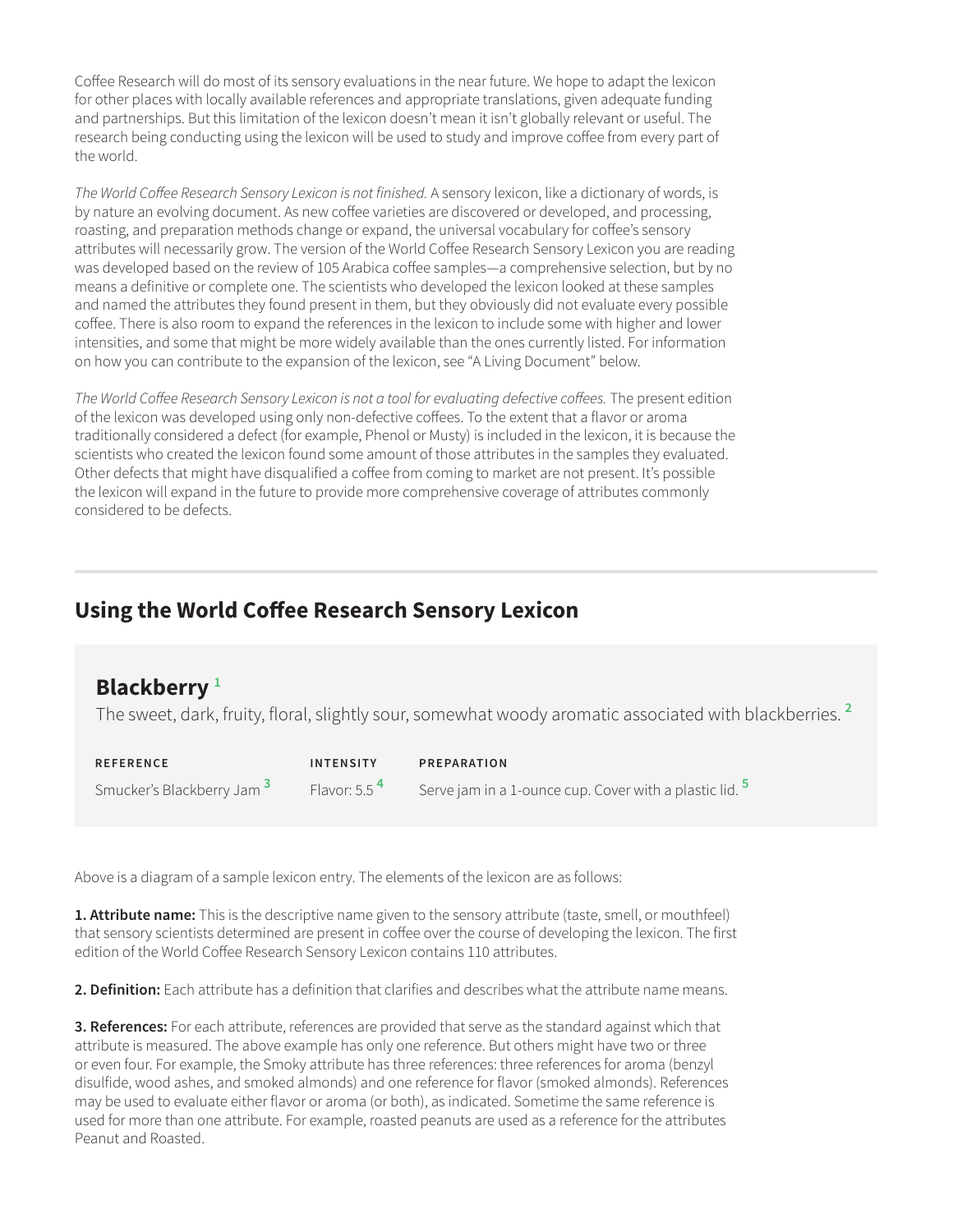**4. Intensity score:** Each reference is given an intensity score on a scale of 1 to 15. The intensity score is the critical factor that makes the World Coffee Research Sensory Lexicon not just a descriptive tool but a measurement one—it allows evaluators to measure the amount of a given flavor or aroma attribute in a coffee sample. The intensity score allows evaluators to compare the strength of the attribute in the sample against the strength in the reference(s) and to assign the appropriate score to the sample. For example, Hazelnut has two flavor references. The first is a solution of 1/8 teaspoon of McCormick Imitation Hazelnut Extract in 1 cup of milk, which gives an intensity of 3.5. The second is double strength (1/4 teaspoon in 1



cup milk), which has an assigned intensity score of 6.0. If you are evaluating the intensity of hazelnut flavor in a coffee sample, and it's notably higher than the first reference and a little below the second, it might receive an intensity score of 5.5. The 15-point intensity scale (see above) is use for many kinds of foods in sensory analysis.

**5. Preparation instructions:** Each reference includes instructions for preparation, including serving instructions. For example, it's always preferable to use covered glass snifters for aroma references so that aromas don't contaminate one another on the table. Following the preparation instructions will ensure that each reference represents the correct intensity.

### **The Way Sensory Scientists Use the World Coffee Research Sensory Lexicon**

Sensory panelists brew the roasted coffees they are evaluating using a standard set of instructions and evaluate the samples hot. (Unless, of course, the lexicon is being used to evaluate different brewing methodologies, which case the brewing parameters would vary.) Typically, it takes a trained panel about 15 minutes to evaluate one coffee sample on 35-40 attributes (it would take longer to evaluate more attributes). Because coffee has significant bitterness compared with other food products, panelists usually only evaluate four to six samples in a session (1.5-2 hours) to avoid sensory fatigue. In order to ensure statistical validity of sensory evaluations, each sample coffee is evaluated three times in a blinded process (meaning that panelists are not aware which coffee is which). Before evaluations begin, the panel will have two to three orientation sessions with the sample coffees, during which they ensure that all panelists are calibrated and discuss which attributes are present in the samples and will be evaluated in the formal analysis.

The evaluation of samples is usually silent. Panelists smell each coffee, consulting references as appropriate, and assign aroma intensity scores. They repeat the process for taste and aftertaste. Once all samples are complete, statistical analyses are run to answer the research questions being addressed by the evaluation.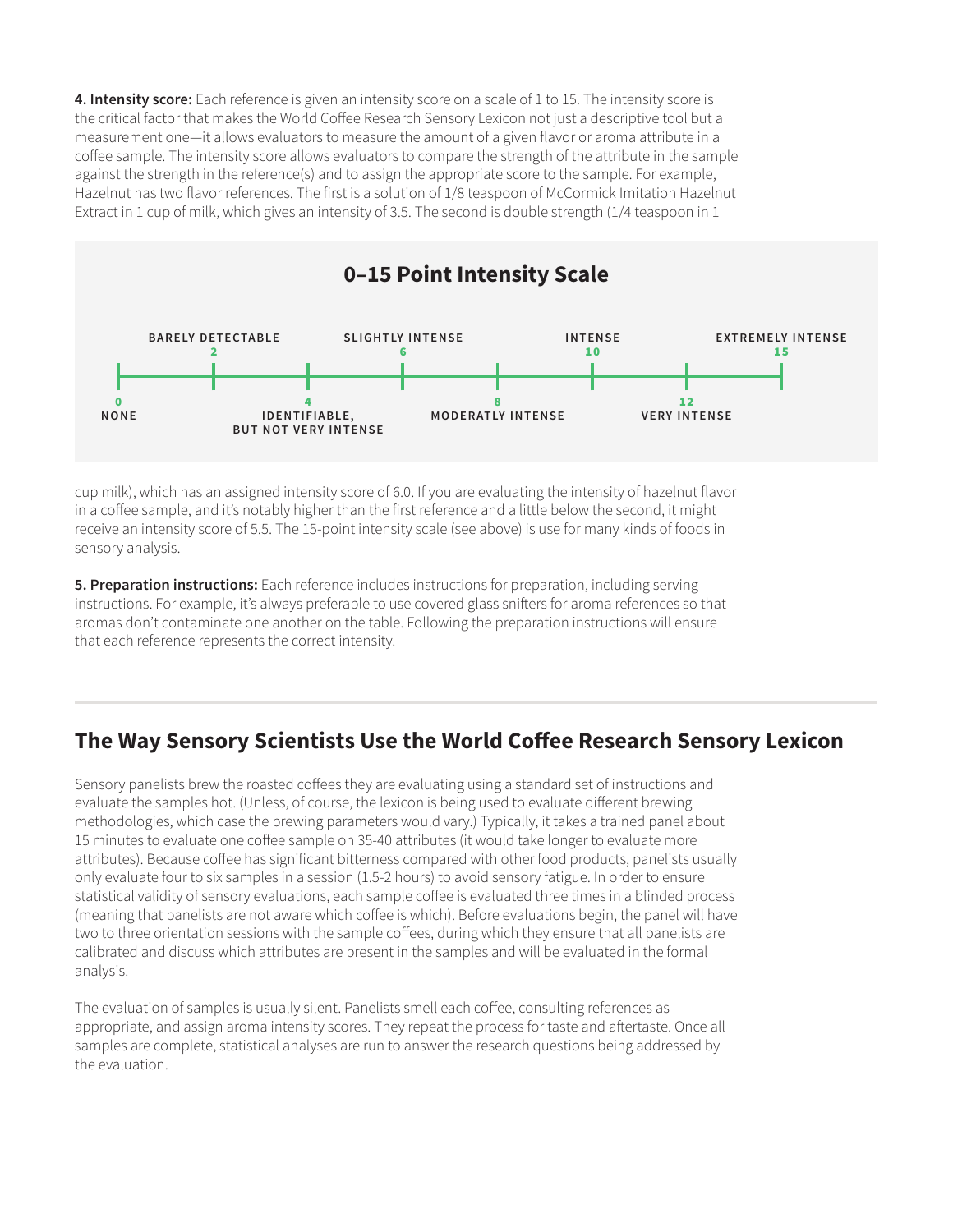# **How the World Coffee Research Sensory Lexicon Was Developed**

The lexicon was developed in the lab of Edgar Chambers IV, Ph.D., at the Sensory Analysis Center at Kansas State University, one of the world's premier sensory science centers.

The first step in creating the lexicon was to identify the basic attributes present in coffee by consulting the published literature of coffee sensory science. The next step was to create a trained sensory panel for coffee. A group of 10 sensory scientists from Kansas State University spent more than 50 hours training with a coffee consultant from Sensory Spectrum with the purpose of increasing their experience in coffee tasting.

Next, the panelists at the Sensory Analysis Center evaluated a group of 13 coffee samples. They determined every attribute that was detectable in any quantity. Researchers also proposed other terms based on previous experience. Throughout the process, the panelists used a consensus process to determine the attributes, meaning the entire panel had to agree on an attribute before it could be included. Consensus was also required to determine the definitions, references, and intensity scores for references for each attribute.

The evaluation of coffee samples began with aroma, then flavor, aftertaste, and texture and amplitude. For aroma evaluation each panelist lifted a glass snifter of the sample coffee and took 3 to 4 short sniffs to detect the smells that were present. Next, panelists sipped the samples to evaluate flavor, texture and amplitude. And finally, they waited 15 seconds to determine aftertaste. For each group of attributes that was proposed, references were introduced and then modified until each of the participants agreed on them.

The first phase of development led to the detection of 74 attributes, a list that included most of the commonly found characteristics in coffee but also some unique ones found in only one or a few coffee samples. Subsequent sessions were held with additional coffee samples, and the entire lexicon was validated by a second trained sensory panel in the lab of Rhonda Miller at Texas A&M University. Through this process of revision and confirmation, many of the references also evolved. For example, for the term Nutty the reference was changed from a blend of almonds and hazelnuts to a blend of almonds and walnuts, which gave a closer match to the overall nutty character. In total, the panelists spent more than 100 hours evaluating 105 coffee samples from 13 countries to create the final World Coffee Research Sensory Lexicon, which grew to 110 attributes.

The process was also vetted by coffee industry veterans from both large and small companies in a workshop where the full list of attributes were presented and discussed, and the sensory descriptive method demonstrated. Paul Songer, technical director of the Cup of Excellence program, coordinated the preparation of coffee samples and industry workshop.

# **A Living Document**

The World Coffee Research Sensory Lexicon is a living document, and will be updated to include new attributes and references over time. If you believe there is an attribute missing from this lexicon, we invite you to submit it for consideration. We will also consider the submission of new references to replace existing ones.

**New attributes** for consideration must be submitted with the following:

- The proposed attribute name
- A proposed definition and reference material
- An explanation of how the term is different from similar terms in the lexicon
- A sample of unflavored coffee beans that you believe exhibit the new attribute, processed according to our guidelines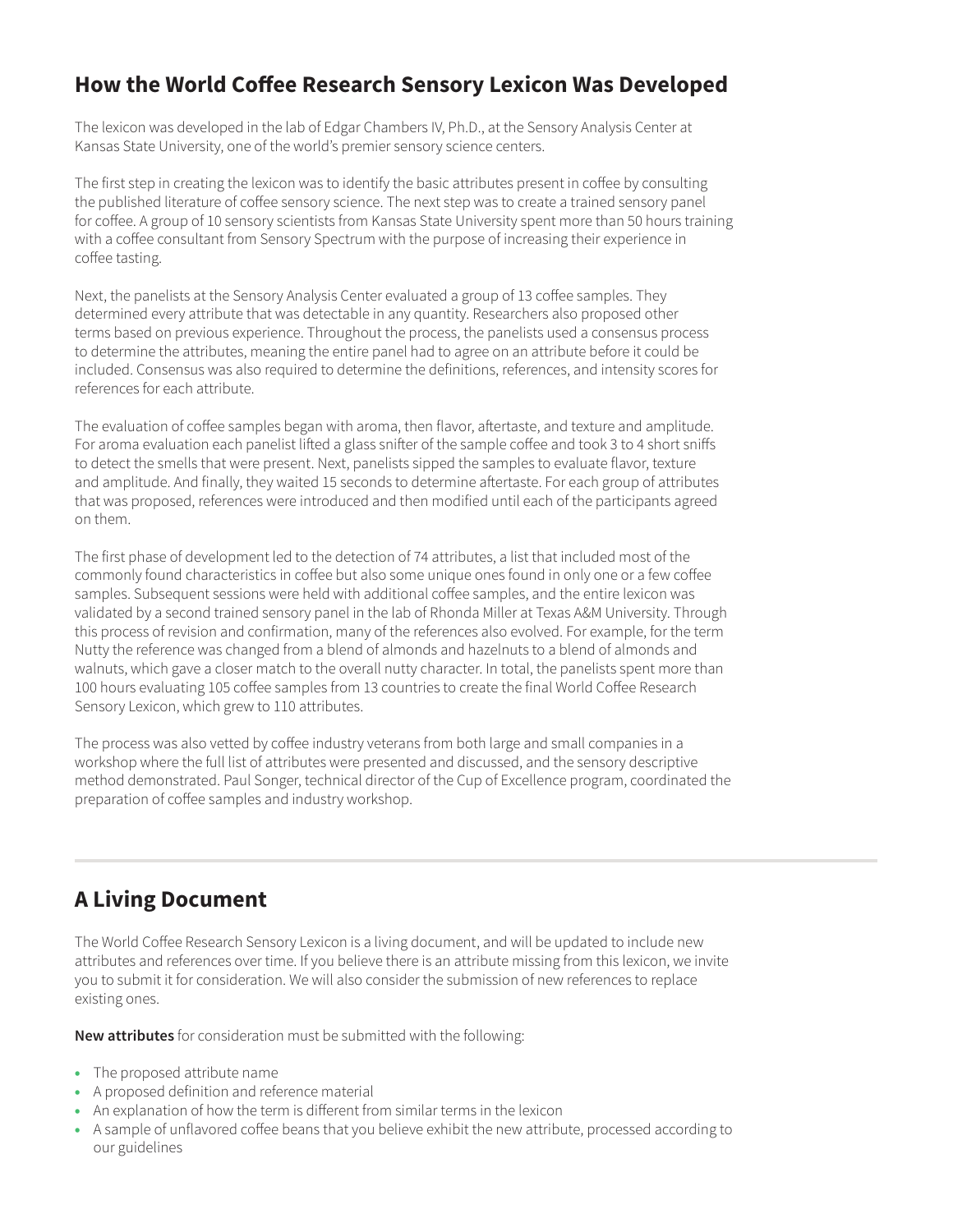**New or revised references** for consideration must be submitted with the following:

- The existing attribute term
- The name/brand of your proposed new reference material, which must be reasonably/widely available for purchase in the United States through major chain stores or online
- An explanation of how the new reference is better than or enhances the existing references

Please include a cover letter with your name and contact information (including email and phone number), and information about the coffee sample or reference you are submitting. Address your submission to:

#### **Rhonda Miller**

Animal Science Room 310 Kleberg 2471 Texas A&M University College Station, TX 77843-2471

Review process: A trained sensory panel will review submissions and samples. For new attributes, the panel will determine if the proposed attribute exists in the sample, ensure that it doesn't duplicate information in other terms, determine a final definition, and determine an intensity for the reference. For proposed new references, the panel will test the proposed reference against the existing reference and verify that it is an improvement. Only after this verification process will new terms be added to the lexicon.

## **The Future of Coffee**

The lexicon is an essential tool for understanding—and increasing—coffee quality and for ensuring that high-quality coffee exists for generations to come. It will significantly advance the work of coffee scientists, including molecular geneticists, breeders, and agronomists, who are studying how to make coffee more productive and resilient for coffee farmers, better tasting for coffee drinkers, and more valuable for everyone who earns a living from coffee.

#### **The mission of World Coffee Research is:**

To grow, protect, and enhance supplies of quality coffee while improving the livelihoods of the families who produce it.

We created the World Coffee Research Sensory Lexicon with that mission in mind. Supporting World Coffee Research enables future innovation in coffee science—and, ultimately, better livelihoods for coffee farmers. If you would like to support our work by becoming a World Coffee Research member, visit worldcoffeeresearch.org.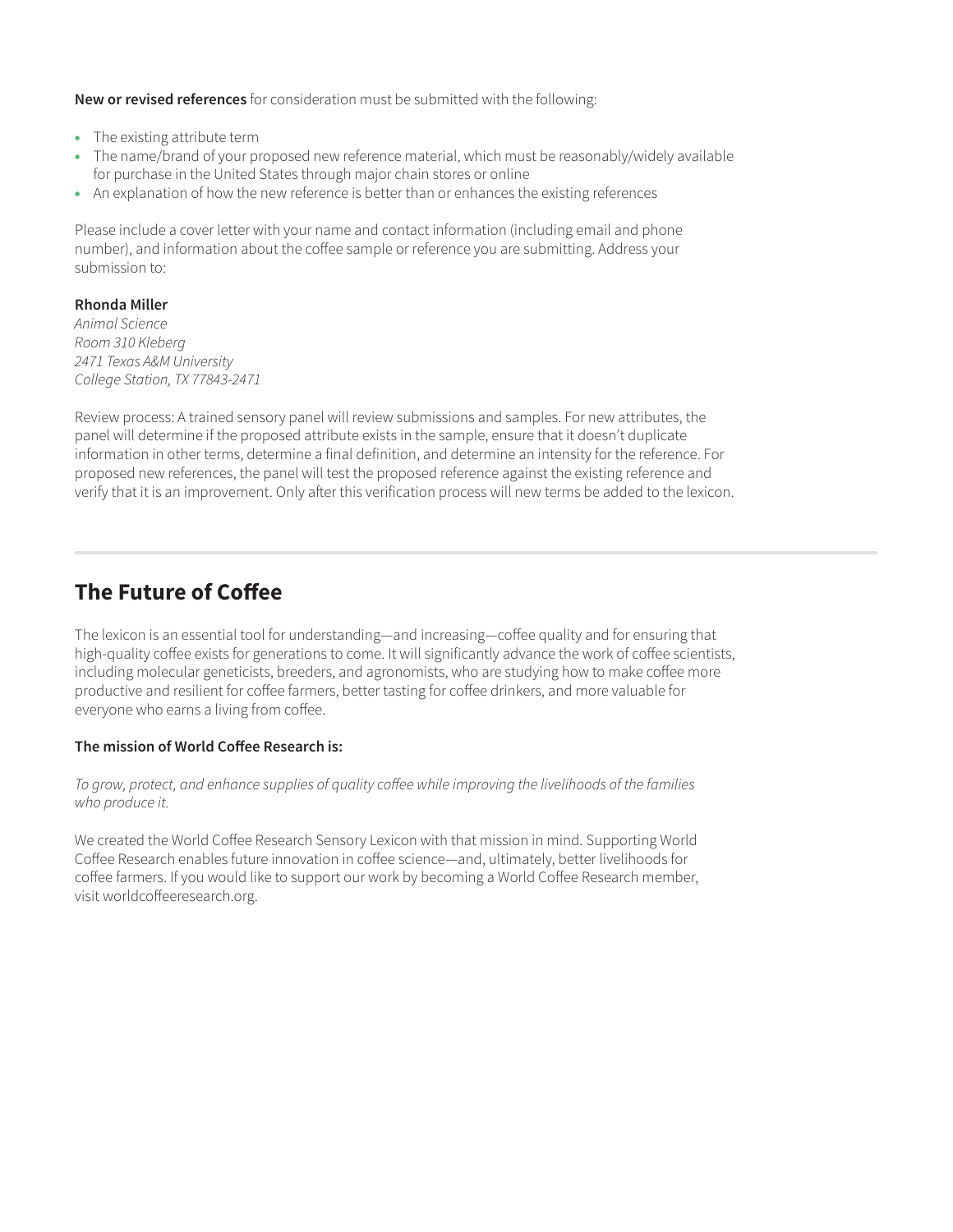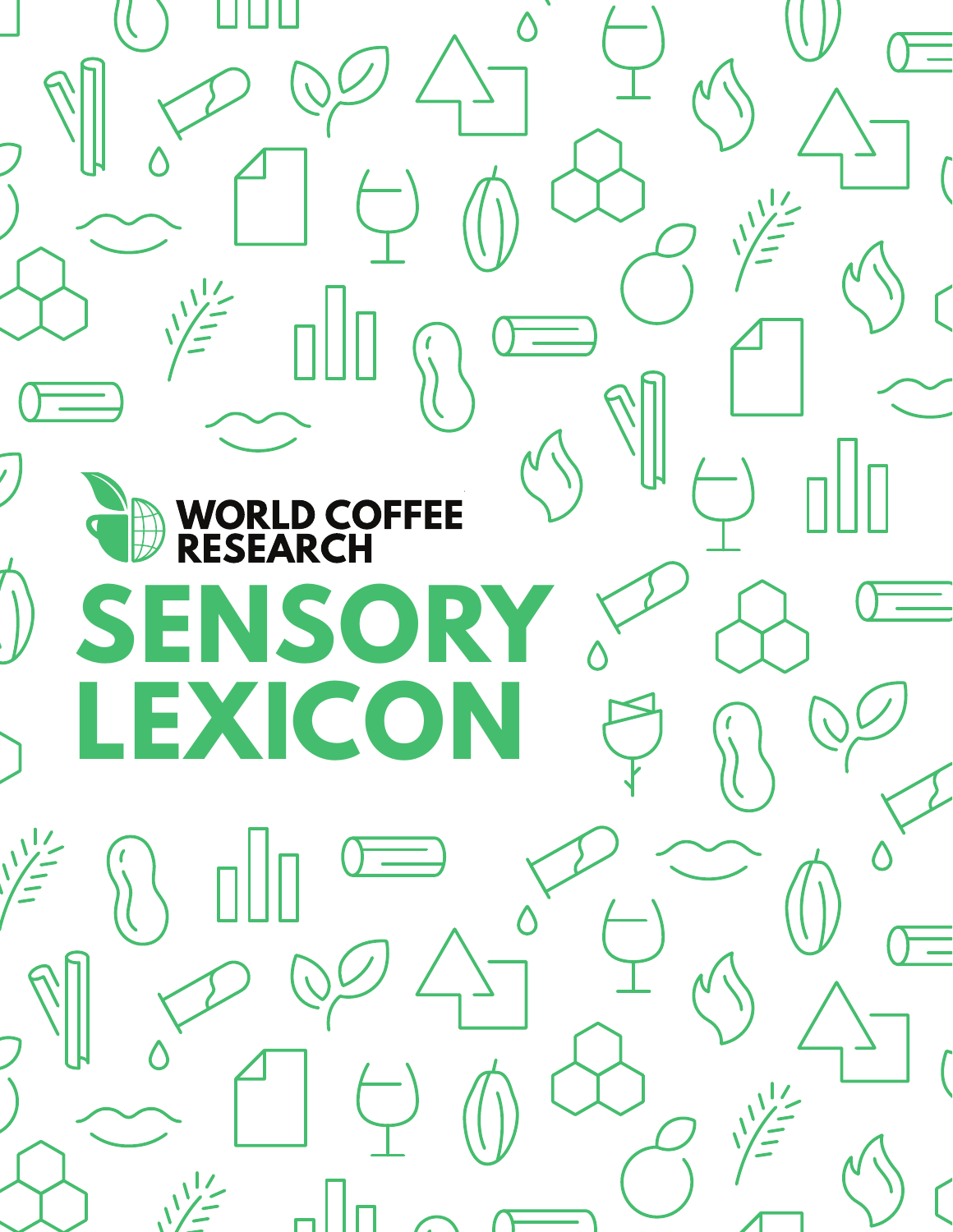# **TASTE BASICS**



### **SWEET**

A fundamental taste factor of which sucrose is typical.

| <b>REFERENCE</b>      | <b>INTENSITY</b> | PREPARATION                                             |
|-----------------------|------------------|---------------------------------------------------------|
| 1.0% sucrose solution | Flavor: 1.0      | Serve juice in a 1-ounce cup. Cover with a plastic lid. |

### **SOUR**

The fundamental taste factor associated with a citric acid solution.

| <b>REFERENCE</b>            | <b>INTENSITY</b> | PREPARATION                                                |
|-----------------------------|------------------|------------------------------------------------------------|
| 0.015% citric acid solution | Flavor: 1.5      | Serve solution in a 1-ounce cup. Cover with a plastic lid. |
| 0.05% citric acid solution  | Flavor: 3.5      | Serve solution in a 1-ounce cup. Cover with a plastic lid. |

### **BITTER**

The fundamental taste factor associated with a caffeine solution.

| <b>REFERENCE</b>          | <b>INTENSITY</b> | <b>PREPARATION</b>                                         |
|---------------------------|------------------|------------------------------------------------------------|
| 0.01% caffeine solution   | Flavor: 2.0      | Serve solution in a 1-ounce cup. Cover with a plastic lid. |
| 0.02% caffeine solution   | Flavor: 3.5      | Serve solution in a 1-ounce cup. Cover with a plastic lid. |
| 0.035 % caffeine solution | Flavor: 5.0      | Serve solution in a 1-ounce cup. Cover with a plastic lid. |
| 0.05% caffeine solution   | Flavor: 6.5      | Serve solution in a 1-ounce cup. Cover with a plastic lid. |

### **SALTY**

A fundamental taste factor of which sodium chloride is typical.

| <b>REFERENCE</b>               | <b>INTENSITY</b> | PREPARATION                                                |
|--------------------------------|------------------|------------------------------------------------------------|
| 0.15% Sodium Chloride Solution | Flavor: 1.5      | Serve solution in a 1-ounce cup. Cover with a plastic lid. |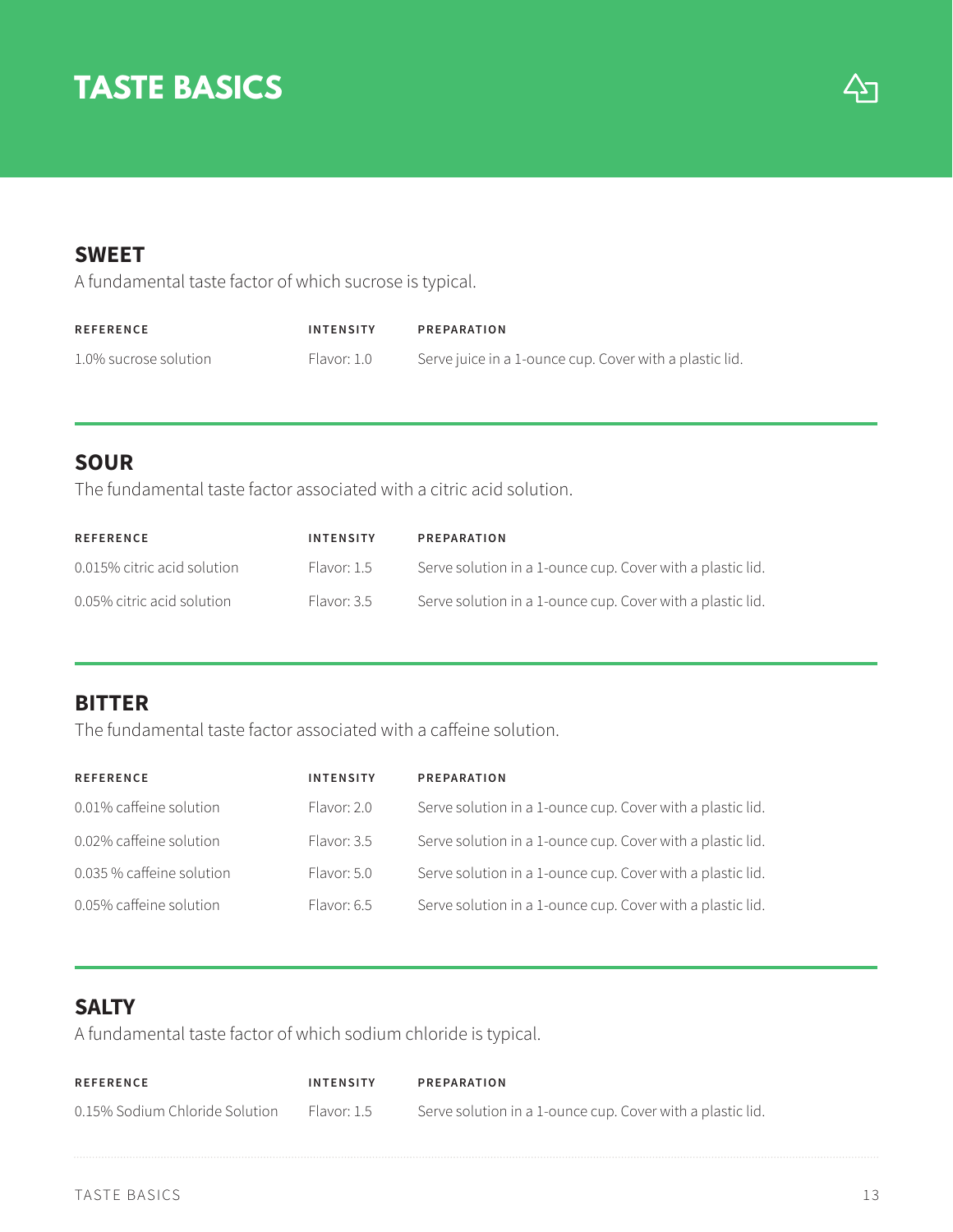



### **FRUITY**

A sweet, floral, aromatic blend of a variety of ripe fruits.

| <b>REFERENCE</b>                          | <b>INTENSITY</b> | PREPARATION                                                                                |
|-------------------------------------------|------------------|--------------------------------------------------------------------------------------------|
| Juicy Juice 100% Juice<br>Kiwi Strawberry | Aroma: 3.0       | Mix 1 part water and 1 part juice. Place 1/4 cup of mixture in a medium<br>snifter. Cover. |
|                                           | Flavor: 4.0      | Serve juice in a 1-ounce cup. Cover with a plastic lid.                                    |
| Le Nez du Café n.17 "apple"               | Aroma: 7.0       | Place 1 drop of essence on a cotton ball in a large snifter. Cover.                        |

### **BERRY**

The sweet, sour, floral, sometimes heavy aromatic associated with a variety of berries such as blackberries, raspberries, blueberries, or strawberries.

| <b>REFERENCE</b>                            | <b>INTENSITY</b> | <b>PREPARATION</b>                                           |
|---------------------------------------------|------------------|--------------------------------------------------------------|
| Private Selection<br>Triple Berry Preserves | Aroma: 10.0      | Place 1 teaspoon of jelly in a medium snifter. Cover.        |
|                                             | Flavor: 9.0      | Place 1 teaspoon in a 1-ounce cup. Cover with a plastic lid. |
| Welch's Unfiltered 100% Juice<br>Blackberry | Flavor: 7.5      | Serve juice in a 1-ounce cup. Cover with a plastic lid.      |

# **Strawberry**

The somewhat sweet, slightly sour, floral, fruity, frequently winey aromatic associated with strawberry.

| <b>REFERENCE</b>                       | <b>INTENSITY</b> | <b>PREPARATION</b>                                                                                                     |
|----------------------------------------|------------------|------------------------------------------------------------------------------------------------------------------------|
| Dole Whole Strawberries All<br>Natural | Aroma: 13.0      | Thaw strawberries in refrigerator overnight. Serve at room<br>temperature in 3.25-ounce cup. Cover with a plastic lid. |
|                                        | Flavor: 6.0      | Thaw strawberries in refrigerator overnight. Serve at room<br>temperature in 3.25-ounce cup. Cover with a plastic lid. |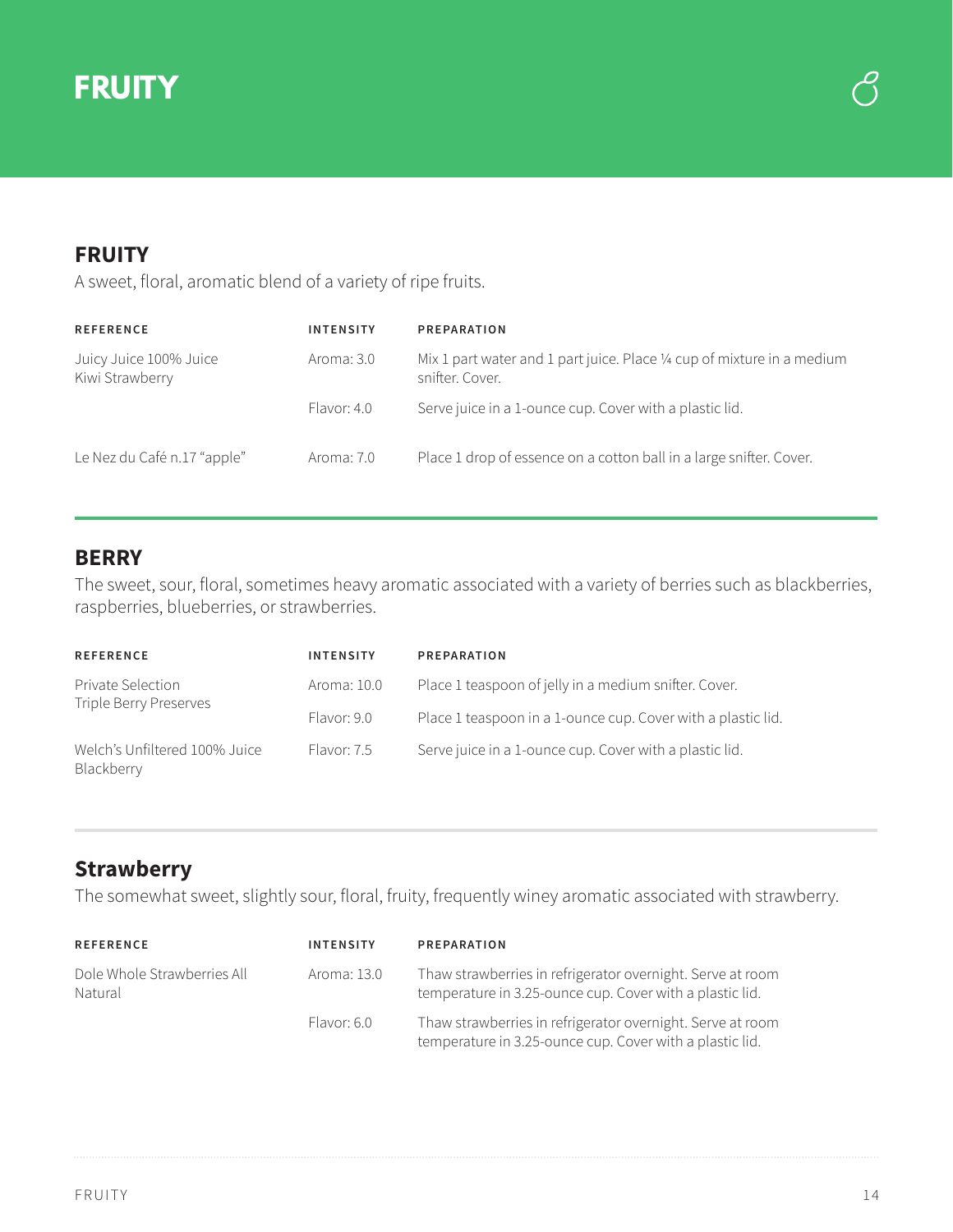# **Raspberry**

The lightly sweet, fruity, floral, slightly sour and musty aromatic associated with raspberries.

| <b>REFERENCE</b>                         | <b>INTENSITY</b> | PREPARATION                                                   |
|------------------------------------------|------------------|---------------------------------------------------------------|
| Jell-O Raspberry<br>(dry gelatin powder) | Flavor: 6.5      | Served dry powder in a 1-ounce cup. Cover with a plastic lid. |

### **Blueberry**

The slightly dark, fruity, sweet, slightly sour, musty, dusty, floral aromatic associated with blueberry.

| <b>REFERENCE</b>                                                           | <b>INTENSITY</b>                                                               | <b>PREPARATION</b>                                            |
|----------------------------------------------------------------------------|--------------------------------------------------------------------------------|---------------------------------------------------------------|
| Oregon Fruit Products Blueberries<br>Aroma: 6.5<br>in Light Syrup (canned) | Put 1 teaspoon of syrup from canned blueberries in a medium snifter.<br>Cover. |                                                               |
|                                                                            | Flavor: 6.0                                                                    | Serve blueberries in a 1-ounce cup. Cover with a plastic lid. |

### **Blackberry**

The sweet, dark, fruity, floral, slightly sour, somewhat woody aromatic associated with blackberries.

| <b>REFERENCE</b>         | <b>INTENSITY</b> | PREPARATION                                           |
|--------------------------|------------------|-------------------------------------------------------|
| Smucker's Blackberry Jam | Flavor: 5.5      | Serve jam in a 1-ounce cup. Cover with a plastic lid. |

### **DRIED FRUIT**

An aromatic impression of dark fruit that is sweet and slightly brown and is associated with dried plums and raisins.

| <b>REFERENCE</b>                                           | <b>INTENSITY</b> | <b>PREPARATION</b>                                                                                                                                                                                                           |
|------------------------------------------------------------|------------------|------------------------------------------------------------------------------------------------------------------------------------------------------------------------------------------------------------------------------|
| Sunsweet Amaz!n Prune Juice<br>Aroma: $3.0$<br>Flavor: 4.5 |                  | Mix 1 part juice with 2 parts water. This may be prepared 24 hours in<br>advance and refrigerated in coded, lidded sample cups. Bring to room<br>temperature for serving. Serve 1 tablespoon in a medium snifter.<br>Cover.  |
|                                                            |                  | Mix 1 part juice with 2 parts water. Serve 1 tablespoon in a medium<br>snifter. Cover. This may be prepared 24 hours in advance and<br>refrigerated in coded, lidded 1-ounce cups. Bring to room temperature<br>for serving. |
| Mixture of Sun-Maid Raisins and<br>Sun-Maid Prunes         | Aroma: $5.0$     | Mix 1/4 cup raisins (whole) and 1/4 cup prunes (chopped). Add 3/4 cup<br>water and cook in microwave on high for 2 minutes. Filter with a sieve.<br>Place 1 tablespoon of liquid juice in a medium snifter. Cover.           |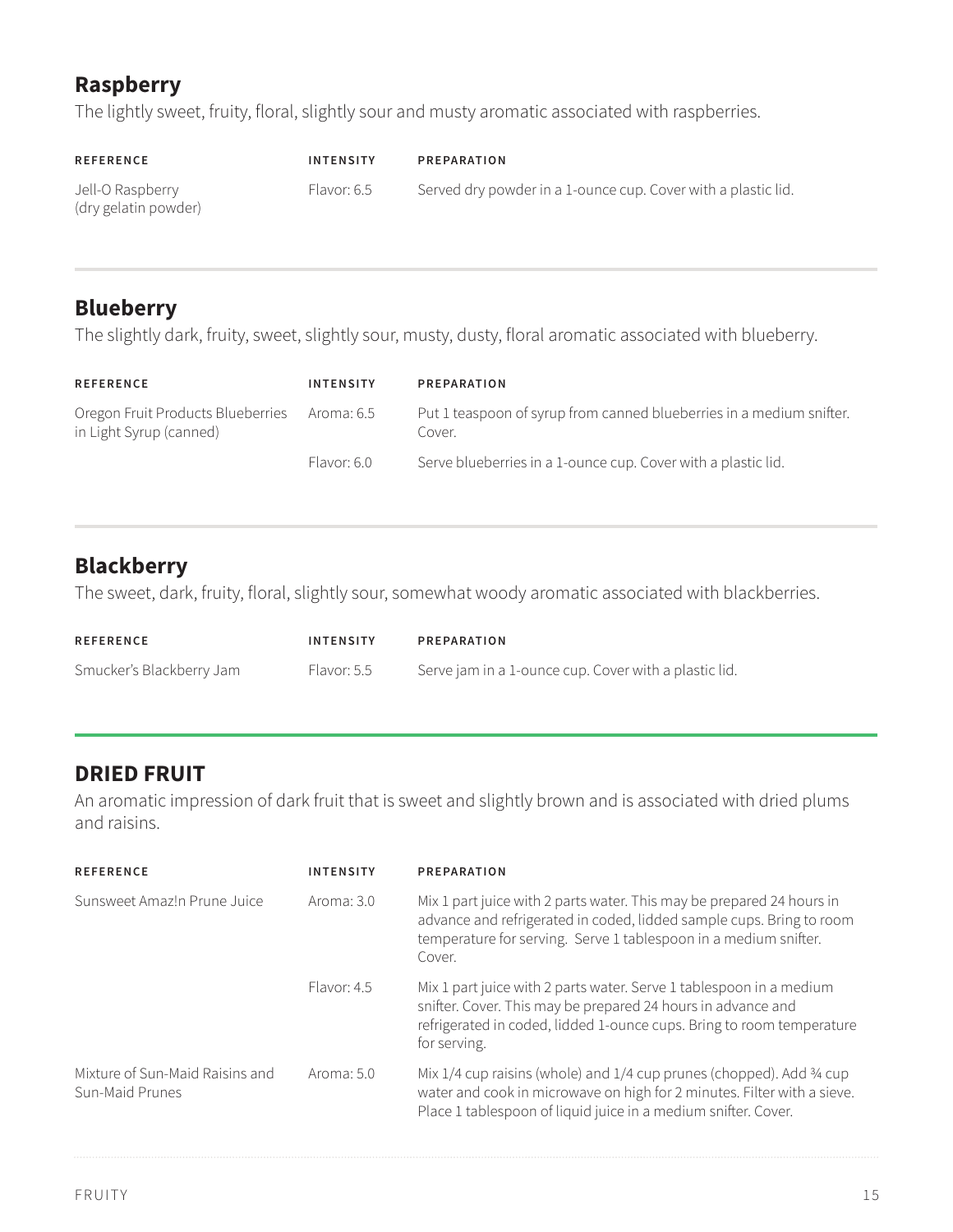### **DRIED FRUIT Cont.**

| <b>REFERENCE</b> | <b>INTENSITY</b> | <b>PREPARATION</b>                                                                                                                                                                                                                                                                                               |
|------------------|------------------|------------------------------------------------------------------------------------------------------------------------------------------------------------------------------------------------------------------------------------------------------------------------------------------------------------------|
|                  | Flavor: 6.0      | Mix 1/4 cup raisins (whole) and 1/4 cup prunes (chopped). Add 3/4 cup<br>water and cook in microwave on high for 2 minutes. Filter with a sieve.<br>Place the mixture in a blender and mix for 1 minute at medium speed.<br>Serve the paste of raisins and prunes in a 1-ounce cup. Cover with a<br>plastic lid. |

## **Raisin**

The concentrated, sweet, somewhat sour, brown, fruity, floral aromatic characteristic of dried grapes.

| <b>REFERENCE</b>               | <b>INTENSITY</b> | <b>PREPARATION</b>                                                                                                                                                               |
|--------------------------------|------------------|----------------------------------------------------------------------------------------------------------------------------------------------------------------------------------|
| Sun-Maid Raisins<br>Aroma: 6.0 |                  | Chop 1/2 cup of raisins. Add 34 cup water and cook in microwave on<br>high for 2 minutes. Filter with a sieve. Place 1 tablespoon of liquid juice<br>in a medium snifter. Cover. |
|                                | Flavor: 5.5      | Chop 1/2 cup of raisins. Add 3/4 cup water and cook in microwave on<br>high for 2 minutes. Filter with a sieve. Serve juice in a 1-ounce cup.<br>Cover with a plastic lid.       |

### **Prune**

The sweet, slightly brown, floral, musty and overripe aromatic impression of dark fruit associated with dried plums.

| <b>REFERENCE</b>              | <b>INTENSITY</b> | <b>PREPARATION</b>                                                                                                                                                         |
|-------------------------------|------------------|----------------------------------------------------------------------------------------------------------------------------------------------------------------------------|
| Sun-Maid Prunes<br>Aroma: 4.5 |                  | Chop 1/2 cup prunes. Add 3/4 cup of water and cook in microwave on<br>high for 2 minutes. Filter with a sieve. Place 1 tablespoon of juice in a<br>medium snifter. Cover.  |
|                               | Flavor: 5.0      | Chop 1/2 cup prunes. Add 3/4 cup of water and cook in microwave on<br>high for 2 minutes. Filter with a sieve. Pour juice into a 1-ounce cup.<br>Cover a with plastic lid. |

### **OTHER FRUIT**

A sweet, light, fruity, somewhat floral, sour, or green aromatic that may include apples, grapes, peaches, pears, or cherries.

| <b>REFERENCE</b>            | <b>INTENSITY</b> | <b>PREPARATION</b>                                                  |
|-----------------------------|------------------|---------------------------------------------------------------------|
| Le Nez du Café n.17 "apple" | Aroma: 7.0       | Place 1 drop of essence on a cotton ball in a large snifter. Cover. |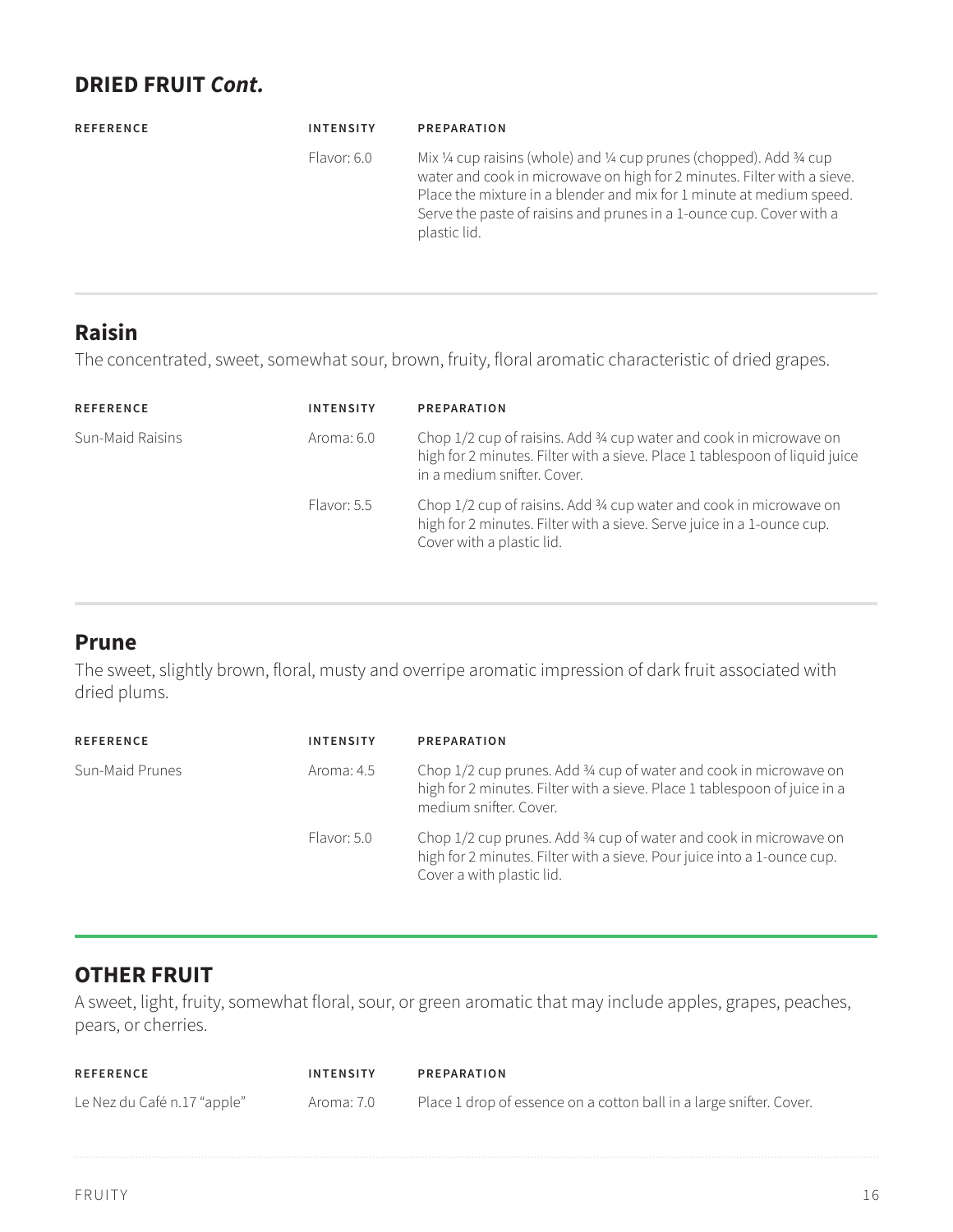# **Apple**

A sweet, light, fruity, somewhat floral aromatic commonly associated with fresh or processed apples.

| <b>REFERENCE</b>            | <b>INTENSITY</b> | PREPARATION                                                         |
|-----------------------------|------------------|---------------------------------------------------------------------|
| Le Nez du Café n.17 "apple" | Aroma: 5.0       | Place 1 drop of essence on a cotton ball in a large snifter. Cover. |
| Gerber 2nd Foods Applesauce | Flavor: 6.0      | Serve applesauce in a 1-ounce cup. Cover with a plastic lid.        |

### **Pear**

The sweet, slightly floral, musty, woody, fruity aromatic associated with pears.

| <b>REFERENCE</b>        | <b>INTENSITY</b> | PREPARATION                                             |
|-------------------------|------------------|---------------------------------------------------------|
| Jumax Pear Nectar (can) | Flavor: 7.5      | Serve juice in a 1-ounce cup. Cover with a plastic lid. |

### **Peach**

The floral, perfuming, fruity, sweet, slightly sour aromatic associated with peaches.

| <b>REFERENCE</b>                  | <b>INTENSITY</b> | <b>PREPARATION</b>                                           |
|-----------------------------------|------------------|--------------------------------------------------------------|
| Fresh peach pit                   | Aroma: 8.0       | Put clean peach pit in a medium snifter. Cover.              |
| Jell-O Peach (dry gelatin powder) | Flavor: 7.0      | Serve dry powder in a 1-ounce cup. Cover with a plastic lid. |

### **Grape**

The sweet, fruity, floral, slightly sour, musty aromatic commonly associated with grapes.

| <b>REFERENCE</b>                               | <b>INTENSITY</b> | <b>PREPARATION</b>                                                                             |
|------------------------------------------------|------------------|------------------------------------------------------------------------------------------------|
| Welch's 100% Juice Unfiltered<br>Concord Grape | Flavor: 5.0      | Mix 1 part grape juice with 1 part water. Serve in a 1-ounce cup. Cover<br>with a plastic lid. |

# **Cherry**

The sour, fruity, slightly bitter, floral aromatic associated with cherries.

| <b>REFERENCE</b>                       | <b>INTENSITY</b> | PREPARATION                                                                                      |
|----------------------------------------|------------------|--------------------------------------------------------------------------------------------------|
| R.W. Knudsen Just<br>Tart Cherry Juice | Flavor: 4.0      | Mix 1 part cherry juice with 2 parts water. Serve in a 1-ounce cup. Cover<br>with a plastic lid. |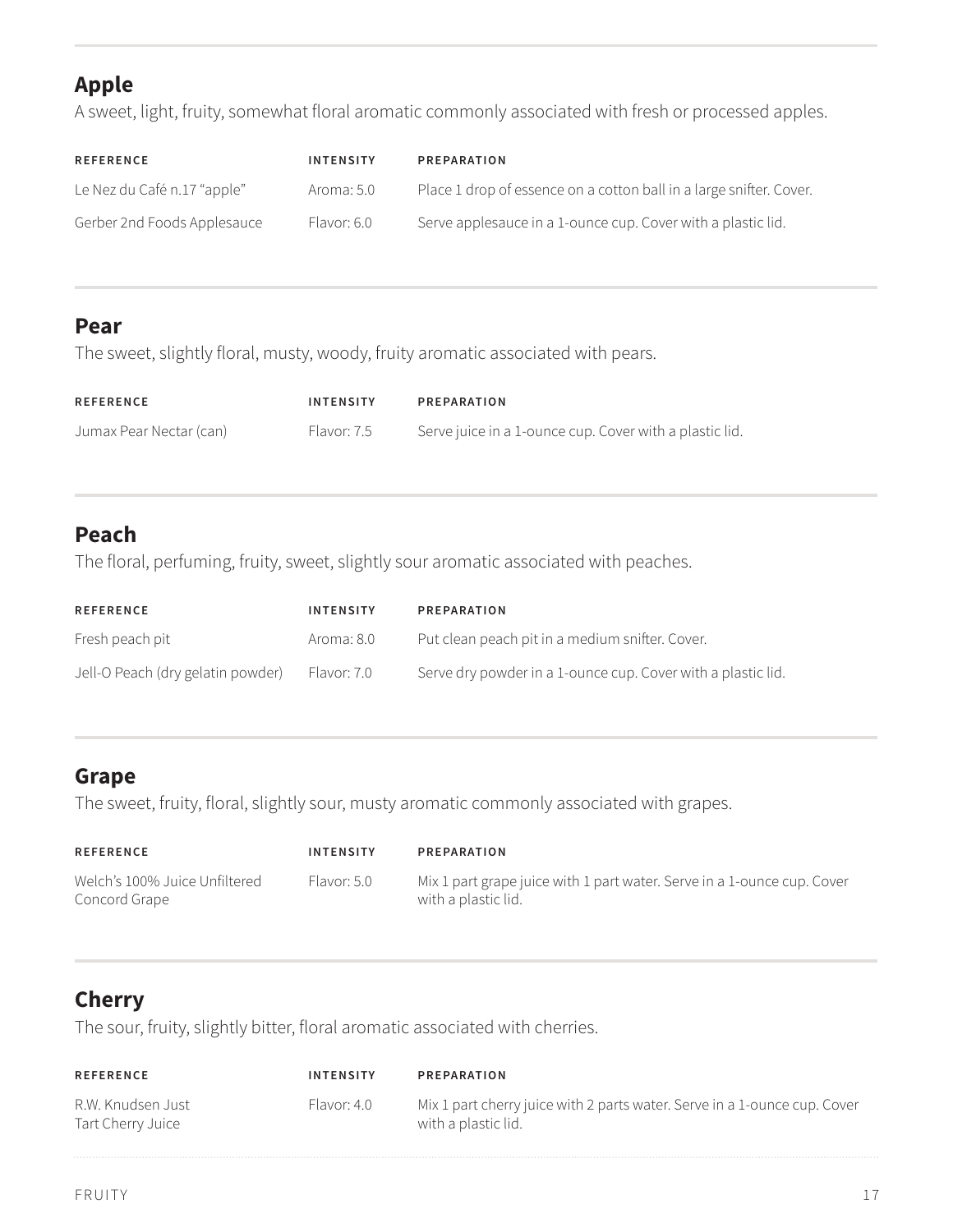### **Pomegranate**

A sour, sweet fruity aromatic that may be somewhat dark, musty and earthy, reminiscent of dark fruits and root vegetables such as beets and carrots; may also have an astringent mouthfeel.

| <b>REFERENCE</b>                               | <b>INTENSITY</b> | <b>PREPARATION</b>                                          |
|------------------------------------------------|------------------|-------------------------------------------------------------|
| R.W. Knudsen Organic Just<br>Pomegranate Juice | Aroma: 5.5       | Serve 2 tablespoons of juice in a medium snifter. Cover.    |
|                                                | Flavor: 7.5      | Serve the juice in a 1-ounce cup. Cover with a plastic lid. |

## **Coconut**

The slightly sweet, nutty, somewhat woody aromatic associated with coconut.

| <b>REFERENCE</b>          | <b>INTENSITY</b> | PREPARATION                                                                  |
|---------------------------|------------------|------------------------------------------------------------------------------|
| Coconut imitation extract | Aroma: 7.5       | Place 1 drop of coconut extract on a cotton ball in a medium snifter. Cover. |

# **Pineapple**

The sweet, slightly sharp, fruity aromatic associated with pineapple.

| <b>REFERENCE</b>              | <b>INTENSITY</b> | <b>PREPARATION</b>                                                                                      |
|-------------------------------|------------------|---------------------------------------------------------------------------------------------------------|
| Dole Pineapple Juice (canned) | Aroma: 6.5       | Mix 1 part pineapple juice and 1 part water. Serve 1 tablespoon of juice<br>in a medium snifter. Cover. |
|                               | Flavor: 6.0      | Mix 1 part pineapple juice and 1 part water. Serve juice in a 1-ounce<br>cup. Cover with a plastic lid. |

# **CITRUS FRUIT**

A citric, sour, astringent, slightly sweet, peely, and somewhat floral aromatic that may include lemons, limes, grapefruits, or oranges.

| <b>REFERENCE</b>                          | <b>INTENSITY</b> | <b>PREPARATION</b>                                                                                                              |
|-------------------------------------------|------------------|---------------------------------------------------------------------------------------------------------------------------------|
| Peels of lemon and lime                   | Aroma: 4.5       | Put 0.5 grams lemon peel and 0.5 grams lime peel in a medium snifter.<br>Cover.                                                 |
| Grapefruit peel                           | Aroma: 7.5       | Put 0.25 grams grapefruit peel in a medium snifter. Cover.                                                                      |
| Five Alive Citrus<br>(frozen concentrate) | Flavor: 6.5      | Prepare the concentrate according to the package directions. Serve<br>prepared juice in 1-ounce cups. Cover with a plastic lid. |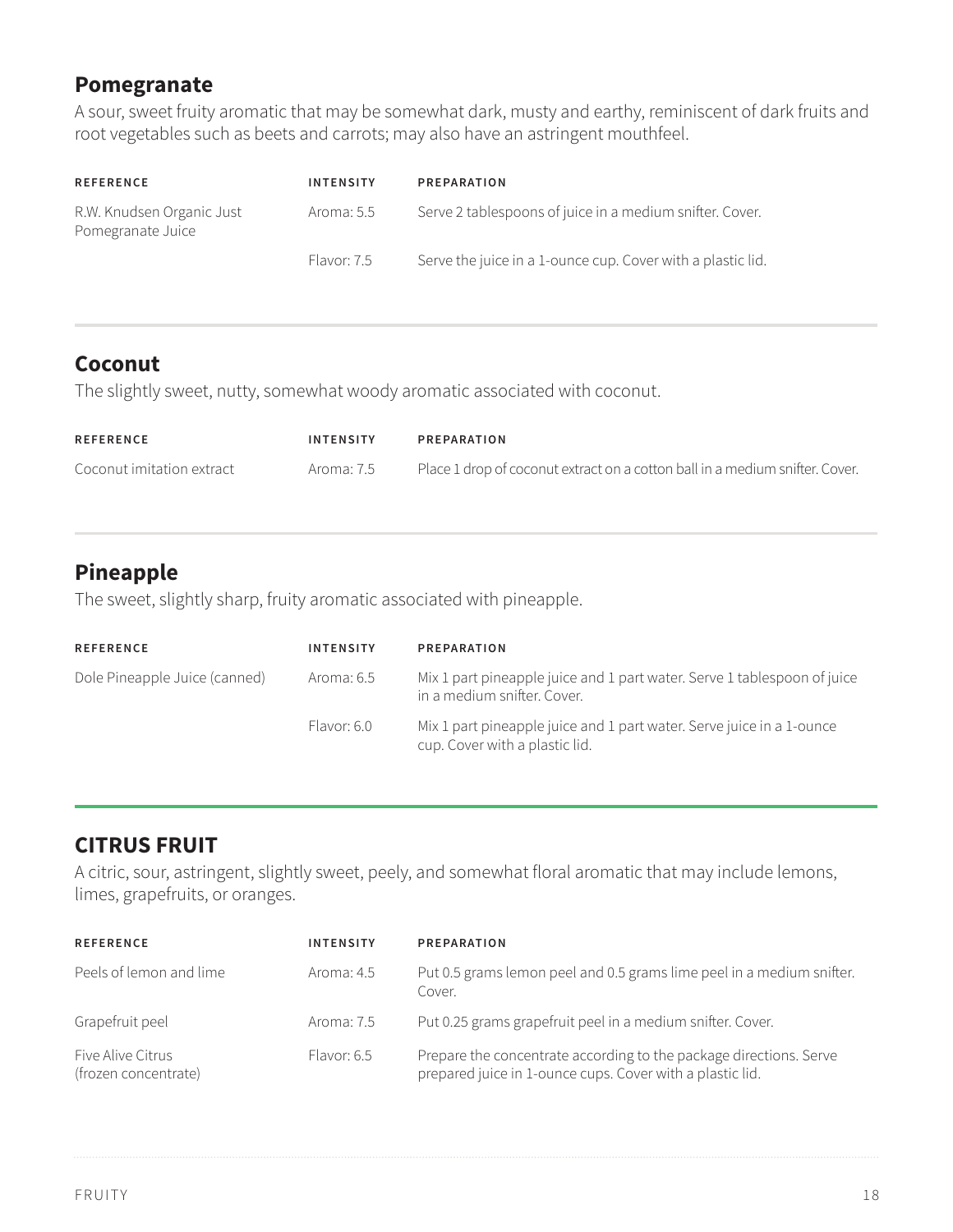### **Lemon**

The citric, sour, astringent, slightly sweet, peely and somewhat floral aromatic associated with lemon.

| <b>REFERENCE</b>             | <b>INTENSITY</b> | <b>PREPARATION</b>                                                                                                    |
|------------------------------|------------------|-----------------------------------------------------------------------------------------------------------------------|
| Fresh lemon juice            | Aroma: 5.0       | Juice a lemon. Dilute with water, 1 part juice to 4 parts water. Pour 1/4<br>cup in a medium snifter. Cover.          |
|                              | Flavor: 7.0      | Juice a lemon. Dilute with water, 1 part juice to 4 parts water. Serve in<br>a 1-ounce cup. Cover with a plastic lid. |
| Le Nez du Café n. 15 'lemon' | Aroma: 5.5       | Place 1 drop of essence on a cotton ball in a large snifter. Cover.                                                   |

# **Grapefruit**

The citric, sour, bitter, astringent, peely, sharp, slightly sweet aromatic associated with grapefruit.

| <b>REFERENCE</b>                           | <b>INTENSITY</b> | PREPARATION                                             |
|--------------------------------------------|------------------|---------------------------------------------------------|
| Ocean Spray 100% White<br>Grapefruit Juice | Flavor: 11.0     | Serve juice in a 1-ounce cup. Cover with a plastic lid. |
| Kroger 100% White<br>Grapefruit Juice      | Flavor: 13.5     | Serve juice in a 1-ounce cup. Cover with a plastic lid. |

# **Orange**

The citric, sweet, floral, slightly sour aromatic associated with oranges, which may include bitter, peely, and astringent notes.

| <b>REFERENCE</b>                                             | <b>INTENSITY</b> | PREPARATION                                             |
|--------------------------------------------------------------|------------------|---------------------------------------------------------|
| Tropicana Pure Premium Original<br>100% No Pulp Orange Juice | Flavor:10.0      | Serve juice in a 1-ounce cup. Cover with a plastic lid. |

# **Lime**

The citric, sour, astringent, bitter, green, peely, sharp and somewhat floral aromatic associated with limes.

| <b>REFERENCE</b>        | <b>INTENSITY</b> | PREPARATION                                             |
|-------------------------|------------------|---------------------------------------------------------|
| Lime peel               | Aroma: 6.5       | Put 0.25 grams lime peel in a medium snifter. Cover.    |
| ReaLime 100% Lime Juice | Flavor: 7.0      | Serve juice in a 1-ounce cup. Cover with a plastic lid. |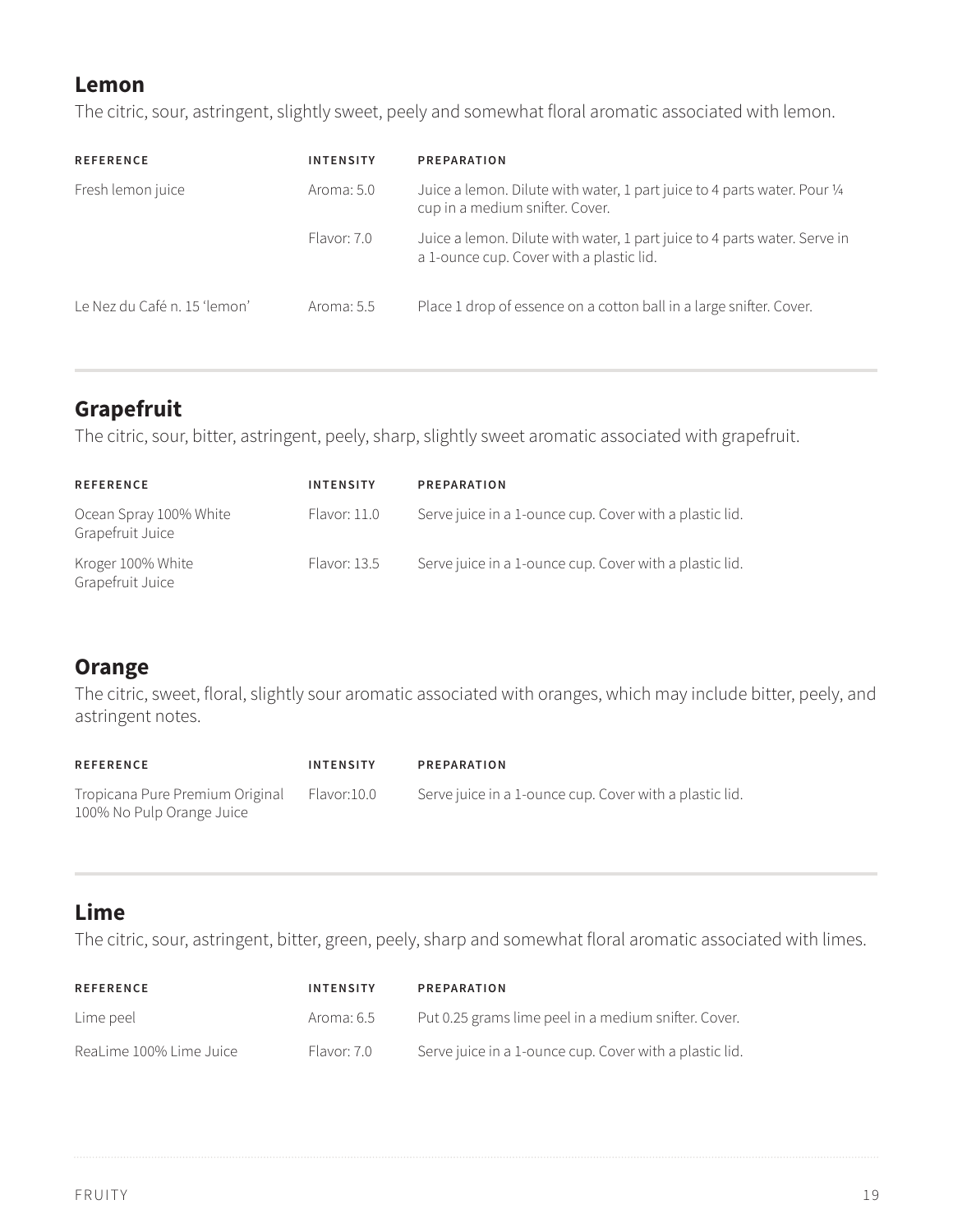



### **SOUR**

See "Taste Basics," p. 13

### **SOUR AROMATICS**

An aromatic associated with the impression of a sour product.

| <b>REFERENCE</b>            | <b>INTENSITY</b> | PREPARATION                                                                                                       |
|-----------------------------|------------------|-------------------------------------------------------------------------------------------------------------------|
| Bush's Pinto Beans (canned) | Aroma: 2.0       | Drain beans and rinse with deionized water. Place 1 tablespoon in a<br>medium snifter at room temperature. Cover. |

### **ACETIC ACID**

A sour, astringent, slightly pungent aromatic associated with vinegar.

| <b>REFERENCE</b>          | INTENSITY   | <b>PREPARATION</b>                                |
|---------------------------|-------------|---------------------------------------------------|
| 0.5% acetic acid solution | Aroma: 2.0  | Serve in a 1-ounce cup. Cover with a plastic lid. |
|                           | Flavor: 2.0 | Serve in a 1-ounce cup. Cover with a plastic lid. |
| 1.0% acetic acid solution | Aroma: 2.5  | Serve in a 1-ounce cup. Cover with a plastic lid. |
|                           | Flavor: 3.0 | Serve in a 1-ounce cup. Cover with a plastic lid. |
| 2.0% acetic acid solution | Aroma: 3.0  | Serve in a 1-ounce cup. Cover with a plastic lid. |
|                           | Flavor: 4.5 | Serve in a 1-ounce cup. Cover with a plastic lid. |

### **BUTYRIC ACID**

A sour, fermented-dairy aromatic associated with certain aged cheeses such as Parmesan.

| <b>REFERENCE</b>                 | <b>INTENSITY</b> | PREPARATION                                       |
|----------------------------------|------------------|---------------------------------------------------|
| $0.4$ µl/l butyric acid solution | Aroma: 2.5       | Serve in a 1-ounce cup. Cover with a plastic lid. |
|                                  | Flavor: 3.0      | Serve in a 1-ounce cup. Cover with a plastic lid. |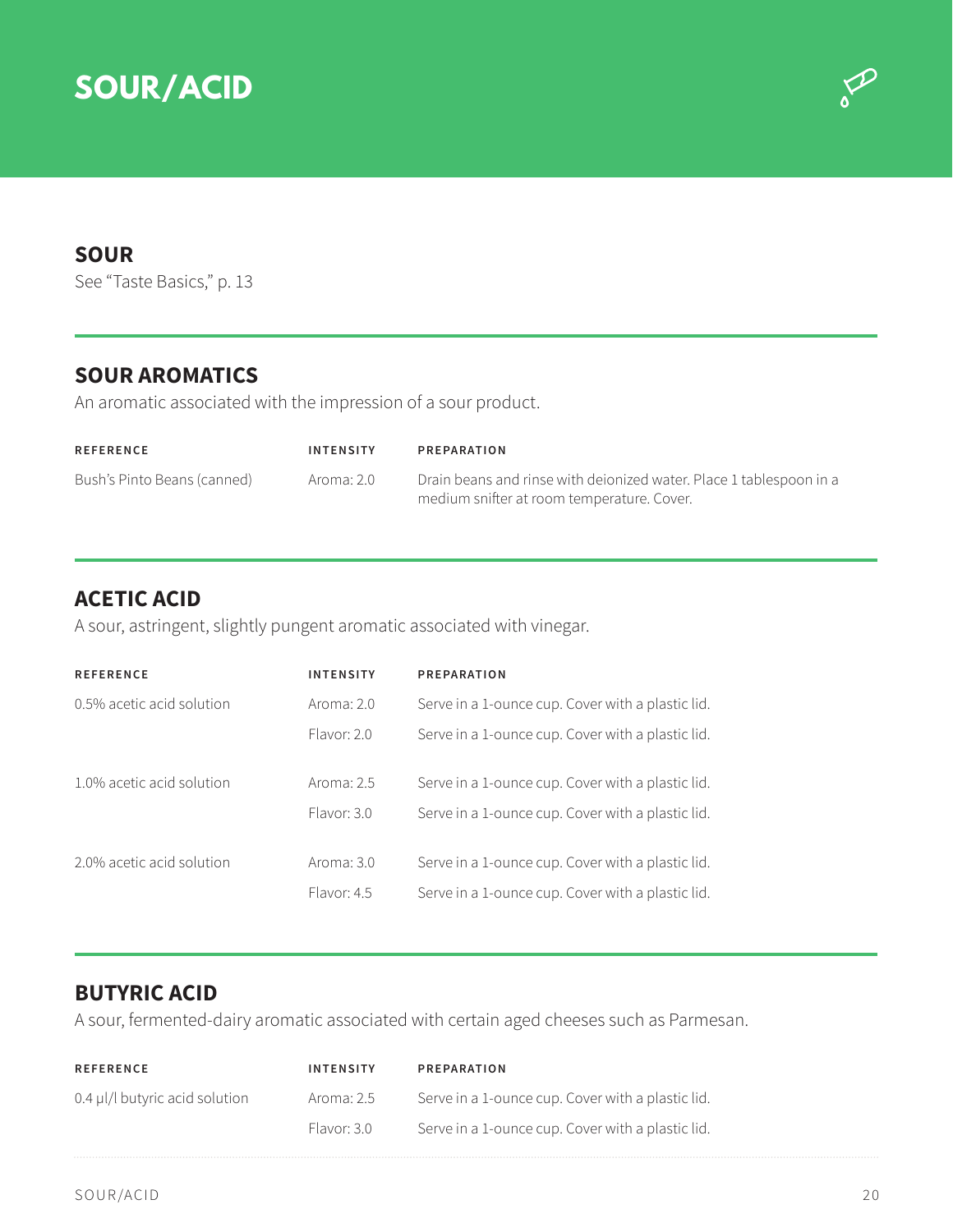# **ISOVALERIC ACID**

A pungent, sour aromatic associated with sweaty, perspiration-generated foot odor and certain aged cheeses such as Romano.

| <b>REFERENCE</b>                  | <b>INTENSITY</b> | PREPARATION                                       |
|-----------------------------------|------------------|---------------------------------------------------|
| 0.2 µl/l isovaleric acid solution | Aroma: 3.0       | Serve in a 1-ounce cup. Cover with a plastic lid. |
|                                   | Flavor: 4.0      | Serve in a 1-ounce cup. Cover with a plastic lid. |

### **CITRIC ACID**

A mild, clean, sour aromatic with slight citrus notes accompanied by astringency.

| <b>REFERENCE</b>             | <b>INTENSITY</b> | <b>PREPARATION</b>                                |
|------------------------------|------------------|---------------------------------------------------|
| 0.025 % citric acid solution | Aroma: $0.0$     | Serve in a 1-ounce cup. Cover with a plastic lid. |
|                              | Flavor: 2.5      | Serve in a 1-ounce cup. Cover with a plastic lid. |
| 0.05 % citric acid solution  | Aroma: $0.0$     | Serve in a 1-ounce cup. Cover with a plastic lid. |
|                              | Flavor: 3.5      | Serve in a 1-ounce cup. Cover with a plastic lid. |

# **MALIC ACID**

A sour, sharp, somewhat fruity aromatic accompanied by astringency.

| <b>REFERENCE</b>              | <b>INTENSITY</b> | PREPARATION                                       |
|-------------------------------|------------------|---------------------------------------------------|
| $0.5$ g/l malic acid solution | Flavor: 3.0      | Serve in a 1-ounce cup. Cover with a plastic lid. |
| 1.0 $g/l$ malic acid solution | Flavor: 5.0      | Serve in a 1-ounce cup. Cover with a plastic lid. |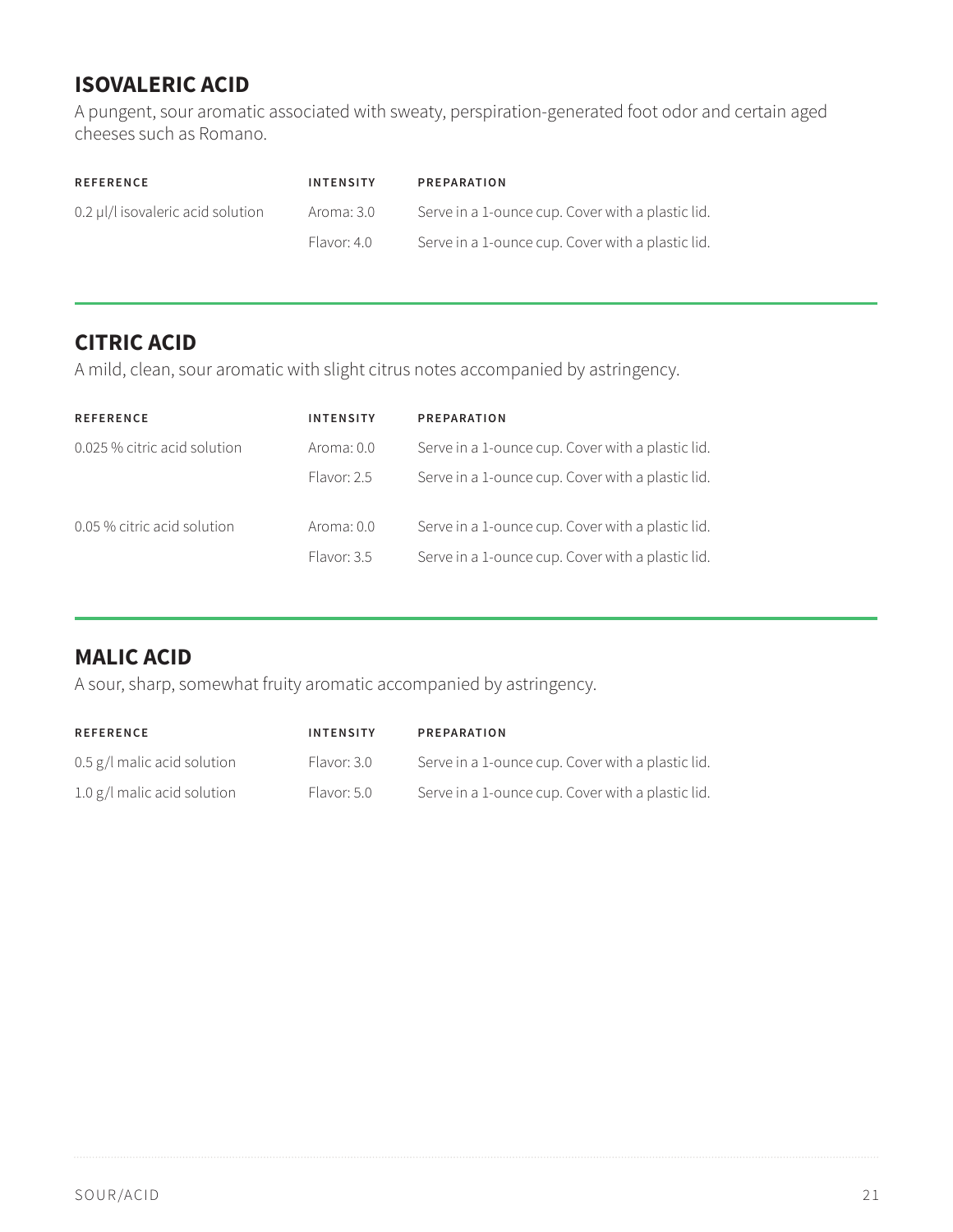# **ALCOHOL/FERMENTED**



### **ALCOHOL**

A colorless, pungent, chemical-like aromatic associated with distilled spirits or grain products.

| <b>REFERENCE</b>          | <b>INTENSITY</b> | PREPARATION                                                                                      |
|---------------------------|------------------|--------------------------------------------------------------------------------------------------|
| Absolute Vodka (80 Proof) | Aroma: 5.0       | Dilute 16 milliliters of vodka with 64 milliliters of water. Serve in a large<br>snifter. Cover. |

### **WHISKEY**

The aromatic associated with distilled products from fermented grain mash.

| <b>REFERENCE</b>                                        | <b>INTENSITY</b> | PREPARATION                                      |
|---------------------------------------------------------|------------------|--------------------------------------------------|
| Jack Daniel's Tennessee Whiskey Aroma: 5.5<br>Old No. 7 |                  | Serve 1/2 cup whiskey in a large snifter. Cover. |

### **WINEY**

The sharp, pungent, somewhat fruity, alcohol-like aromatic associated with wine.

| <b>REFERENCE</b>               | <b>INTENSITY</b> | PREPARATION                                      |
|--------------------------------|------------------|--------------------------------------------------|
| Yellow Tail Cabernet Sauvignon | Aroma: 10.0      | Serve 1/2 cup of wine in a large snifter. Cover. |

### **FERMENTED**

The pungent, sweet, slightly sour, sometimes yeasty, alcohol-like aromatic characteristic of fermented fruits or sugar or over-proofed dough.

| <b>REFERENCE</b>          | <b>INTENSITY</b> | PREPARATION                                                                                                                                                               |
|---------------------------|------------------|---------------------------------------------------------------------------------------------------------------------------------------------------------------------------|
| Guinness Extra Stout beer | Aroma: 5.0       | Fill 2-ounce aroma jars approximated 1/3 full. Prepare one jar for every<br>three participants. This may be prepared 24 hours in advance and left<br>at room temperature. |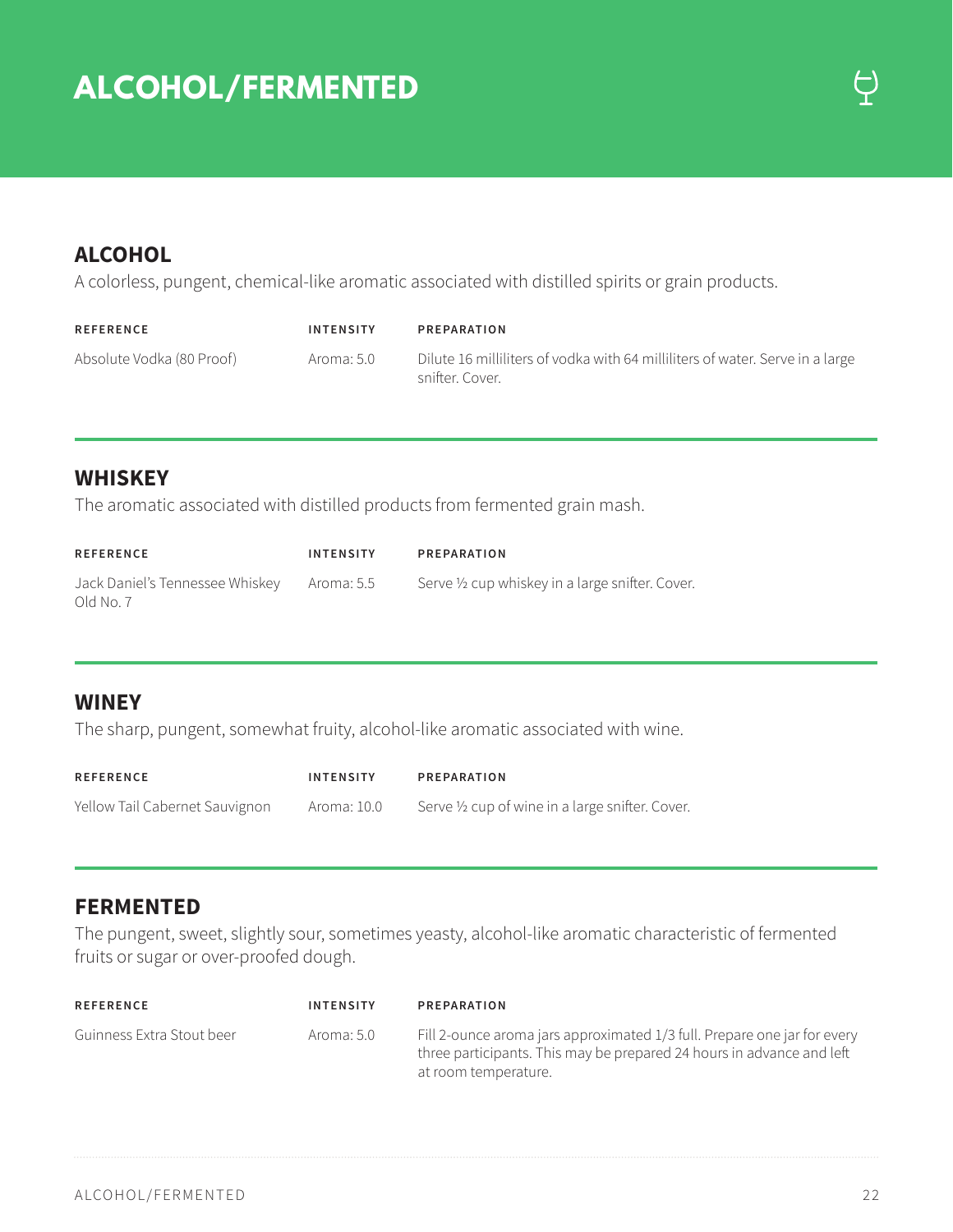### **FERMENTED Cont.**

| <b>REFERENCE</b> | <b>INTENSITY</b> | PREPARATION                                                                                                                                                                                          |
|------------------|------------------|------------------------------------------------------------------------------------------------------------------------------------------------------------------------------------------------------|
| Fermented grass  | Aroma: 7.0       | Fill 2-ounce glass jars half full with grass and seal tightly with screw-on<br>lids. Leave in airtight container for 2 weeks to ferment. Serve in jar;<br>prepare one jar for every three panelists. |

# **OVERRIPE/NEAR FERMENTED**

The sweet, slightly sour, damp, musty/earthy aromatic characteristic of fruit or vegetable past their optimum ripeness.

| <b>REFERENCE</b>              | <b>INTENSITY</b>                                                                                                                                        | <b>PREPARATION</b>                                                                                                                                        |
|-------------------------------|---------------------------------------------------------------------------------------------------------------------------------------------------------|-----------------------------------------------------------------------------------------------------------------------------------------------------------|
| Overripe banana<br>Aroma: 6.5 | Freeze an overripe banana. Microwave the frozen banana for 1 minute.<br>Mash the cooked banana. Serve 1 teaspoon of mash in a medium<br>snifter. Cover. |                                                                                                                                                           |
|                               | Flavor: 6.5                                                                                                                                             | Freeze an overripe banana. Microwave the frozen banana for 1 minute.<br>Mash the cooked banana. Place mash in a 1-ounce cup. Cover with a<br>plastic lid. |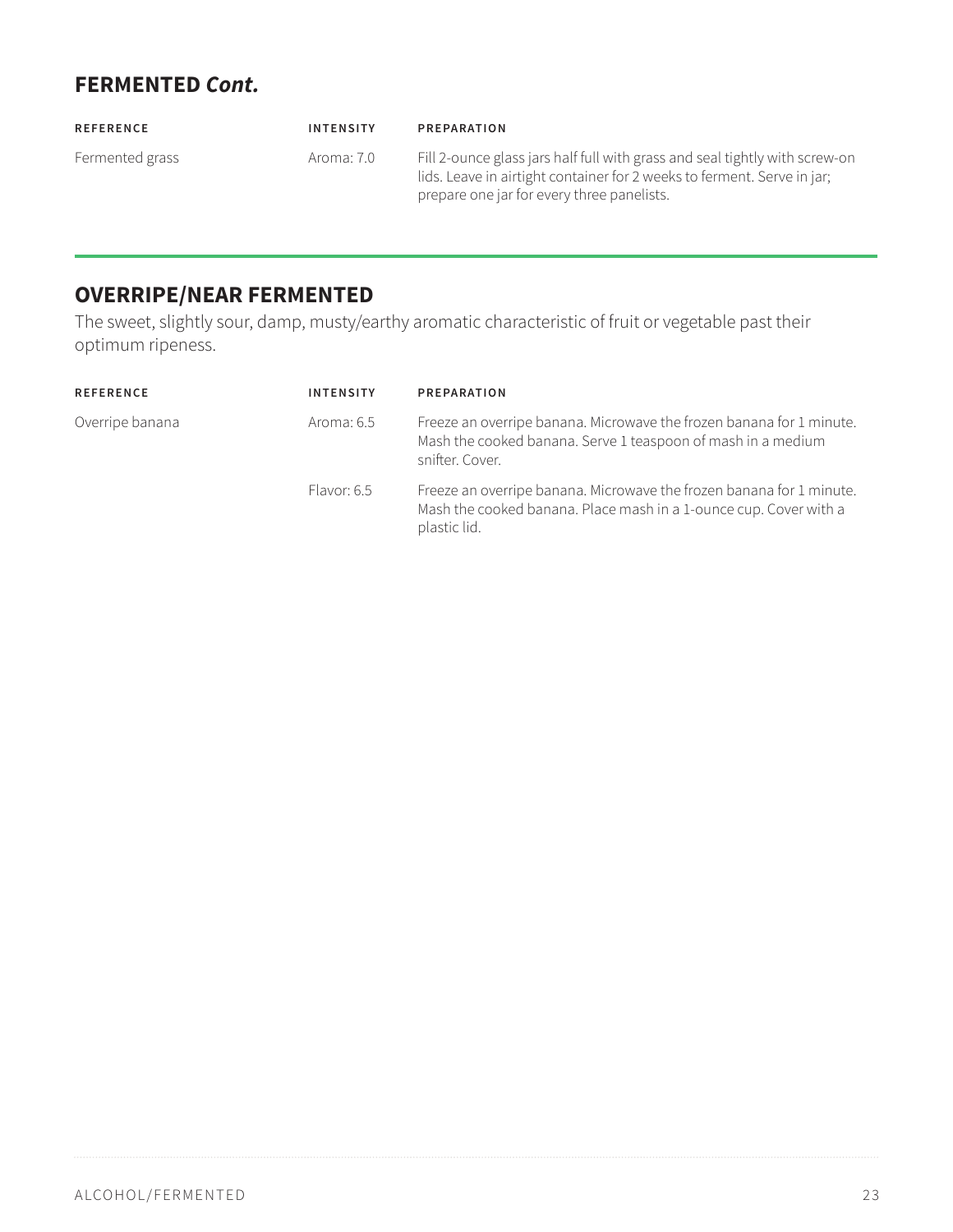# **GREEN/VEGETATIVE**



### **OLIVE OIL**

A light, oily aromatic which may have buttery, green, peppery, bitter, and sweet notes.

| <b>REFERENCE</b>                | <b>INTENSITY</b> | PREPARATION                                  |
|---------------------------------|------------------|----------------------------------------------|
| Bertolli Extra Virgin Olive Oil | Aroma: 8.5       | Put 1 tablespoon in a medium snifter. Cover. |

#### **RAW**

An aromatic associated with uncooked products.

| <b>REFERENCE</b>             | <b>INTENSITY</b> | <b>PREPARATION</b>                                            |
|------------------------------|------------------|---------------------------------------------------------------|
| Fisher Natural Whole Almonds | Flavor: 3.0      | Serve the almonds in a 1-ounce cup. Cover with a plastic lid. |

### **UNDER–RIPE**

An aromatic found in green/under-ripe fruit.

| <b>REFERENCE</b> | <b>INTENSITY</b> | PREPARATION                                                   |
|------------------|------------------|---------------------------------------------------------------|
| Grapefruit peel  | Aroma: 7.5       | Put 0.25 grams of grapefruit peel in a medium snifter. Cover. |

### **PEAPOD**

Green aromatic that is sweet, beany, fresh, raw, and musty/earthy.

| <b>REFERENCE</b>                       | <b>INTENSITY</b> | <b>PREPARATION</b>                                                  |
|----------------------------------------|------------------|---------------------------------------------------------------------|
| Le Nez du Café, no. 3 "garden<br>peas" | Aroma: 7.0       | Place 1 drop of essence on a cotton ball in a large snifter. Cover. |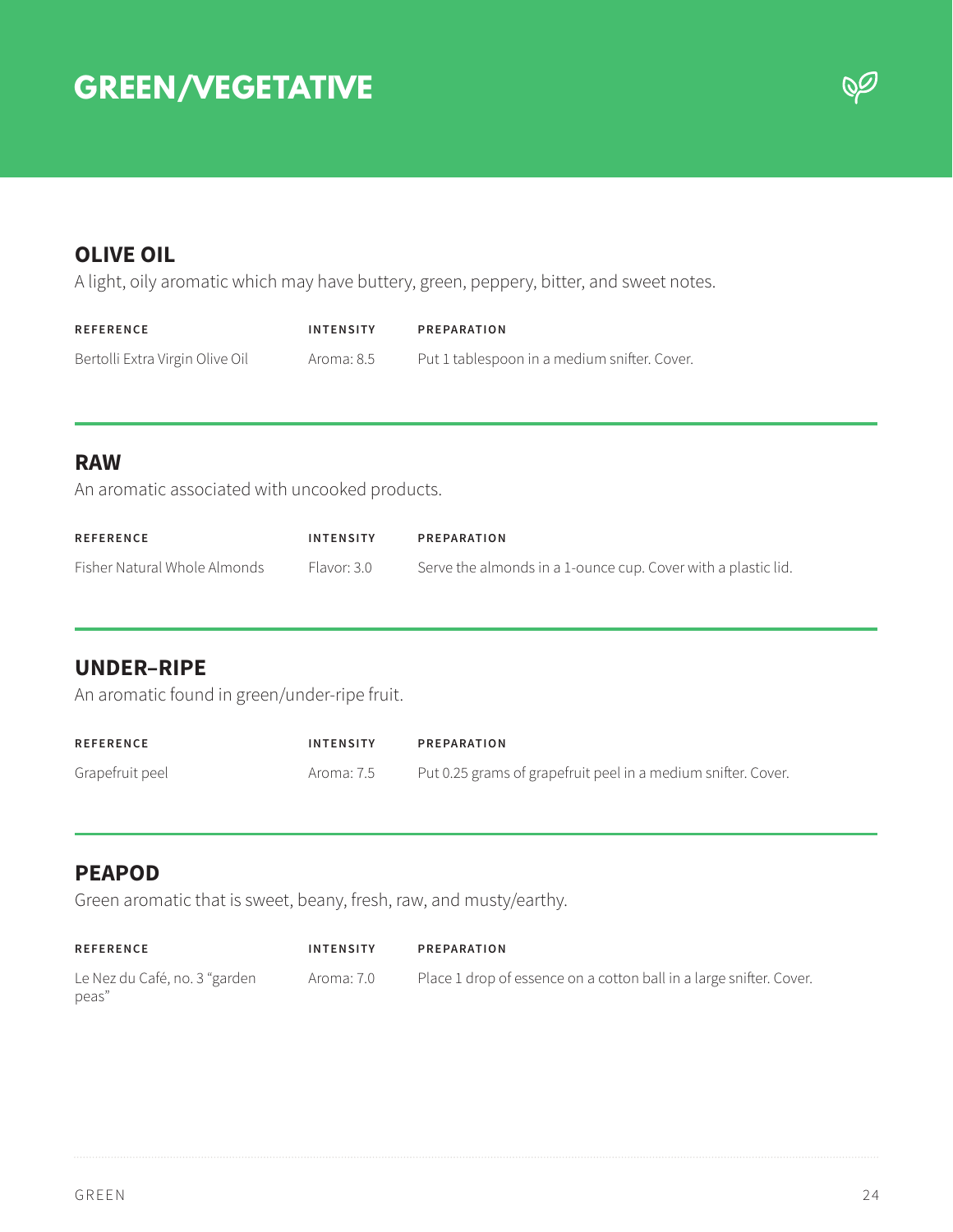# **GREEN**

An aromatic characteristic of fresh, plant-based material. Attributes may include leafy, viney, unripe, grassy, and peapod.

| <b>REFERENCE</b>            | <b>INTENSITY</b>                                                                                                                                                                          | PREPARATION                                                                                                                                                                                              |
|-----------------------------|-------------------------------------------------------------------------------------------------------------------------------------------------------------------------------------------|----------------------------------------------------------------------------------------------------------------------------------------------------------------------------------------------------------|
| Parsley water<br>Aroma: 9.0 | Rinse and chop 25 grams of fresh parsley. Add 300 milliliters of water.<br>Let sit for 15 minutes. Filter out the parsley. Serve 1 tablespoon of the<br>water in a medium snifter. Cover. |                                                                                                                                                                                                          |
|                             | Flavor: 6.0                                                                                                                                                                               | Rinse and chop 25 grams of fresh parsley. Add 300 milliliters of water.<br>Let sit for 15 minutes. Filter out the parsley. Serve 2 teaspoons of the<br>water in a 1-ounce cup. Cover with a plastic lid. |

### **FRESH**

A green aromatic associated with newly cut grass and leafy plants, characterized by a sweet and pungent character.

| <b>REFERENCE</b>  | <b>INTENSITY</b> | <b>PREPARATION</b>                                                                                                                                                                                            |
|-------------------|------------------|---------------------------------------------------------------------------------------------------------------------------------------------------------------------------------------------------------------|
| Fresh green grass | Aroma: 7.0       | Break in half 5 pieces of grass and place into a medium snifter. Cover.<br>Prepare one snifter for every three panelists. Prepare on the day of<br>evaluation so the grass does not ferment and change aroma. |

# **DARK GREEN**

The aromatic commonly associated with cooked green vegetables such as spinach, kale, or green beans that may include bitter, sweet, dusty, musty, or earthy elements, and may have a dark, heavy impression.

| <b>REFERENCE</b>                                   | <b>INTENSITY</b> | PREPARATION                                                                        |
|----------------------------------------------------|------------------|------------------------------------------------------------------------------------|
| Green Giant Cut Green Beans<br>(canned, liquid of) | Aroma: 5.0       | Place 1 tablespoon of liquid from canned vegetables in a medium<br>snifter. Cover. |
|                                                    | Flavor: 6.0      | Serve liquid from canned vegetables in 1-ounce cup. Cover with a<br>plastic lid.   |
| Del Monte Leaf Spinach (canned,<br>liquid of)      | Aroma: 7.0       | Place 1 tablespoon of liquid from canned vegetables in a medium<br>snifter. Cover. |
|                                                    | Flavor: 6.0      | Serve liquid from canned vegetables in 1-ounce cup. Cover with a<br>plastic lid.   |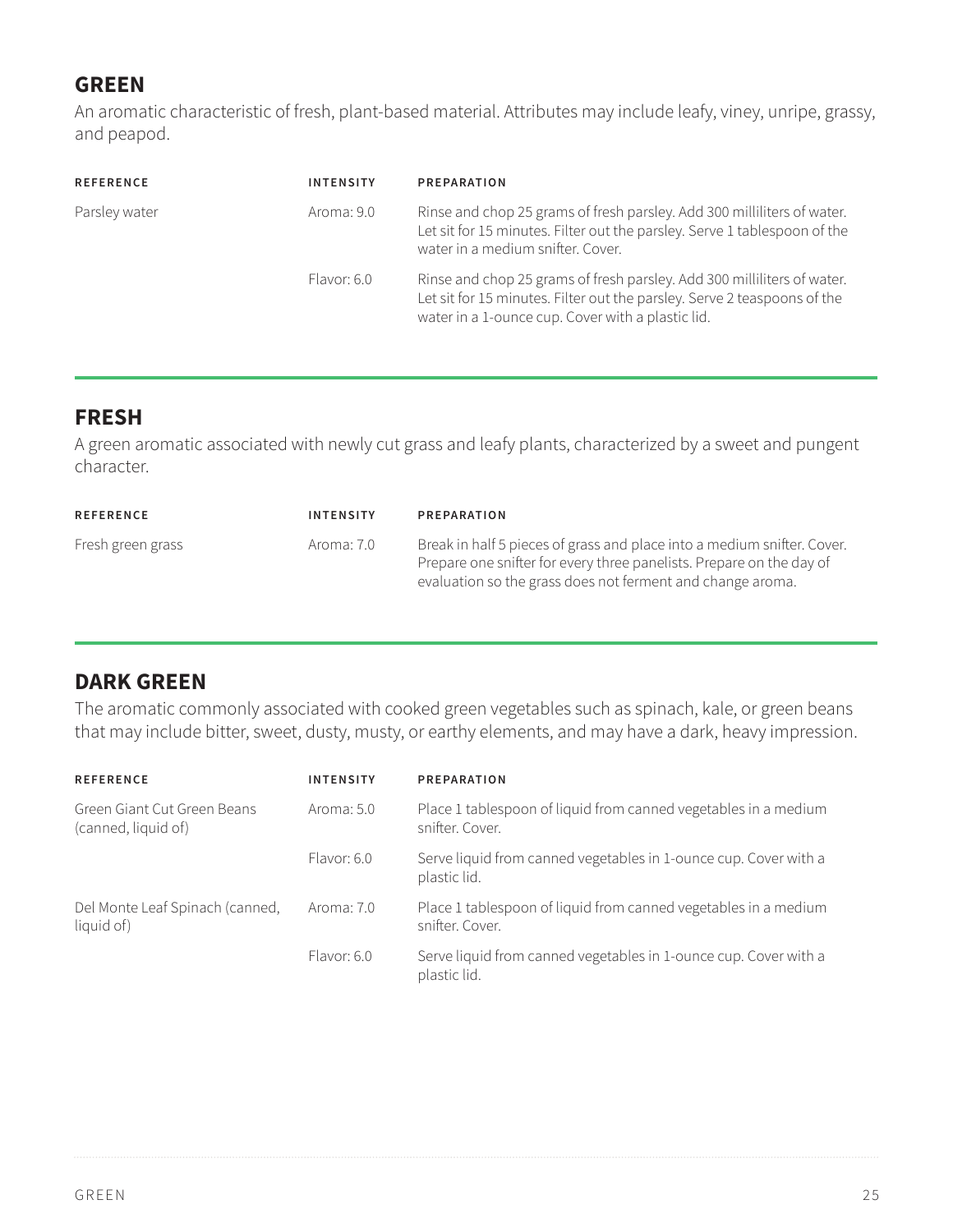# **VEGETATIVE**

Sharp, slightly pungent aromatic associated with green plant or vegetable matter such as parsley, spinach, or peapod.

| <b>REFERENCE</b>                             | <b>INTENSITY</b> | <b>PREPARATION</b>                                                                                                                                                                                                                                                          |
|----------------------------------------------|------------------|-----------------------------------------------------------------------------------------------------------------------------------------------------------------------------------------------------------------------------------------------------------------------------|
| Green Giant Cut Asparagus Spears<br>(canned) | Flavor: 6.0      | Drain liquid from can, saving vegetable water. Place approximately<br>3 pieces of asparagus and 1 tablespoon of liquid into 1-ounce cups.<br>Cover with a plastic lid. This may be prepared 24 hours in advance and<br>refrigerated. Bring to room temperature for serving. |

### **HAY-LIKE**

The lightly sweet, dry, dusty aromatic with slight green character associated with dry grasses.

| <b>REFERENCE</b>         | <b>INTENSITY</b> | PREPARATION                                            |
|--------------------------|------------------|--------------------------------------------------------|
| McCormick Parsley Flakes | Aroma: 7.5       | Place 1 teaspoon of flakes in a medium snifter. Cover. |

### **HERB-LIKE**

The aromatic commonly associated with green herbs that may be characterized as sweet, slightly pungent, and slightly bitter. May or may not include green or brown notes.

| <b>REFERENCE</b>                                                                                                       | INTENSITY                                                                                                                                                                                                                                                                                                                                     | <b>PREPARATION</b> |
|------------------------------------------------------------------------------------------------------------------------|-----------------------------------------------------------------------------------------------------------------------------------------------------------------------------------------------------------------------------------------------------------------------------------------------------------------------------------------------|--------------------|
| Mixture of McCormick Bay Leaves,<br>Aroma: 6.0<br>McCormick Ground Thyme, and<br>McCormick Basil Leaves<br>Flavor: 5.0 | Mix together 0.5 grams of each herb. Break the bay leaves into smaller<br>pieces with your hands first, and then grind all the herbs together using<br>a mortar and pestle. Add 100 milliliters of water. Mix well. Put 5 milliliters<br>of herb water in a medium snifter, and add 200 milliliters of water. Cover.                          |                    |
|                                                                                                                        | Mix together 0.5 grams of each herb. Break the bay leaves into smaller<br>pieces with your hands first, and then grind all the herbs together using<br>a mortar and pestle. Add 100 milliliters of water. Mix well. Mix 5 milliliters<br>of herb water with 200 milliliters of water and serve in a 1-ounce cup.<br>Cover with a plastic lid. |                    |

### **BEANY**

An aromatic characteristic of beans and bean products that contains musty/earthy, musty/dusty, sour aromatic, bitter aromatic, starchy, and green/peapod, nutty or brown elements.

| <b>REFERENCE</b>            | <b>INTENSITY</b> | <b>PREPARATION</b>                                                                                                 |
|-----------------------------|------------------|--------------------------------------------------------------------------------------------------------------------|
| Bush's Pinto Beans (canned) | Aroma: 7.0       | Drain beans and rinse with de-ionized water. Place 1 tablespoon in a<br>medium snifter at room temperature. Cover. |
| Flavor: 7.5                 |                  | Drain beans and rinse with de-ionized water. Serve in 1-ounce cups.<br>Cover with a plastic lid.                   |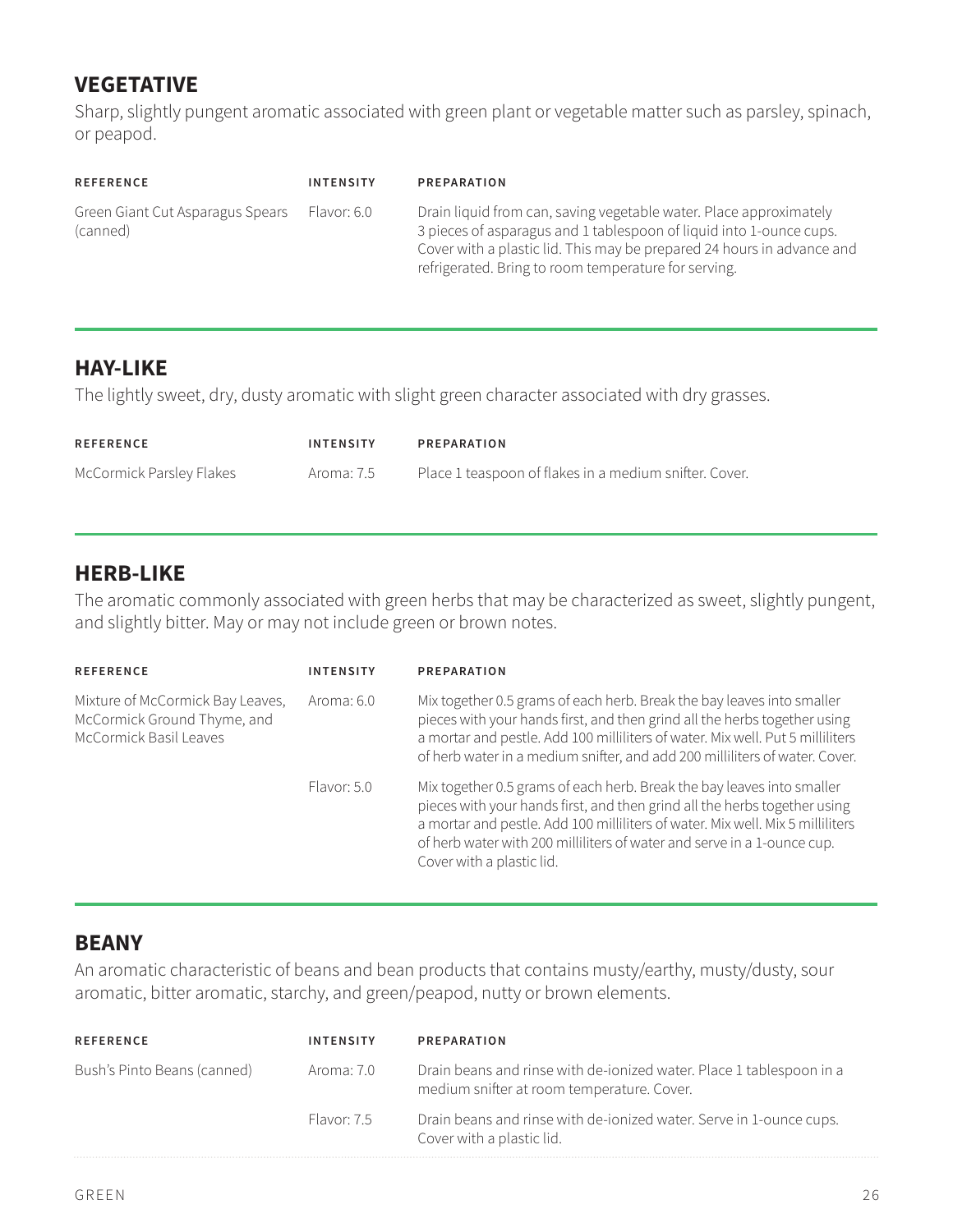# **STALE/PAPERY**

## **STALE**

The aromatic characterized by a lack of freshness.

| <b>REFERENCE</b>                            | <b>INTENSITY</b> | <b>PREPARATION</b>                                                                    |
|---------------------------------------------|------------------|---------------------------------------------------------------------------------------|
| Mama Mary's Gourmet Original<br>Pizza Crust | Aroma: 4.5       | Serve cut a 2-inch square of crust and serve in a medium snifter. Cover.              |
|                                             | Flavor: 4.0      | Serve cut a 2-inch square and serve in a 3.25-ounce cup. Cover with a<br>plastic lid. |

### **PAPERY**

The aromatic associated with white paper cups.

| <b>REFERENCE</b>         | <b>INTENSITY</b> | <b>PREPARATION</b>                                                                                                                                                                                                                                  |
|--------------------------|------------------|-----------------------------------------------------------------------------------------------------------------------------------------------------------------------------------------------------------------------------------------------------|
| Pure Brew coffee filters | Flavor: 2.5      | Submerge a stack of 15 coffee filters in 48 ounces boiling water<br>overnight. Remove filters and place remaining water into 1-ounce<br>cups. Cover with a plastic lid. This may be prepared in 24 hours<br>advance and stored at room temperature. |

# **CARDBOARD**

The aromatic associated with cardboard or paper packaging.

| <b>REFERENCE</b> | <b>INTENSITY</b> | PREPARATION                                                                                    |
|------------------|------------------|------------------------------------------------------------------------------------------------|
| Cardboard        | Aroma: 7.5       | Cut a 2-inch square of cardboard. Place in 1/2 cup water. Serve in a<br>medium snifter. Cover. |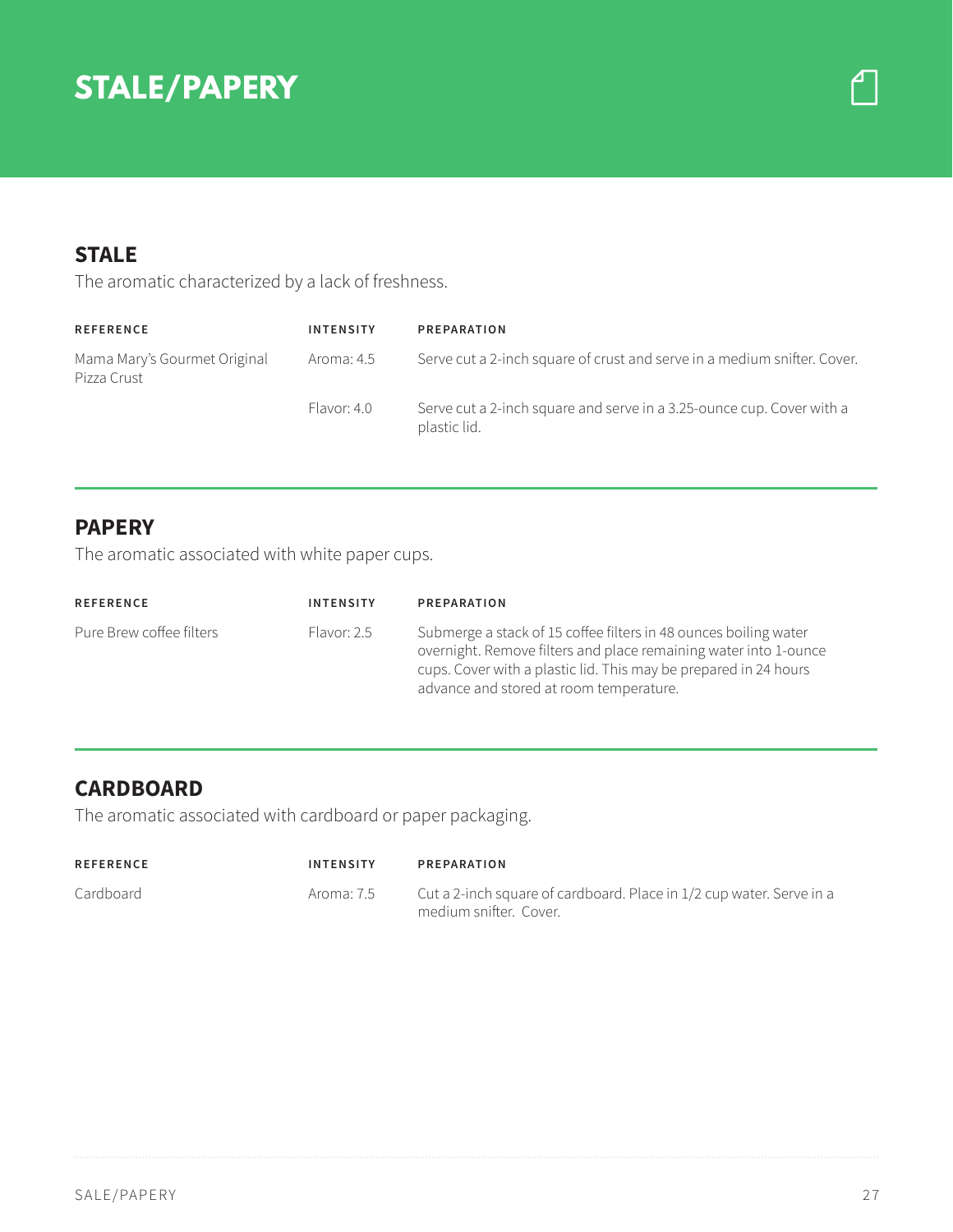



## **WOODY**

The sweet, brown, musty, dark aromatic associated with a bark of a tree.

| <b>REFERENCE</b>        | <b>INTENSITY</b> | <b>PREPARATION</b>                                                                                                     |
|-------------------------|------------------|------------------------------------------------------------------------------------------------------------------------|
| Diamond Shelled Walnuts | Aroma: $4.0$     | Chop walnuts. Place 1 tablespoon of chopped walnuts in a medium<br>snifter. Cover.                                     |
|                         | Flavor: 4.0      | Serve walnuts in a 1-ounce cup. Cover with a plastic lid.                                                              |
| Popsicle sticks         | Aroma: 7.5       | Break popsicle sticks to fit in sample cups of any size. Cover with a<br>plastic lid. This may be prepared in advance. |

## **MUSTY/EARTHY**

The somewhat sweet, heavy aromatic associated with decaying vegetation and damp, black soil.

| <b>REFERENCE</b>              | <b>INTENSITY</b> | <b>PREPARATION</b>                                                                                                                          |
|-------------------------------|------------------|---------------------------------------------------------------------------------------------------------------------------------------------|
| Miracle-Gro Potting Mix soil  | Aroma: 9.0       | Fill a 2-ounce glass jar half full with potting soil and seal tightly with<br>screw-on type lid. Prepare one jar for every three panelists. |
| Le Nez du Café no. 1 "earthy" | Aroma: 12.0      | Place 1 drop of essence on a cotton ball in a large snifter. Cover.                                                                         |

### **MUSTY/DUSTY**

The aromatic associated with dry, closed-air spaces such as attics and closets. May have elements of dry, musty, papery, dry soil, or grain.

| <b>REFERENCE</b>                 | <b>INTENSITY</b> | <b>PREPARATION</b>                                        |
|----------------------------------|------------------|-----------------------------------------------------------|
| Kretschmer Wheat Germ            | Aroma: 5.0       | Serve 1 tablespoon wheat germ in a medium snifter. Cover. |
| 2, 3, 4 - Trimethoxybenzaldehyde | Aroma: 10.0      | Place 0.1 gram in a medium snifter. Cover.                |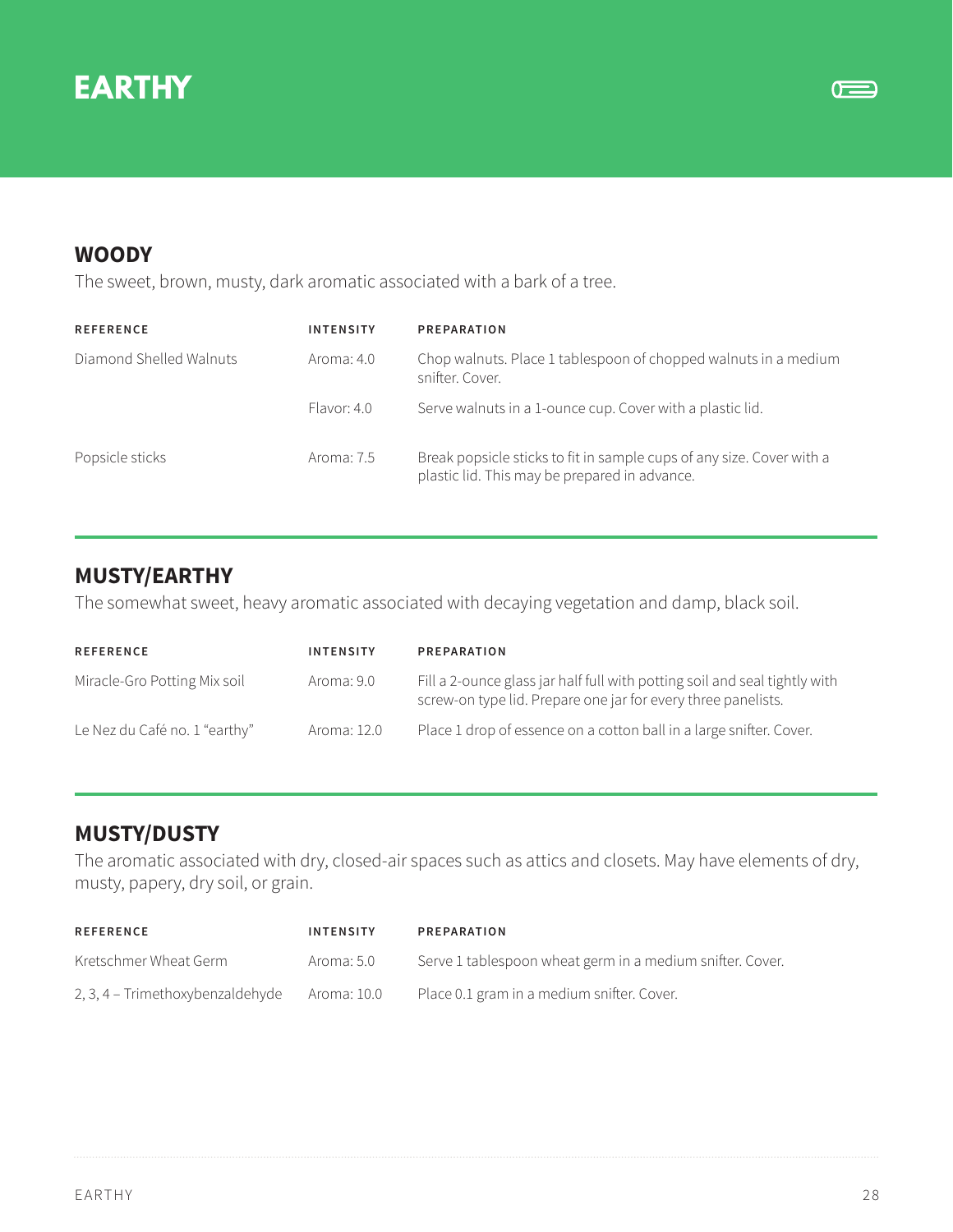# **MOLDY/DAMP**

The aromatic associated with damp, closed spaces or basements. May be musty, sharp, and slightly green.

| <b>REFERENCE</b>             | <b>INTENSITY</b> | PREPARATION                                                         |
|------------------------------|------------------|---------------------------------------------------------------------|
| 2-Ethyl-1-Hexanol 10,000 ppm | Aroma: 6.0       | Place 1 drop on a cotton ball and serve in a medium snifter. Cover. |
| 2,3,5,6 – Tetrachloroanisole | Aroma: 10.0      | Place 0.1 gram in a medium snifter. Cover.                          |

## **PHENOLIC**

The aromatic described as damp, musty, and like animal hide. Reminiscent of a tack room.

| <b>REFERENCE</b>  | <b>INTENSITY</b> | PREPARATION                                                  |
|-------------------|------------------|--------------------------------------------------------------|
| Phenylacetic acid | Aroma: 6.0       | Serve 0.15g of phenylacetic acid in a medium snifter. Cover. |

### **ANIMALIC**

A combination of the aromatics associated with farm animals and live-animal habitation.

| <b>REFERENCE</b>   | <b>INTENSITY</b> | PREPARATION                                                                                                                    |
|--------------------|------------------|--------------------------------------------------------------------------------------------------------------------------------|
| Unflavored gelatin | Aroma: 3.0       | Dissolve 1 bag of gelatin (1/4 ounce) in 2 cups distilled water. Place 1/4<br>cup of gelatin water in a medium snifter. Cover. |

### **MEATY/BROTHY**

The aromatic associated with boiled meat, soup, or stock, with weak meaty notes.

| <b>REFERENCE</b>               | <b>INTENSITY</b> | PREPARATION                                                          |
|--------------------------------|------------------|----------------------------------------------------------------------|
| Campbell's Beef Broth (canned) | Flavor: 9.5      | Heat the broth and serve in a 1-ounce cup. Cover with a plastic lid. |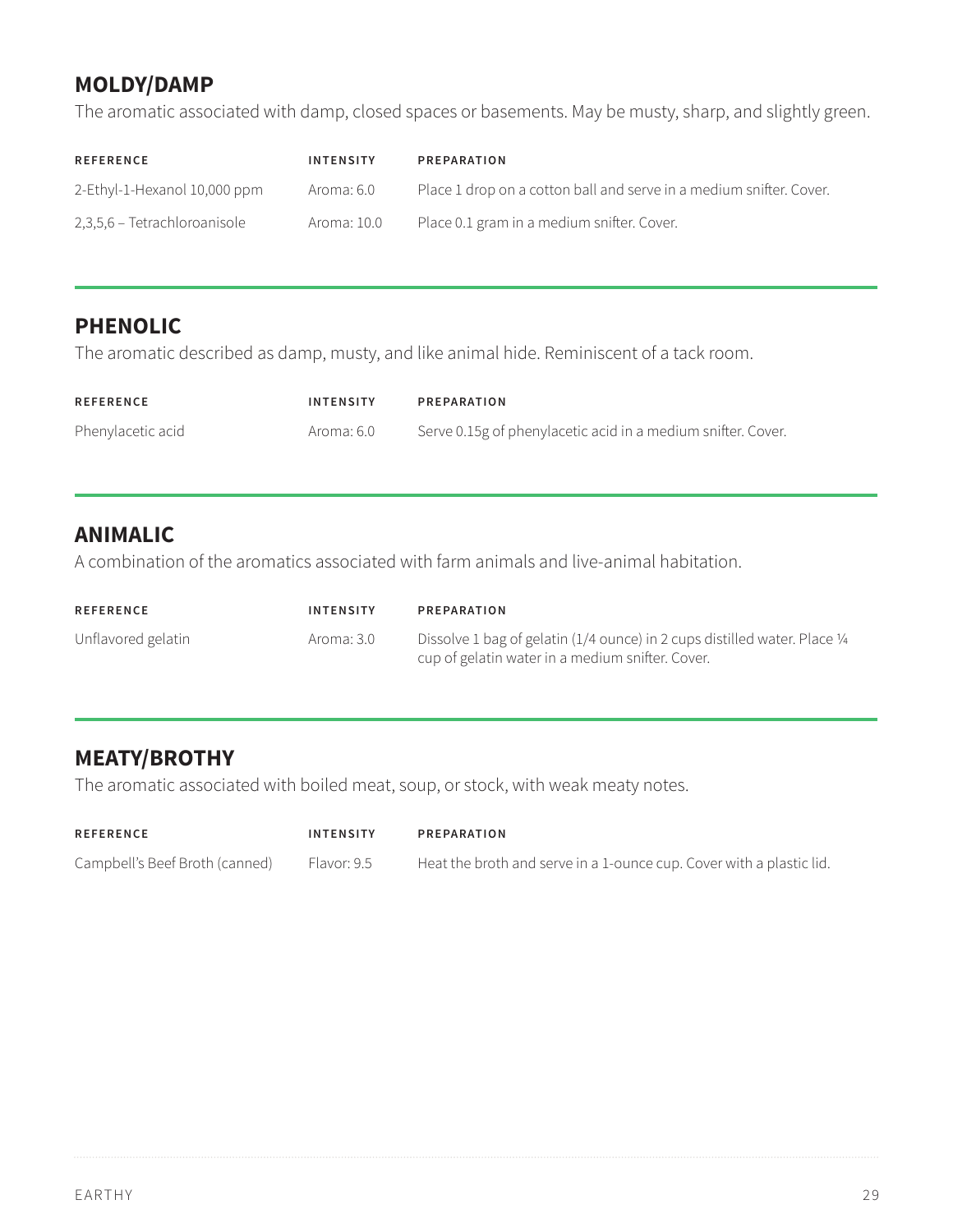

### **BITTER**

See "Taste Basics," p. 13

### **SALTY**

See "Taste Basics," p. 13

### **MEDICINAL**

A clean, sterile aromatic characteristic of antiseptic-like products such as Band-Aids, alcohol, and iodine.

| <b>REFERENCE</b>                            | <b>INTENSITY</b> | <b>PREPARATION</b>                                                  |
|---------------------------------------------|------------------|---------------------------------------------------------------------|
| lodine                                      | Aroma: 3.0       | Serve 1/4 cup iodine in a medium snifter. Cover.                    |
| Alcohol                                     | Aroma: 5.0       | Serve 1/4 cup alcohol in a medium snifter. Cover.                   |
| Le Nez du Café no. 35 "medicinal"           | Aroma: 6.0       | Place 1 drop of essence on a cotton ball in a large snifter. Cover. |
| Band-Aid Plastic Strips adhesive<br>bandage | Aroma: 6.0       | Place 1 bandage in a medium snifter. Cover.                         |

### **RUBBER**

A dark, heavy, slightly sharp, and pungent aromatic associated with rubber.

| <b>REFERENCE</b> | <b>INTENSITY</b> | PREPARATION                                                |
|------------------|------------------|------------------------------------------------------------|
| A&W Rubber Bands | Aroma: 5.0       | Place 10 grams of rubber bands in a medium snifter. Cover. |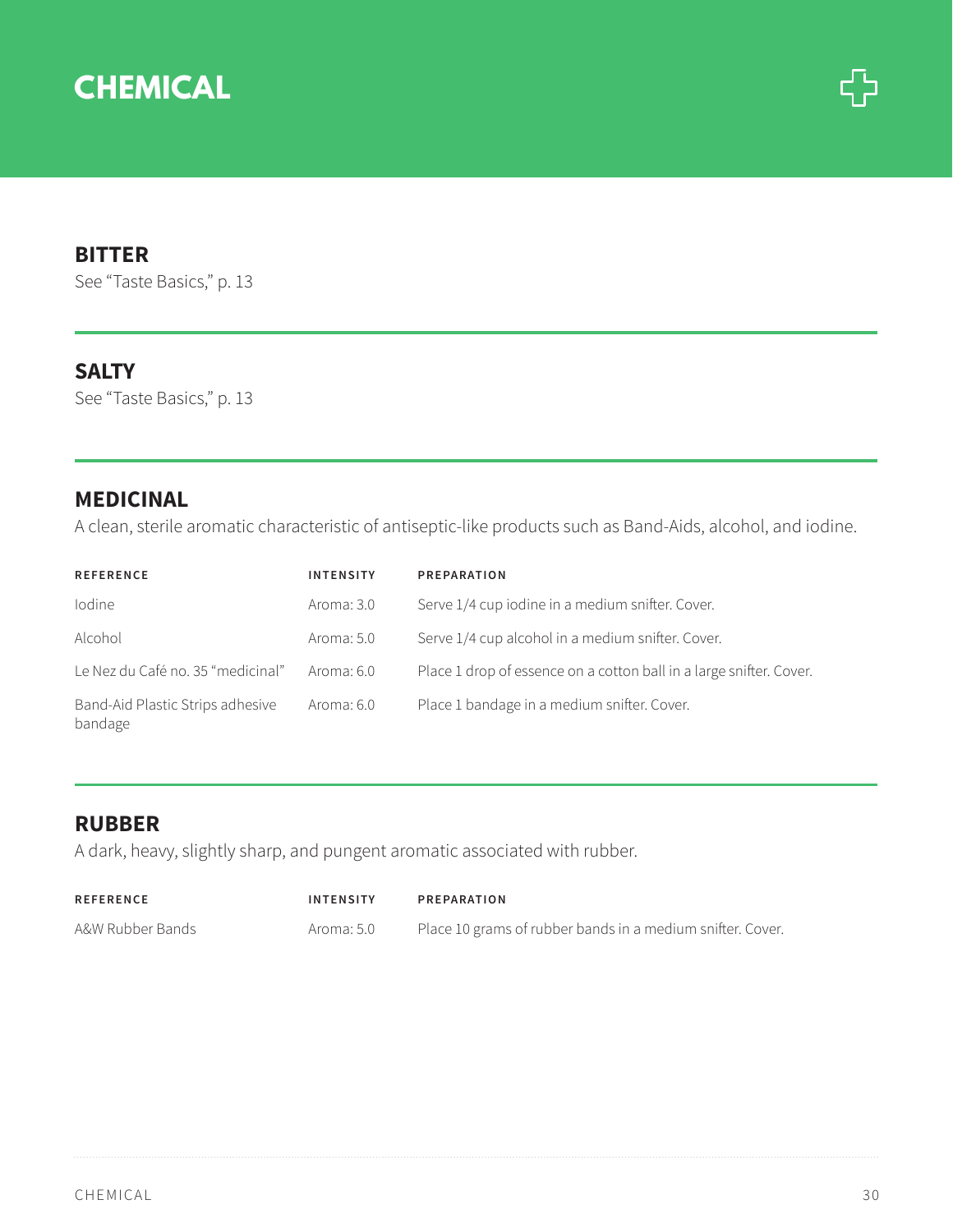# **PETROLEUM**

A specific chemical aromatic associated with crude oil and its refined products, which have heavy oil characteristics.

| <b>REFERENCE</b>         | <b>INTENSITY</b> | PREPARATION                                           |
|--------------------------|------------------|-------------------------------------------------------|
| Vaseline petroleum jelly | Aroma: 3.0       | Place a teaspoon of jelly in a medium snifter. Cover. |

### **SKUNKY**

A combination of aromatics associated with skunks.

| <b>REFERENCE</b> | <b>INTENSITY</b> | <b>PREPARATION</b>                                                                                                                                                                         |
|------------------|------------------|--------------------------------------------------------------------------------------------------------------------------------------------------------------------------------------------|
| Latex balloon    | Aroma: 2.5       | Place 2 balloons in a 2-ounce glass jar with screw-type lid. This may<br>be prepared several days in advance and stored at room temperature.<br>Prepare one jar for every three panelists. |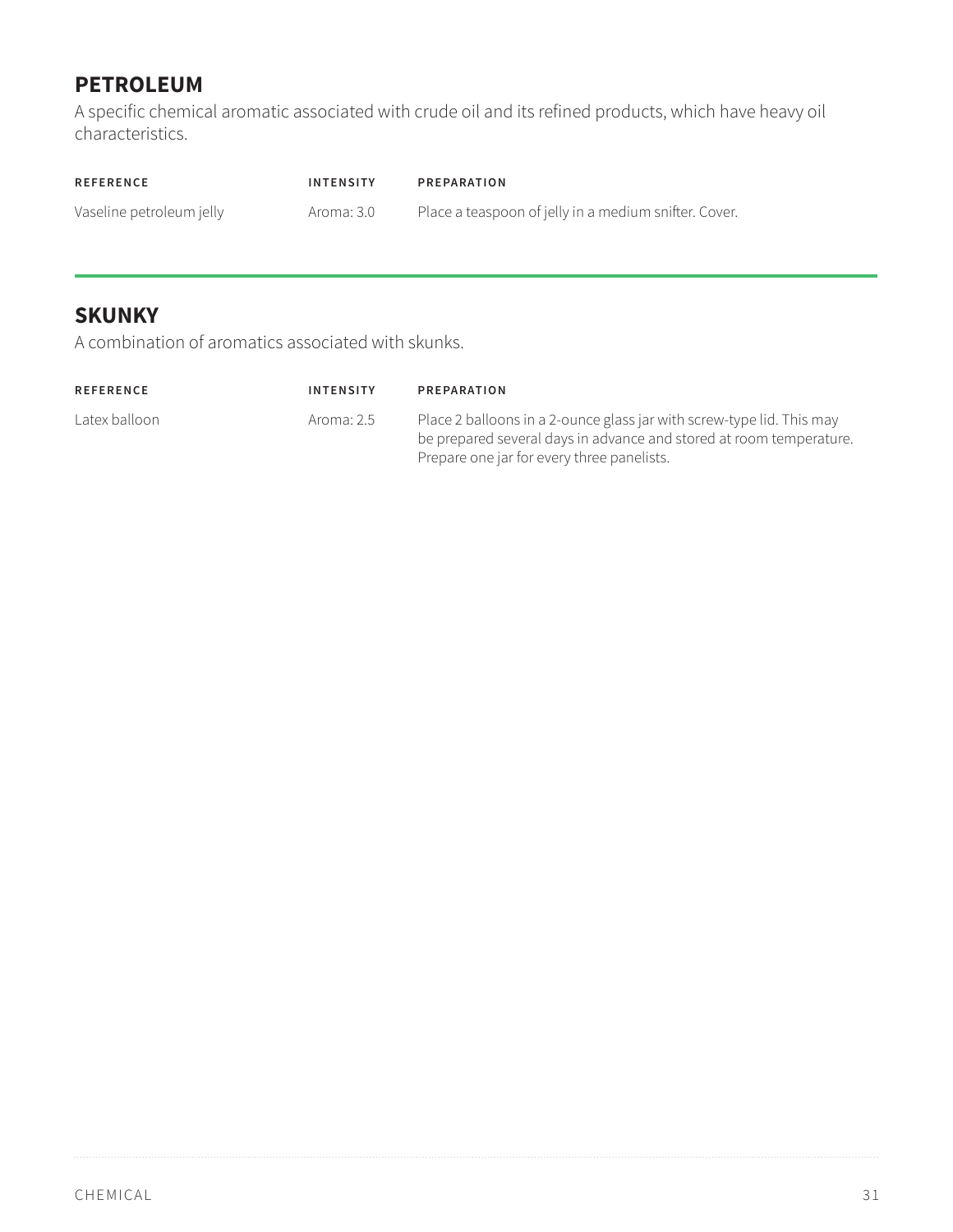



### **TOBACCO**

The brown, slightly sweet, slightly pungent aromatic associated with cured tobacco.

| <b>REFERENCE</b>                                 | <b>INTENSITY</b> | <b>PREPARATION</b>                                                                                                                                |
|--------------------------------------------------|------------------|---------------------------------------------------------------------------------------------------------------------------------------------------|
| Le Nez du Café no. 33 "pipe<br>tobacco"          | Aroma: 5.0       | Place 1 drop of essence on a cotton ball in a large snifter. Cover.                                                                               |
| Camel cigarettes (Turkish and<br>Domestic blend) | Aroma: 7.0       | Break cigarette and place 0.1 grams tobacco in a medium snifter. Cover.                                                                           |
| Cigar tobacco                                    | Aroma: 10.5      | Split cigar into a 2-ounce glass jar with screw-on type lid. Fill jars<br>approximately 1/3 full. Prepare 1 jar for every three panelists.        |
| Unscented pipe tobacco                           | Aroma: 10.5      | Fill a 2-ounce glass jar with screw-on type lid approximately 1/3 full<br>with tobacco and seal tightly. Prepare 1 jar for every three panelists. |

### **PIPE TOBACCO**

The brown, sweet, slightly pungent, fruity, floral, spicy aromatic associated with cured tobacco.

| <b>REFERENCE</b>         | <b>INTENSITY</b> | PREPARATION                                           |
|--------------------------|------------------|-------------------------------------------------------|
| Carter Hall Pipe Tobacco | Aroma: 6.5       | Put 1 teaspoon of tobacco in a medium snifter. Cover. |

### **ACRID**

The sharp, pungent, bitter, acidic aromatic associated with products that are excessively roasted or browned.

| <b>REFERENCE</b>                            | <b>INTENSITY</b> | <b>PREPARATION</b>                                                       |
|---------------------------------------------|------------------|--------------------------------------------------------------------------|
| Alf's Natural Nutrition Red Wheat<br>Cereal | Aroma: 3.0       | Serve 2 tablespoons cereal in a medium snifter. Cover.                   |
|                                             | Flavor: 3.0      | Serve 1 tablespoon cereal in a 1-ounce cup. Cover with a plastic lid.    |
| Wright's Liquid Smoke Mesquite              | Aroma: 9.5       | Place 1 drop of liquid smoke on a cotton ball in a large snifter. Cover. |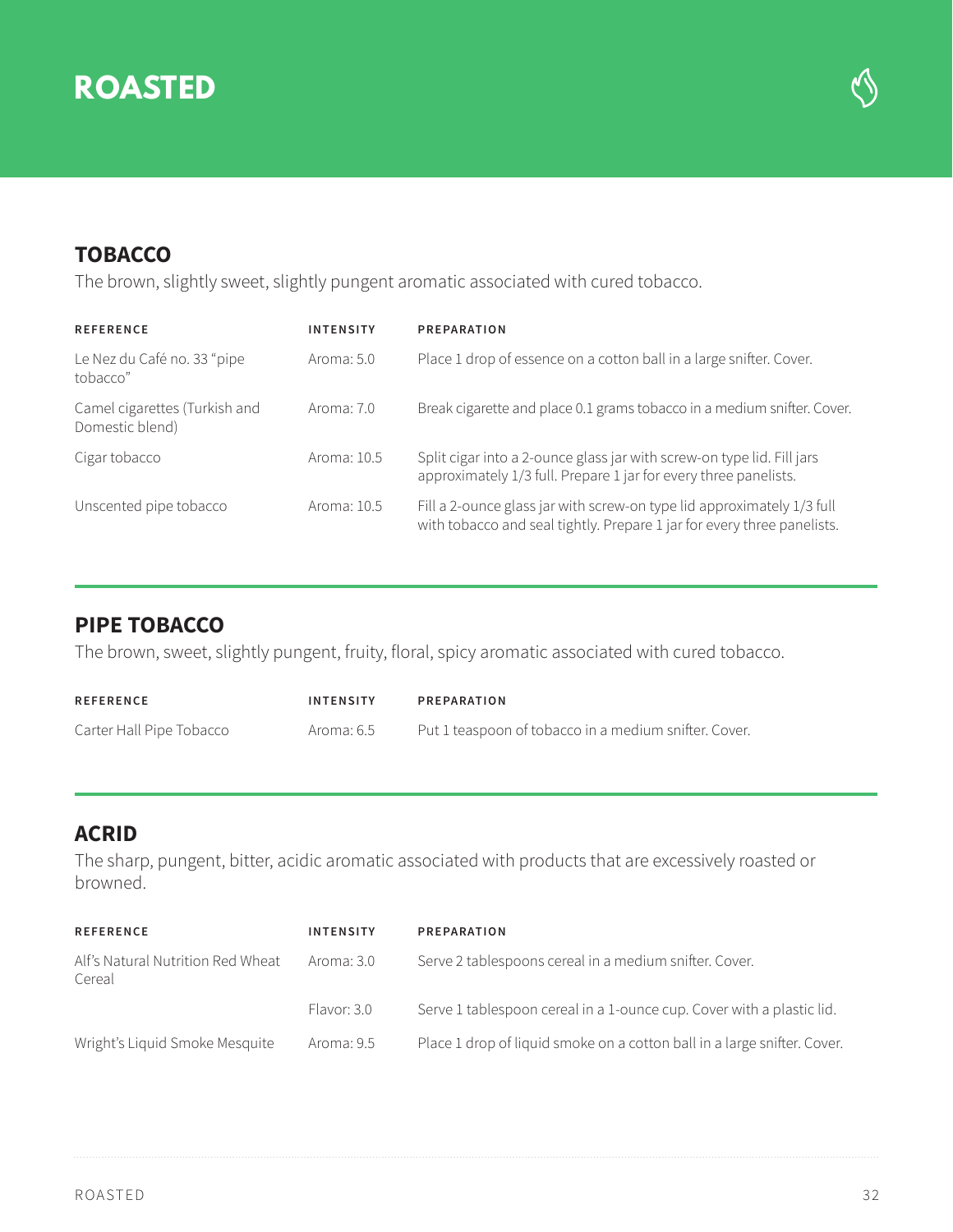# **ASHY**

The dry, dusty, dirty, smoky aromatic associated with the residual of burnt products.

| <b>REFERENCE</b>                                               | <b>INTENSITY</b> | <b>PREPARATION</b>                                                                                                                                                                                                                                                               |
|----------------------------------------------------------------|------------------|----------------------------------------------------------------------------------------------------------------------------------------------------------------------------------------------------------------------------------------------------------------------------------|
| Gerkens 10/12 Midnight Black<br>heavily alkalized cocoa powder | Aroma: 2.5       | Put 1/2 teaspoon of cocoa powder in a medium snifter. Cover.                                                                                                                                                                                                                     |
|                                                                | Flavor: 3.5      | Mix 1/4 teaspoon cocoa powder with 100 milliliters water. Serve in a<br>1-ounce cup. Cover with a plastic lid.                                                                                                                                                                   |
| Benzyl disulfide                                               | Aroma: 4.0       | Place 0.1 gram of benzyl disulfide in a medium snifter. Cover.                                                                                                                                                                                                                   |
| Paper ashes                                                    | Aroma: $4.0$     | Obtain ashes from burned white paper and place in 2-ounce glass jars<br>with screw-on type lids. Fill jars approximately 1/3 full. This may be<br>prepared several days in advance and stored at room temperature,<br>tightly sealed. Prepare one jar for every three panelists. |

### **BURNT**

The dark brown impression of an over-cooked or over-roasted product that can be sharp, bitter, and sour.

| <b>REFERENCE</b>                            | <b>INTENSITY</b> | <b>PREPARATION</b>                                                                                                                                                                                                      |
|---------------------------------------------|------------------|-------------------------------------------------------------------------------------------------------------------------------------------------------------------------------------------------------------------------|
| Benzyl disulfide                            | Aroma: 4.5       | Place 0.1 gram of benzyl disulfide in a medium snifter. Cover.                                                                                                                                                          |
| Raw peanuts, over-roasted/burnt             | Flavor: 7.5      | Preheat oven to 425°F. Place raw, blanched peanuts in a single layer<br>on a baking sheet lined with parchment paper. Roast for 20 minutes.<br>Peanuts will be burnt. Serve in a 1-ounce cup. Cover with a plastic lid. |
| Alf's Natural Nutrition Red Wheat<br>Cereal | Aroma: 8.0       | Serve 1 tablespoon of cereal in a medium snifter. Cover.                                                                                                                                                                |
|                                             | Flavor: 3.0      | Place 1 tablespoon of cereal in a 1-ounce cup. Cover with a plastic lid.<br>Cereal should be tasted two at a time.                                                                                                      |

### **SMOKY**

An acute, pungent aromatic that is a product of the combustion of wood, leaves, or a non-natural product.

| <b>REFERENCE</b>       | <b>INTENSITY</b> | <b>PREPARATION</b>                                                              |
|------------------------|------------------|---------------------------------------------------------------------------------|
| Benzyl disulfide       | Aroma: 3.5       | Place 0.1 gram of benzyl disulfide in a medium snifter. Cover.                  |
| Diamond Smoked Almonds | Aroma: 6.0       | Place 5 almonds in a medium snifter. Cover.                                     |
|                        | Flavor: 5.0      | Place 1 tablespoon of almonds in a 3.25 ounce cup. Cover with a<br>plastic lid. |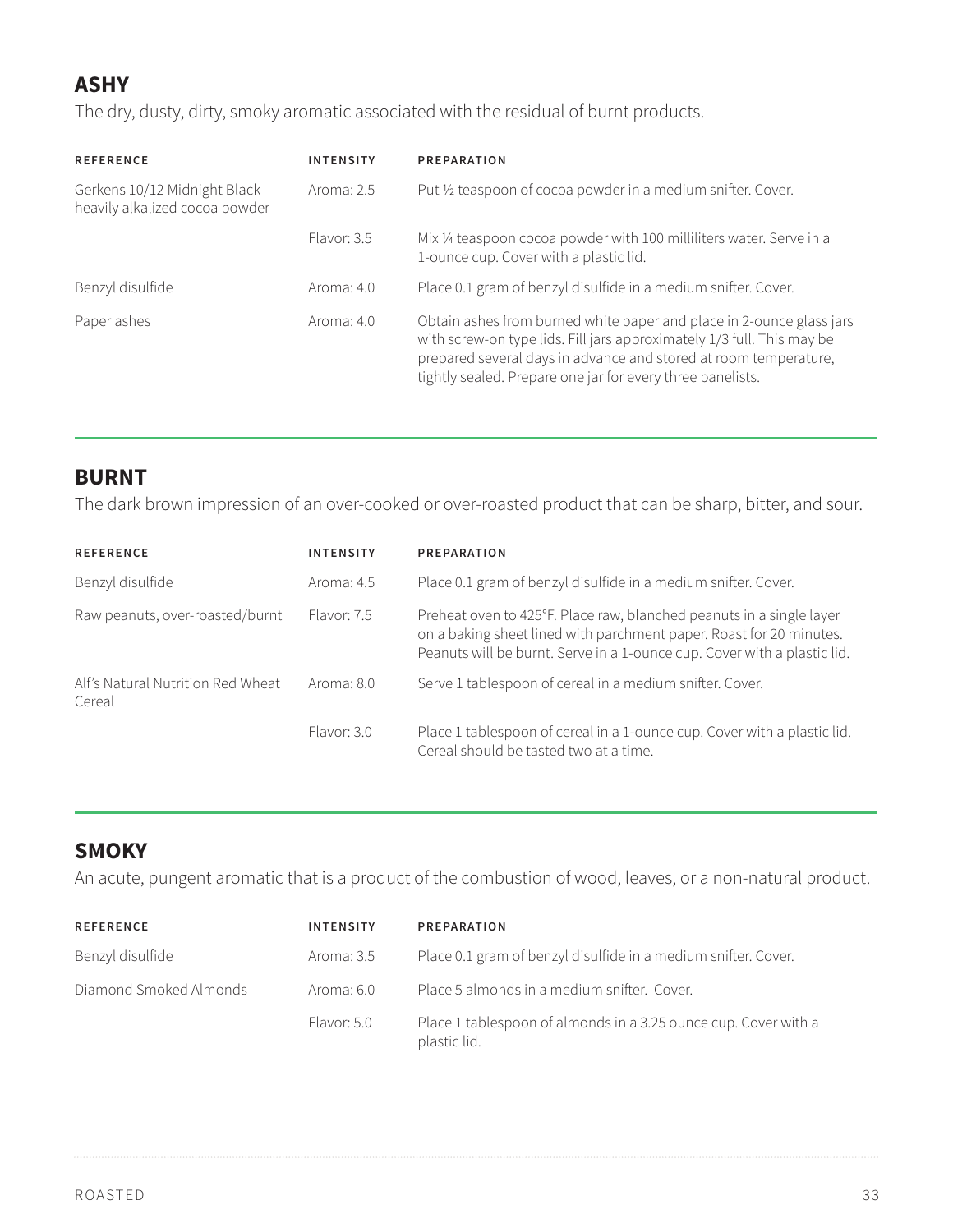### **SMOKY Cont.**

| <b>REFERENCE</b> | <b>INTENSITY</b> | <b>PREPARATION</b>                                                                                                                                                                                                                                                                                                      |
|------------------|------------------|-------------------------------------------------------------------------------------------------------------------------------------------------------------------------------------------------------------------------------------------------------------------------------------------------------------------------|
| Wood Ashes       | Aroma: 5.0       | Obtain ashes from burned wood (from fireplace or outdoor fire pit).<br>Place ashes in 2-ounce glass jars with screw-on type lids. Fill jars<br>approximately 1/3 full. This may be prepared several days in advance<br>and stored at room temperature, tightly sealed. Prepare one jar for<br>every three participants. |

### **ROASTED**

Dark brown impression characteristic of products cooked to a high temperature by dry heat. Does not include bitter or burnt notes.

| <b>REFERENCE</b>                             | <b>INTENSITY</b> | <b>PREPARATION</b>                                                                                                                                                                                                               |
|----------------------------------------------|------------------|----------------------------------------------------------------------------------------------------------------------------------------------------------------------------------------------------------------------------------|
| Raw blanched peanuts, lightly<br>roasted     | Flavor: 2.5      | Preheat oven to 425°F. Place peanuts in a single layer on a baking<br>sheet lined with parchment paper. Roast for 7 minutes. Peanuts will<br>not show any color. Serve in a 1-ounce cup. Cover with a plastic lid.               |
| Raw blanched peanuts, medium-<br>roasted     | Flavor: 6.5      | Preheat oven to 425°F. Place peanuts in a single layer on a baking<br>sheet lined with parchment paper. Roast for 10 minutes or until<br>peanuts are medium brown in color. Serve in a 1-ounce cup. Cover<br>with a plastic lid. |
| Raw blanched peanuts, dark-<br>roasted       | Flavor: 9.5      | Preheat oven to 425°F. Place peanuts in a single layer on a baking<br>sheet lined with parchment paper. Roast for 15 minutes or until<br>peanuts are dark brown in color. Serve in a 1-ounce cup. Cover with a<br>plastic lid.   |
| Raw blanched peanuts, over-<br>roasted/burnt | Flavor: 15.0     | Preheat oven to 425°F. Place peanuts in a single layer on a baking<br>sheet lined with parchment paper. Roast for 20 minutes. Peanuts will<br>be burnt. Serve in a 1-ounce cup. Cover with a plastic lid.                        |

### **BROWN, ROAST**

A rich, full, round aromatic impression always characterized as some degree of darkness, generally associated with attributes such as toasted, nutty, roasted, and sweet.

| <b>REFERENCE</b>                  | <b>INTENSITY</b> | <b>PREPARATION</b>                                                                                |
|-----------------------------------|------------------|---------------------------------------------------------------------------------------------------|
| Bush's Pinto Beans (canned)       | Aroma: $6.0$     | Place 1 tablespoon in a medium snifter at room temperature. Cover.                                |
|                                   | Flavor: 3.0      | Drain beans and rinse with de-ionized water. Serve in a 1-ounce cup.<br>Cover with a plastic lid. |
| C&H Pure Cane Sugar, Golden Brown | Aroma: $3.02$    | Place 1 teaspoon of sugar in a medium snifter. Cover.                                             |
|                                   | Flavor: 7.0      | Place 1 teaspoon of sugar in a 1-ounce cup. Cover with a plastic lid.                             |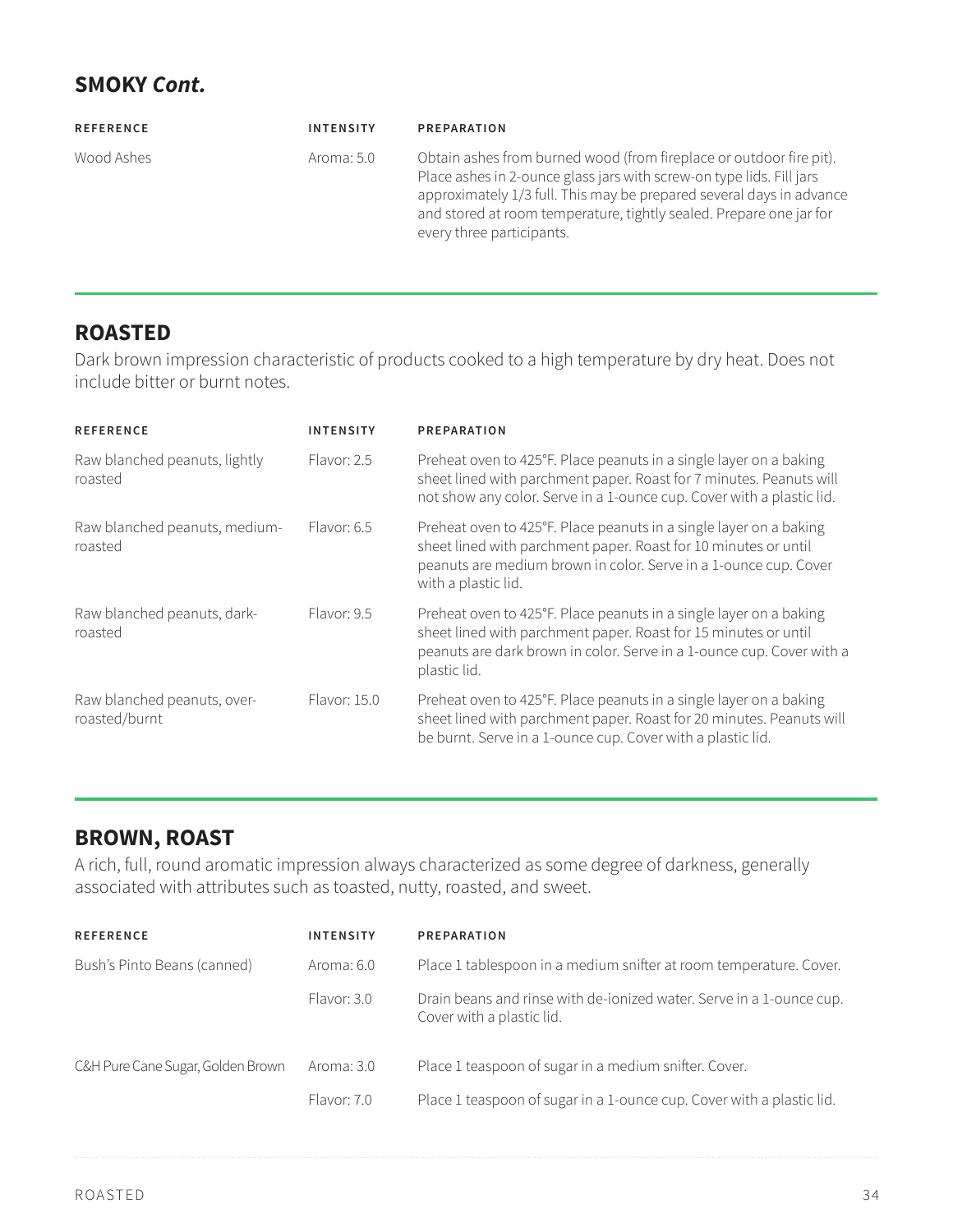



## **GRAIN**

The light brown, dusty, musty, sweet aromatic associated with grains.

| <b>REFERENCE</b>                                                                               | <b>INTENSITY</b> | <b>PREPARATION</b>                                                                                                                                                       |
|------------------------------------------------------------------------------------------------|------------------|--------------------------------------------------------------------------------------------------------------------------------------------------------------------------|
| Mixture of General Mills Rice<br>Chex, General Mills Wheaties and<br>Quaker Quick Oats cereals | Aroma: 5.0       | Mix together 1/2 cup of each kind of cereal. Put in a blender and "pulse"<br>blend into small particles. Place 1 tablespoon in a medium snifter. Cover.                  |
|                                                                                                | Flavor: 8.0      | Mix together 1/2 cup of each kind of cereal. Put in a blender and "pulse"<br>blend into small particles. Serve 1 teaspoon in a 1-ounce cup. Cover<br>with a plastic lid. |

### **MALT**

The light brown, dusty, musty, sweet, sour and or slightly fermented aromatic associated with grains.

| <b>REFERENCE</b>       | <b>INTENSITY</b> | <b>PREPARATION</b>                                       |
|------------------------|------------------|----------------------------------------------------------|
| Post Grape-Nuts cereal | Aroma: 3.5       | Place 1 tablespoon of cereal in a medium snifter. Cover. |
|                        | Flavor: 8.0      | Serve cereal in a 1-ounce cup. Cover with a plastic lid. |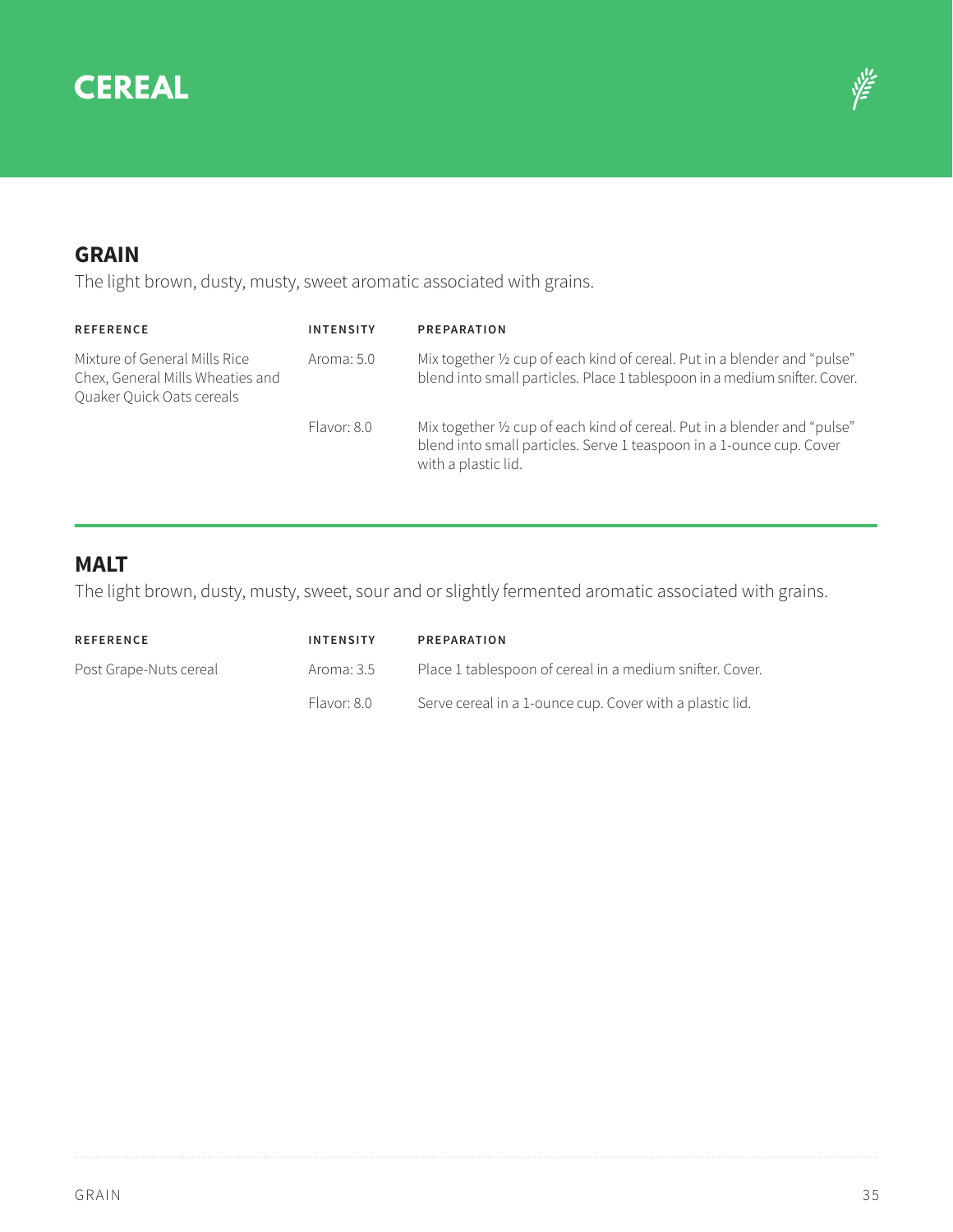



### **PUNGENT**

A sharp, physically penetrating sensation in the nasal cavity.

| <b>REFERENCE</b>                                       | <b>INTENSITY</b> | PREPARATION                                                                                          |
|--------------------------------------------------------|------------------|------------------------------------------------------------------------------------------------------|
| Majestic Mountain Sage Orange<br>Essential Oil, Brazil | Aroma: 5.0       | Mix 1 drop essential oil into 1 tablespoon 3% sucrose solution. Serve in<br>a medium snifter. Cover. |

### **PEPPER**

The spicy, pungent, musty, and woody aromatic characteristic of ground black pepper.

| <b>REFERENCE</b>                          | INTENSITY | PREPARATION                                           |
|-------------------------------------------|-----------|-------------------------------------------------------|
| McCormick Ground Black Pepper Aroma: 13.0 |           | Place 1/2 teaspoon pepper in a medium snifter. Cover. |

### **ANISE**

A pungent, sweet, brown, caramelized aromatic that may contain petroleum, medicinal, and floral notes.

| <b>REFERENCE</b>          | <b>INTENSITY</b> | <b>PREPARATION</b>                                                        |
|---------------------------|------------------|---------------------------------------------------------------------------|
| Tone's Pure Anise Extract | Aroma: 7.5       | Place 1 drop of anise extract on a cotton ball in a large snifter. Cover. |

### **NUTMEG**

A wet, brown, woody, pungent, petroleum-like, heavy aromatic with a slightly lemony impression.

| <b>REFERENCE</b>        | <b>INTENSITY</b> | PREPARATION                                                   |
|-------------------------|------------------|---------------------------------------------------------------|
| McCormick Ground Nutmeg | Aroma: 9.0       | Place 1/4 teaspoon nutmeg in a covered medium snifter. Cover. |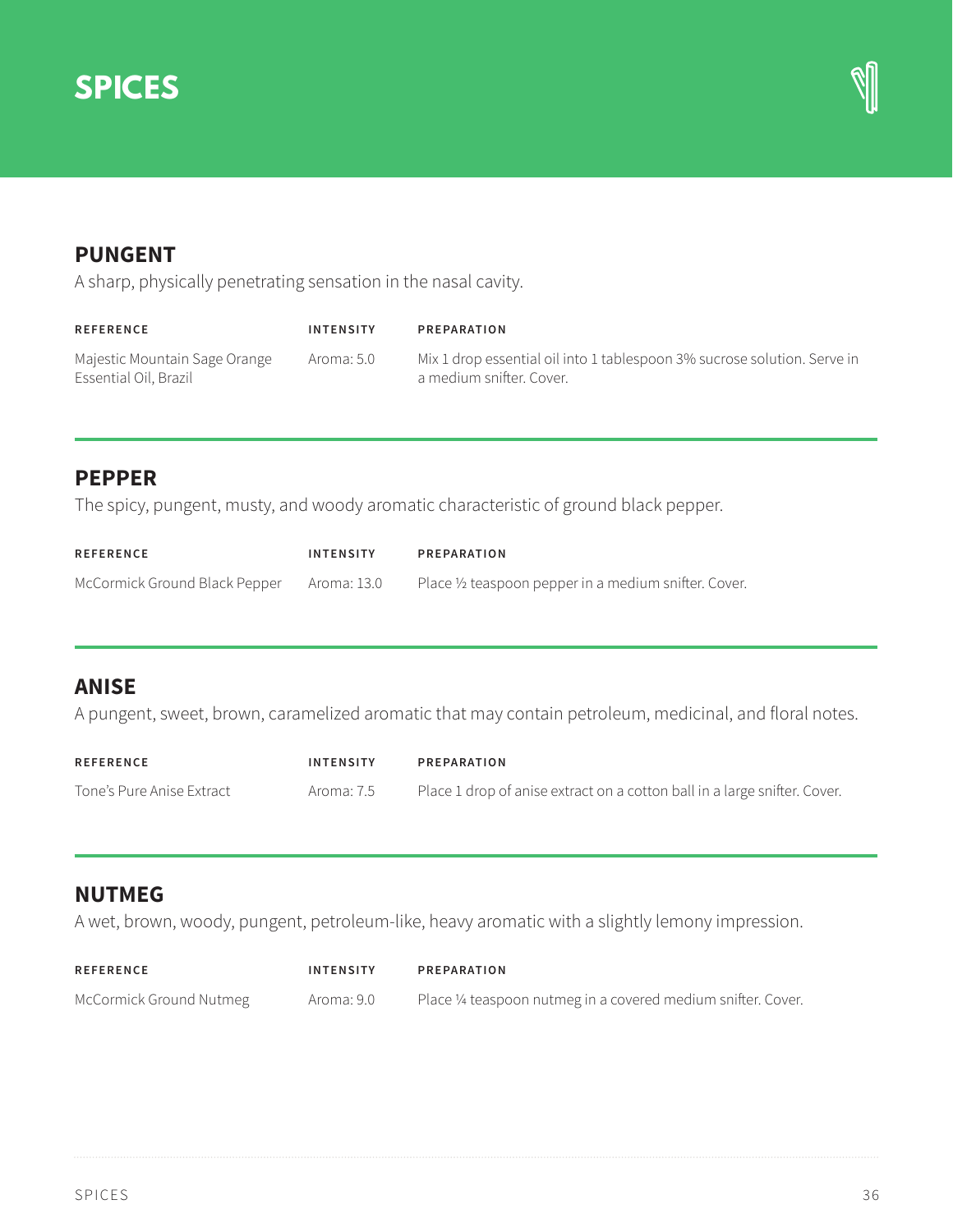## **SPICE BROWN**

The sweet, brown aromatic associated with spices such as cinnamon, clove, nutmeg, and allspice.

| <b>REFERENCE</b>                                                           | INTENSITY    | <b>PREPARATION</b>                                                                                                                                                                                                                                                                               |
|----------------------------------------------------------------------------|--------------|--------------------------------------------------------------------------------------------------------------------------------------------------------------------------------------------------------------------------------------------------------------------------------------------------|
| Private Selection Cinnamon Sticks                                          | Aroma: $3.0$ | Place 1 cinnamon stick in a 2-ounce glass jar with screw-on type lid.<br>Prepare one per every four panelists. May be prepared 24 hours in<br>advance and stored with tightly sealed lid.                                                                                                        |
| Private Selection Nutmeg (whole)<br>and Private Selection Clove<br>(whole) | Aroma: 7.0   | Place 1 whole nutmeg and 3 clove buds in a 2-ounce glass jar with<br>screw-on type lid. Prepare one per every four participants. May be<br>prepared 24 hours in advance and stored with tightly sealed lid. (Note: If<br>unable to find whole nutmeg, substitute 1/4 teaspoon of ground nutmeg.) |
| Ground cinnamon, allspice,<br>nutmeg, and clove mixture                    | Aroma: 10.5  | Mix together 0.25 grams ground cinnamon, 0.25 grams ground allspice,<br>0.25 grams ground nutmeg, and 0.06 grams ground cloves. Serve 1/4<br>teaspoon of spice mixture in a medium snifter. Cover.                                                                                               |

### **CINNAMON**

A sweet, brown, slightly woody, slightly pungent, spicy aromatic.

| <b>REFERENCE</b>          | <b>INTENSITY</b> | PREPARATION                                                |
|---------------------------|------------------|------------------------------------------------------------|
| McCormick Ground Cinnamon | Aroma: 13.0      | Place 1/4 teaspoon of cinnamon in a medium snifter. Cover. |

### **CLOVE**

A sweet, brown, spicy, pungent, floral, citrus, medicinal, and slightly minty aromatic.

| <b>REFERENCE</b>                            | INTENSITY | PREPARATION                                                         |
|---------------------------------------------|-----------|---------------------------------------------------------------------|
| Le Nez du Café no. 7 "clove" n.7 Aroma: 6.5 |           | Place 1 drop of essence on a cotton ball in a large snifter. Cover. |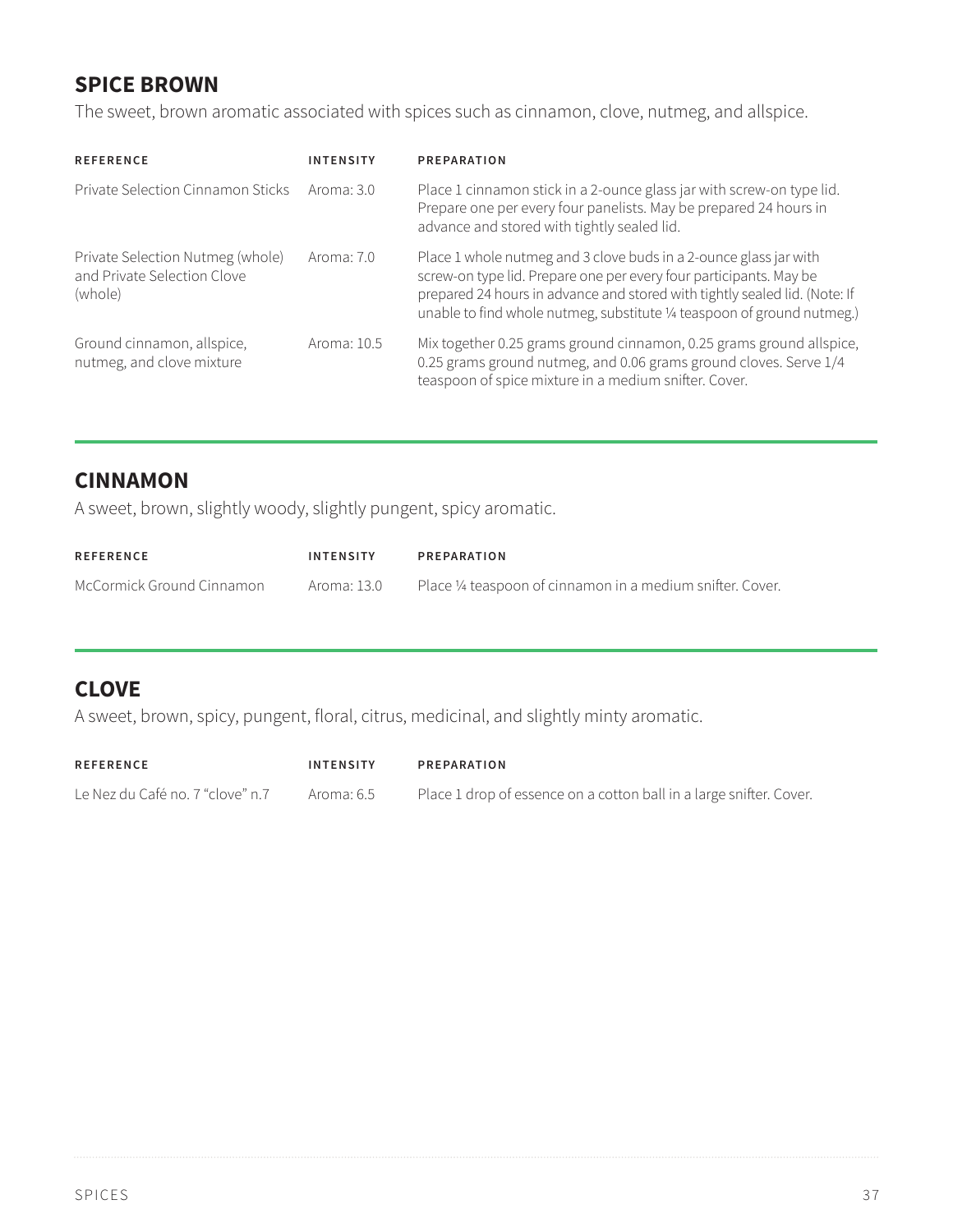# **NUTTY**

A slightly sweet, brown, woody, oily, musty, astringent, and bitter aromatic commonly associated with nuts, seeds, beans, and grains.

| <b>REFERENCE</b>                                                    | <b>INTENSITY</b> | <b>PREPARATION</b>                                                                                                                                                                   |
|---------------------------------------------------------------------|------------------|--------------------------------------------------------------------------------------------------------------------------------------------------------------------------------------|
| Le Nez du Café no. 29 "roasted<br>hazelnuts"                        | Aroma: 7.5       | Place 1 drop of essence on a cotton ball in a large snifter. Cover.                                                                                                                  |
| Mixture of Diamond Sliced<br>Almonds and Diamond Shelled<br>Walnuts | Flavor: 7.5      | Puree the almonds and walnuts separately in blenders for 45 seconds<br>on high speed. Combine equal amounts of the chopped nuts. Serve in<br>1-ounce cups. Cover with a plastic lid. |

## **ALMOND**

A sweet, light brown, woody, and buttery aromatic with floral and fruity notes that may include rose, cherry, and apricot. It is also astringent and may be slightly smoky.

| <b>REFERENCE</b>                           | INTENSITY  | PREPARATION                                                         |
|--------------------------------------------|------------|---------------------------------------------------------------------|
| Le Nez du Café no. 27 "roasted<br>almonds" | Aroma: 7.0 | Place 1 drop of essence on a cotton ball in a large snifter. Cover. |

# **HAZELNUT**

A woody, brown, sweet, musty/earthy, slightly cedar aromatic. May include floral, beany, oily, astringent, and bitter flavor notes.

| <b>REFERENCE</b>                                 | <b>INTENSITY</b> | <b>PREPARATION</b>                                                                          |
|--------------------------------------------------|------------------|---------------------------------------------------------------------------------------------|
| Le Nez du Café no. 29 "roasted<br>hazelnuts"     | Aroma: 5.5       | Place 1 drop of essence on a cotton ball in a large snifter. Cover.                         |
| McCormick Imitation Hazelnut<br>Extract, in milk | Flavor: 3.5      | Place 1/8 teaspoon of hazelnut extract in 1 cup of whole milk. Cover<br>with a plastic lid. |
| McCormick Imitation Hazelnut<br>Extract, in milk | Flavor: 6.0      | Place 1/4 teaspoon of hazelnut extract in 1 cup of whole milk. Cover<br>with a plastic lid. |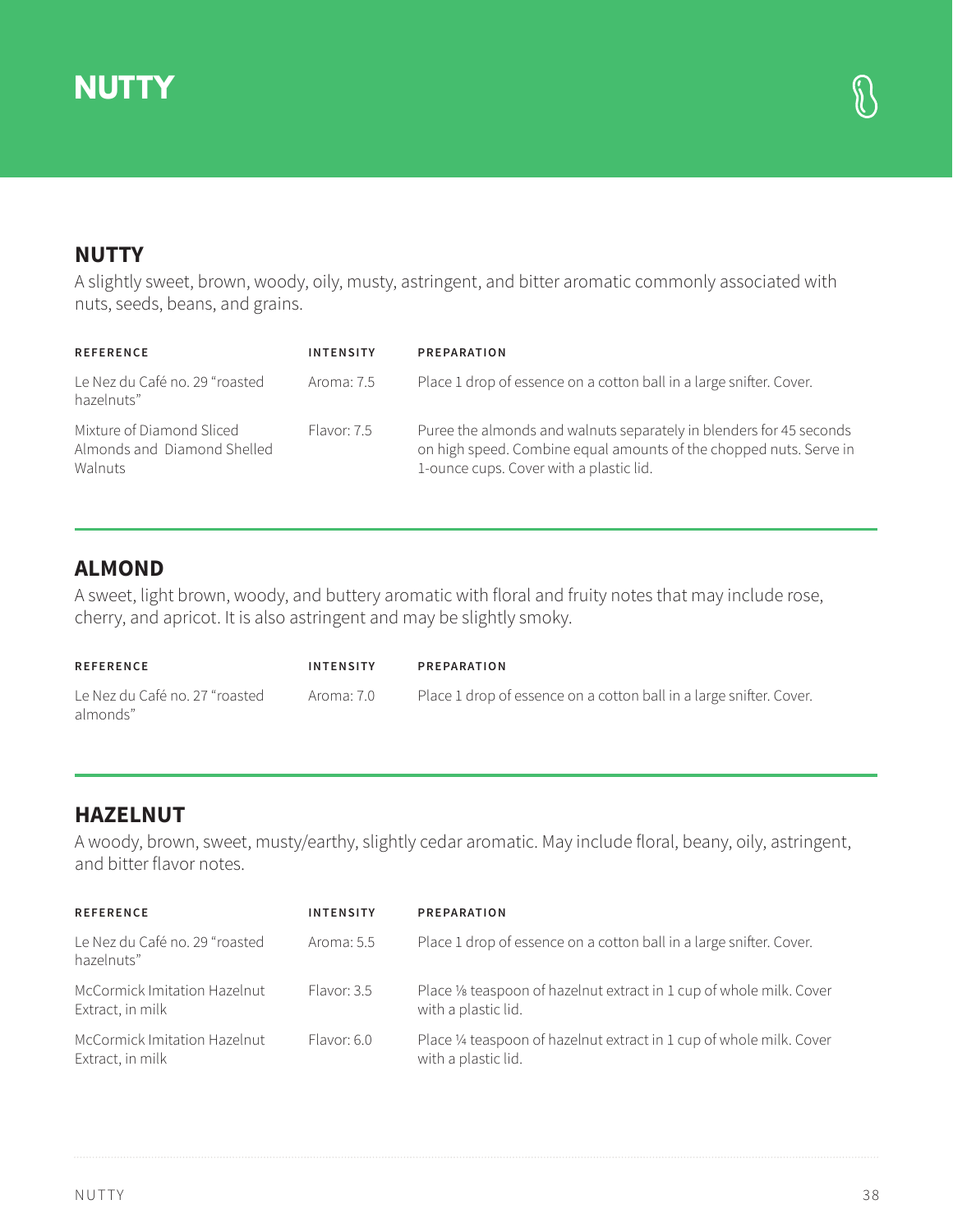# **PEANUTS**

A sweet, light brown, oily, somewhat musty/dusty, beany aromatic that may be slightly astringent.

| <b>REFERENCE</b>                      | <b>INTENSITY</b> | PREPARATION                                                                                                                                                                                                                                                  |
|---------------------------------------|------------------|--------------------------------------------------------------------------------------------------------------------------------------------------------------------------------------------------------------------------------------------------------------|
| Raw blanched bulk peanuts,<br>roasted | Aroma: 8.5       | Preheat oven to 425°F. Place raw, blanched peanuts in a single layer<br>on a baking sheet lined with parchment paper. Roast for 10 minutes or<br>until peanuts are medium brown in color. Chop peanuts and serve 1<br>tablespoon in a medium snifter. Cover. |
|                                       | Flavor: 7.5      | Preheat oven to 425°F. Place raw, blanched peanuts in a single layer<br>on a baking sheet lined with parchment paper. Roast for 10 minutes<br>or until peanuts are medium brown in color. Serve in a 1-ounce cup.<br>Cover with a plastic lid.               |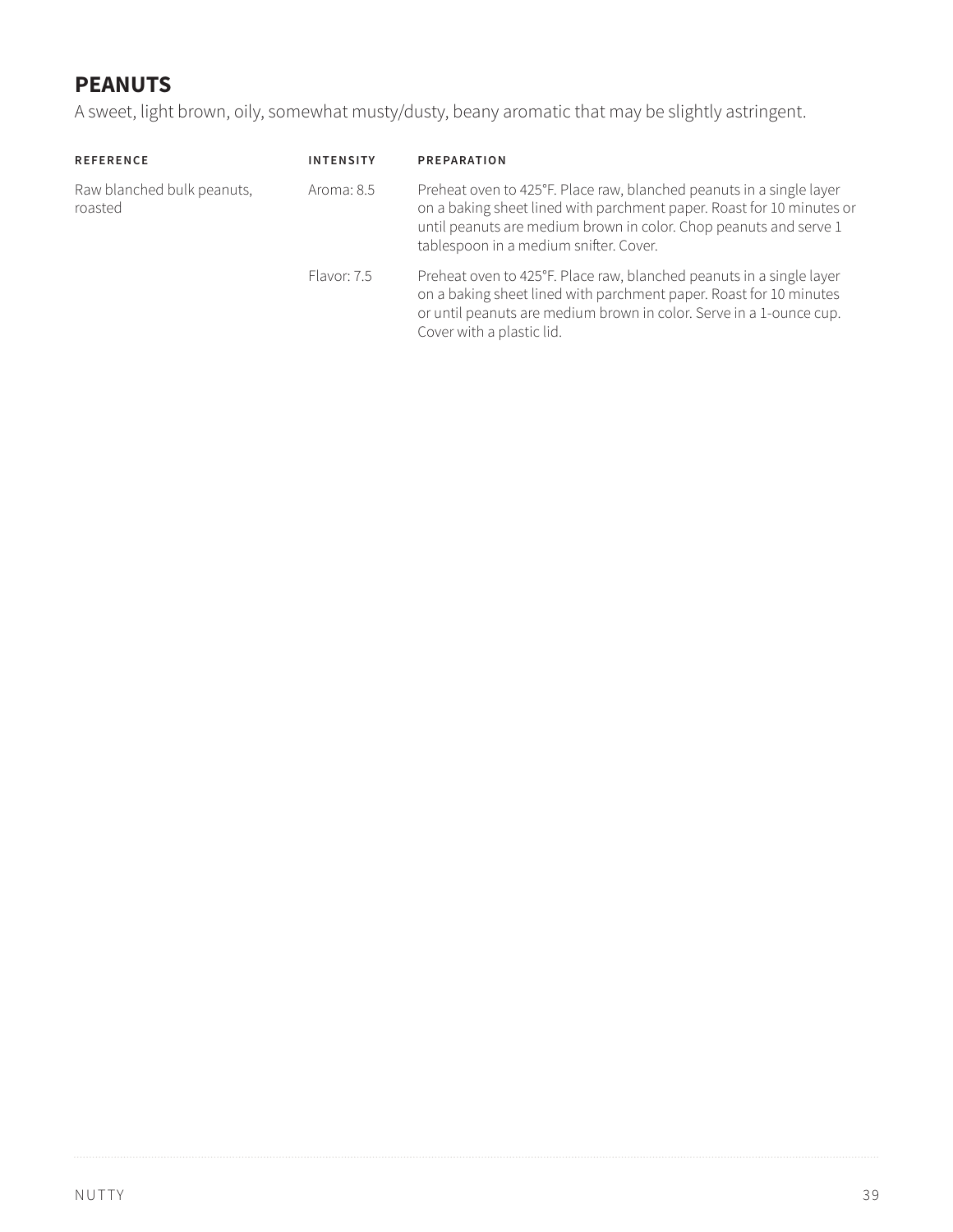



## **CHOCOLATE**

A blend of cocoa, including cocoa butter and dark roast aromatics at varying intensities.

| <b>REFERENCE</b>                                  | <b>INTENSITY</b> | <b>PREPARATION</b>                                                                                                                   |
|---------------------------------------------------|------------------|--------------------------------------------------------------------------------------------------------------------------------------|
| Nestle Toll House Semi-Sweet<br>Chocolate Morsels | Aroma: 8.0       | Chop the chocolate chips and place 1/4 cup in a medium snifter. Cover.                                                               |
|                                                   | Flavor: 7.5      | Place 1 teaspoon of chocolate in a 1-ounce cup. Cover with a plastic<br>lid. During the tasting session, taste once chip per sample. |

### **COCOA**

A brown, sweet, dusty, musty, often bitter aromatic associated with cocoa bean, powdered cocoa and chocolate bars.

| <b>REFERENCE</b>                                        | <b>INTENSITY</b> | <b>PREPARATION</b>                                                                                                   |
|---------------------------------------------------------|------------------|----------------------------------------------------------------------------------------------------------------------|
| Hershey's Cocoa Powder Natural<br>Unsweetened, in water | Aroma: 7.5       | Mix 1/4 teaspoon of cocoa powder with 100 milliliters of water. Serve in<br>a medium snifter. Cover.                 |
|                                                         | Flavor: 5.0      | Mix 1/4 teaspoon of cocoa powder with 100 milliliters of water. Serve in<br>a 1-ounce cup. Cover with a plastic lid. |

### **DARK CHOCOLATE**

A high-intensity blend of cocoa and cocoa butter that may include dark roast, spicy, burnt, and musty notes with increased astringency and bitterness.

| <b>REFERENCE</b>                                                                       | <b>INTENSITY</b> | <b>PREPARATION</b>                                                                       |
|----------------------------------------------------------------------------------------|------------------|------------------------------------------------------------------------------------------|
| Lindt Excellence 90% Cocoa<br>Supreme Dark chocolate bar                               | Aroma: $6.0$     | Chop the chocolate and put 1 teaspoon in a medium snifter. Cover.                        |
|                                                                                        | Flavor: 11.0     | Serve three 1/2-inch squares of chocolate in a 1-ounce cup. Cover with<br>a plastic lid. |
| Dove Promises Silky Smooth Dark<br>Chocolate (individually wrapped<br>bite-sized bars) | Flavor: 8.5      | Serve one chocolate in snack-size Ziploc bag.                                            |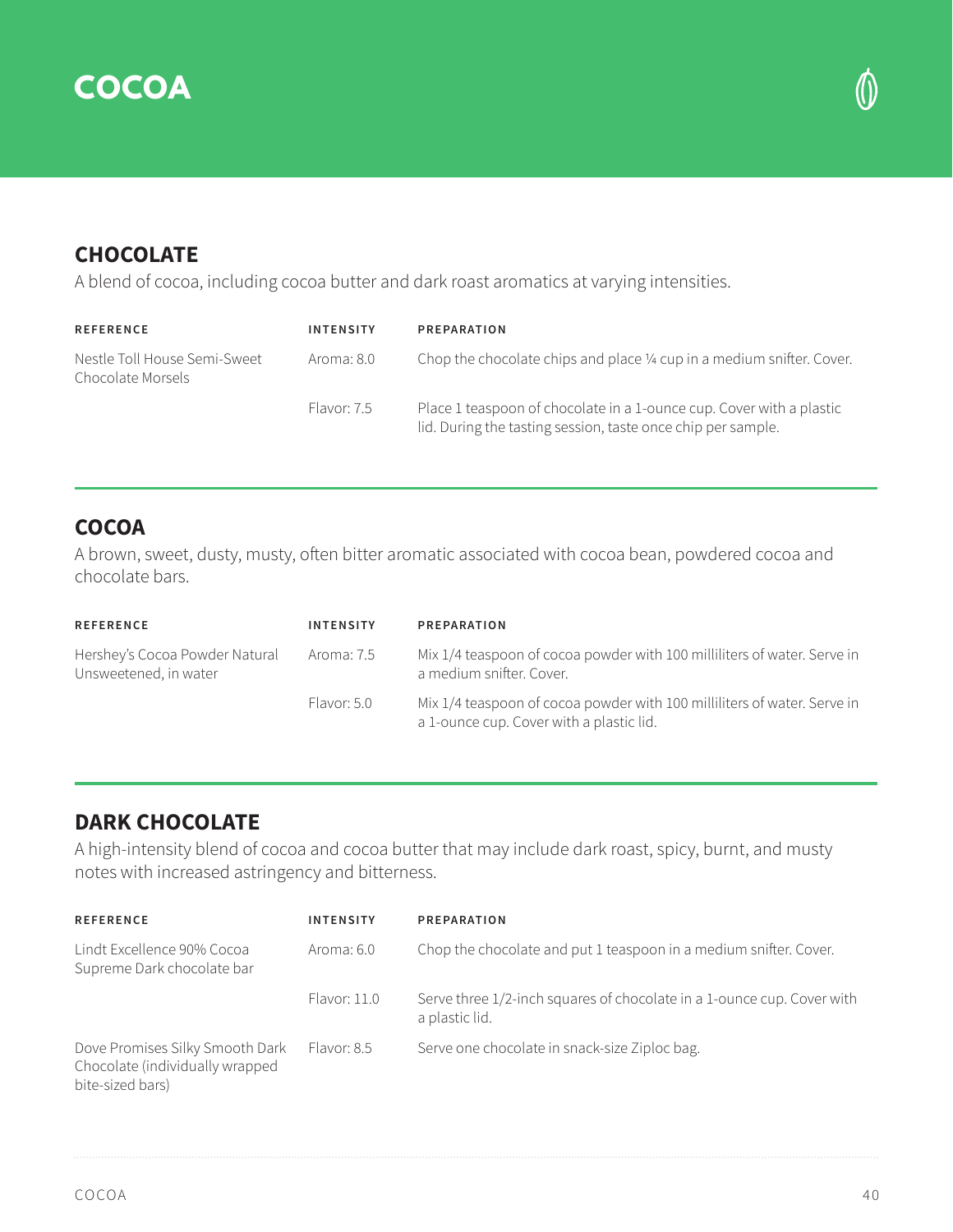

### **SWEET**

See "Taste Basics," p. 13

### **MOLASSES**

Dark, caramelized top notes that may include slightly sharp, acrid, and sulfur notes characteristic of molasses.

| <b>REFERENCE</b>                            | <b>INTENSITY</b> | <b>PREPARATION</b>                                                                                                                |
|---------------------------------------------|------------------|-----------------------------------------------------------------------------------------------------------------------------------|
| Grandma's Original Molasses,<br>unsulphured | Aroma: 6.5       | Mix 2 teaspoons of molasses in 250 milliliters of water. Serve 1/4 cup in a<br>medium snifter. Cover.                             |
|                                             | Flavor: 6.5      | Mix 2 teaspoons of molasses in 250 milliliters of water. Serve 1<br>teaspoon molasses in a 1-ounce cup. Cover with a plastic lid. |

### **MAPLE SYRUP**

A woody, sweet, caramelized, brown, slightly green aromatic associated with maple syrup.

| <b>REFERENCE</b>                                   | <b>INTENSITY</b> | <b>PREPARATION</b>                                                       |
|----------------------------------------------------|------------------|--------------------------------------------------------------------------|
| Le Nez du Café no. 24 "maple<br>syrup"             | Aroma: 7.0       | Place 1 drop of essence on a cotton ball in a large snifter. Cover.      |
| Maple Grove Farms Pure Maple<br>Syrup Medium Amber | Flavor: 5.0      | Serve 1 teaspoon maple syrup in a 1-ounce cup. Cover with a plastic lid. |

### **BROWN SUGAR**

A rich, full, round, sweet aromatic impression characterized by some degree of darkness.

| <b>REFERENCE</b>                     | <b>INTENSITY</b> | <b>PREPARATION</b>                                                                         |
|--------------------------------------|------------------|--------------------------------------------------------------------------------------------|
| C&H Pure Cane Sugar, Golden<br>Brown | Aroma: 6.0       | Place 1 teaspoon brown sugar in a medium snifter. Cover.                                   |
|                                      | Flavor: 5.0      | Mix 2 teaspoons sugar in 1 cup water. Serve in a 1-ounce cup. Cover<br>with a plastic lid. |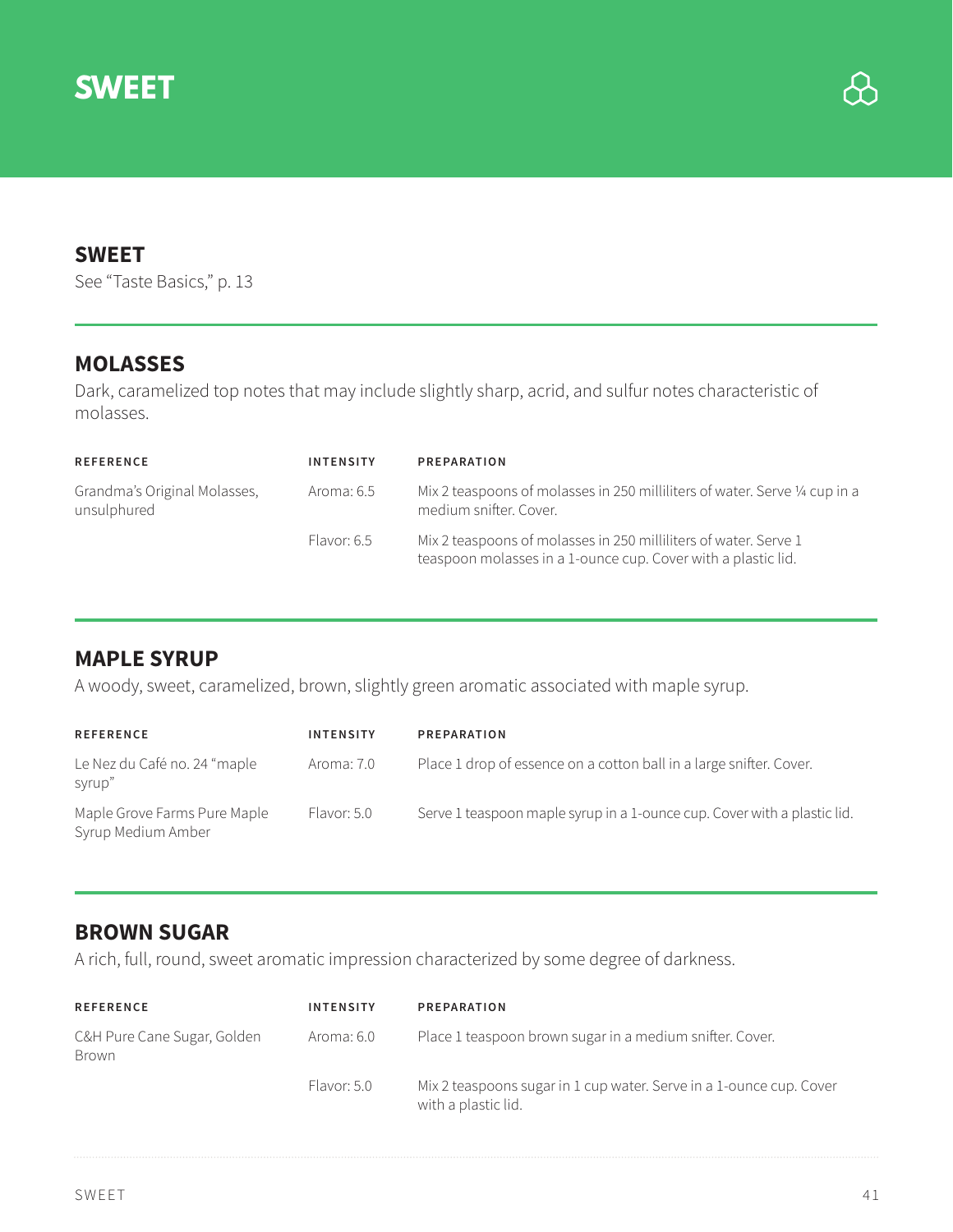## **CARAMELIZED**

A round, full-bodied, medium brown, sweet aromatic associated with cooked sugars and other carbohydrates. Does not include burnt or scorched notes.

| <b>REFERENCE</b>                            | <b>INTENSITY</b> | <b>PREPARATION</b>                                                                                                                                                                                                                                                                                                                                                                                                                                                      |
|---------------------------------------------|------------------|-------------------------------------------------------------------------------------------------------------------------------------------------------------------------------------------------------------------------------------------------------------------------------------------------------------------------------------------------------------------------------------------------------------------------------------------------------------------------|
| Le Nez du Café no. 25 "caramel"             | Aroma: 8.0       | Place 1 drop of essence on a cotton ball in a large snifter. Cover.                                                                                                                                                                                                                                                                                                                                                                                                     |
| C&H Pure Cane Sugar, Golden<br><b>Brown</b> | Flavor: 2.5      | Place 2 teaspoons sugar in 1 cup water. Serve 1 teaspoon in a 1-ounce<br>cup. Cover with a plastic lid.                                                                                                                                                                                                                                                                                                                                                                 |
|                                             | Flavor: 4.5      | Make 60% solution by dissolving 60 grams brown sugar in 1 liter water.<br>Serve 1 teaspoon in a 1-ounce cup. Cover with a plastic lid.                                                                                                                                                                                                                                                                                                                                  |
| Caramelized white table cane<br>sugar       | Flavor: 7.5      | Place 1 cup white table sugar in a heavy saucepan. Cook over low-to-<br>medium heat, stirring constantly with a wooden spoon, until sugar<br>is melted. When it has turned light amber in color, remove from heat<br>and pour onto wax paper. Be very careful—melted sugar is VERY HOT.<br>Let harden. Break cooled, solidified sugar into pieces and store in a<br>labeled airtight container. Serve a few small pieces in a 1-ounce cup.<br>Cover with a plastic lid. |

### **HONEY**

Sweet, light brown, slightly spicy aromatic associated with honey.

| <b>REFERENCE</b>           | <b>INTENSITY</b> | <b>PREPARATION</b>                                                                                                |
|----------------------------|------------------|-------------------------------------------------------------------------------------------------------------------|
| Busy Bee Pure Clover Honey | Aroma: 6.0       | Dissolve 1 tablespoon honey in 250 milliliters of hot water. Serve 1/4<br>cup in a medium snifter. Cover.         |
|                            | Flavor: 6.5      | Dissolve 1 tablespoon honey in 250 milliliters of hot water. Serve in a<br>1-ounce cup. Cover with a plastic lid. |

### **VANILLA**

A woody, slightly chemical aromatic associated with vanilla bean, which may include brown, beany, floral, and spicy notes.

| <b>REFERENCE</b>                                 | <b>INTENSITY</b> | <b>PREPARATION</b>                                                                                                    |
|--------------------------------------------------|------------------|-----------------------------------------------------------------------------------------------------------------------|
| Le Nez du Café no. 10 "vanilla"                  | Aroma: $2.5$     | Place 2 drops of Le Nez du Café essence on a cotton ball in a large<br>snifter. Cover.                                |
| Spice Islands Bourbon Vanilla<br>Bean            | Aroma: 5.5       | Place 0.5 gram chopped vanilla beans in a medium snifter. Cover.                                                      |
| McCormick Pure Vanilla Extract, in<br>whole milk | Flavor: 3.0      | Stir 1/8 teaspoon of vanilla extract into 1/2 cup of whole milk. Serve in a<br>1-ounce cup. Cover with a plastic lid. |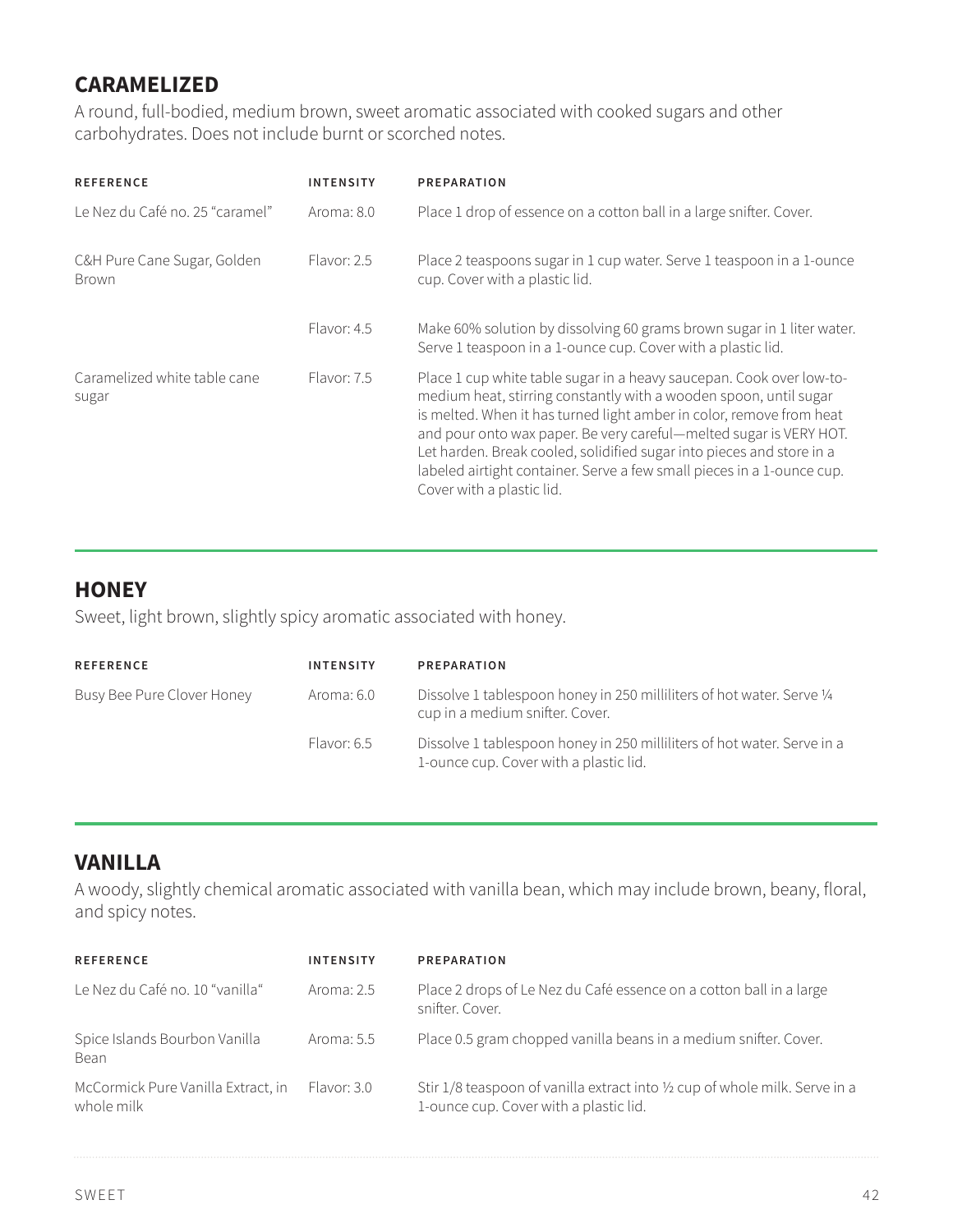# **VANILLIN**

An extremely sweet, non-natural aromatic associated with vanilla, cotton candy, and marshmallows.

| <b>REFERENCE</b>           | <b>INTENSITY</b> | PREPARATION                                                                                    |
|----------------------------|------------------|------------------------------------------------------------------------------------------------|
| Fisher Scientific Vanillin | Aroma: 6.0       | Mix 2 grams vanillin powder into 250 milliliters of water. Place in a large<br>snifter. Cover. |

### **SWEET AROMATICS**

An aromatic associated with the impression of a sweet substance.

| <b>REFERENCE</b>            | <b>INTENSITY</b> | <b>PREPARATION</b>                                                                    |
|-----------------------------|------------------|---------------------------------------------------------------------------------------|
| Fisher Scientific Vanillin  | Aroma: 5.0       | Mix 0.5 grams of vanillin into 250 milliliters of water in a large<br>snifter. Cover. |
|                             | Aroma: 7.0       | Mix 2 grams of vanillin into 250 milliliters of water in a large<br>snifter. Cover.   |
| Nabisco Lorna Doone cookies | Flavor: 5.0      | Serve 2 cookies in a 3.25-ounce cup. Cover with a plastic lid.                        |

### **OVERALL SWEET**

The perception of a combination of sweet taste and aromatics.

| <b>REFERENCE</b>            | <b>INTENSITY</b> | <b>PREPARATION</b>                                                 |
|-----------------------------|------------------|--------------------------------------------------------------------|
| Post Shredded Wheat         | Flavor: 1.5      | Serve 2 tablespoons in a 3.25-ounce cup. Cover with a plastic lid. |
| General Mills Wheaties      | Flavor: 3.0      | Serve 2 tablespoons in a 3.25-ounce cup. Cover with a plastic lid. |
| Nabisco Lorna Doone Cookies | Flavor: 5.0      | Serve 2 cookies in a 3.25-ounce cup. Cover with a plastic lid.     |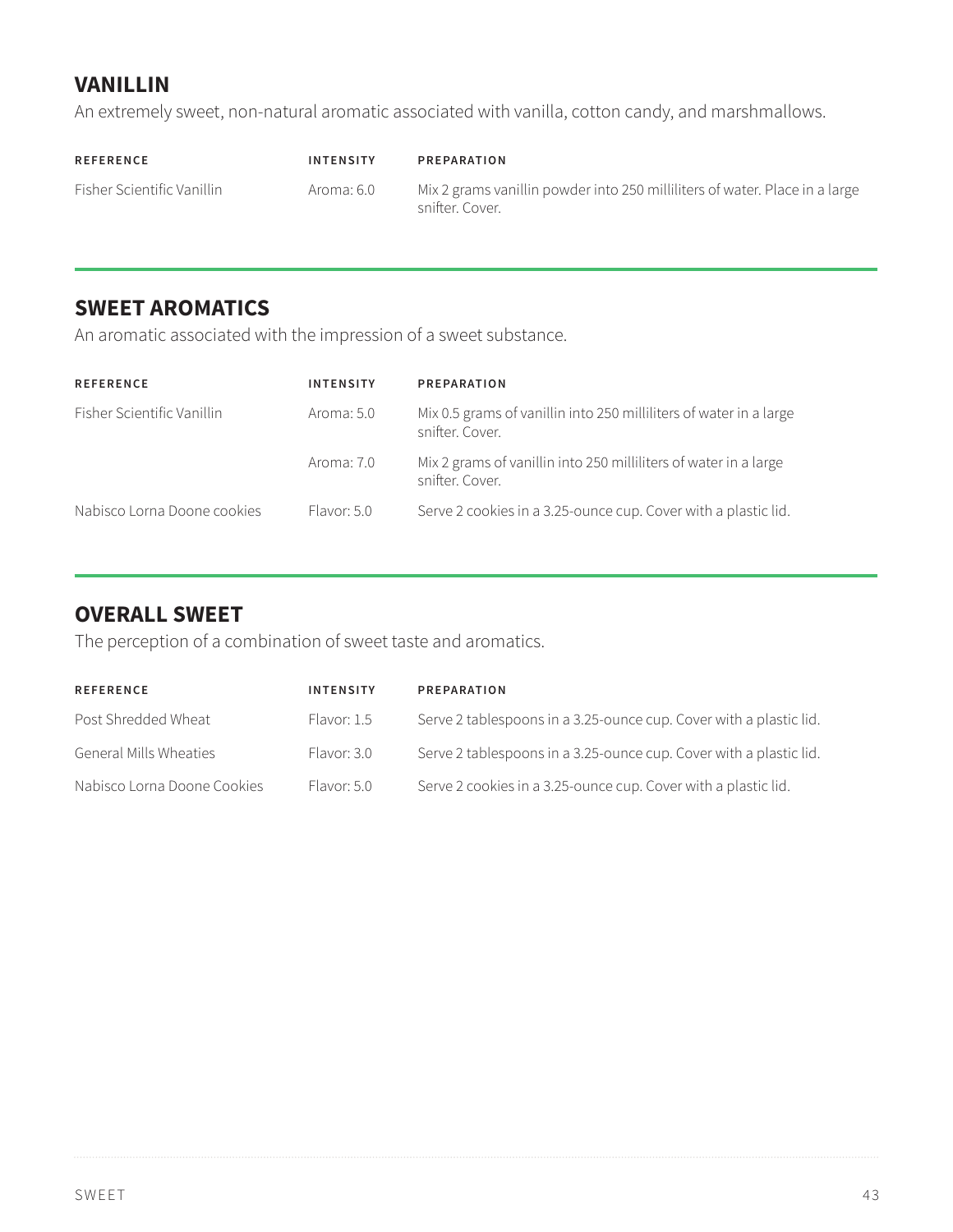



### **FLORAL**

A sweet, light, slightly fragrant aromatic associated with fresh flowers.

| <b>REFERENCE</b>                        | <b>INTENSITY</b> | <b>PREPARATION</b>                                                                             |
|-----------------------------------------|------------------|------------------------------------------------------------------------------------------------|
| Welch's 100% White Grape juice          | Aroma: $6.0$     | Mix 1 part water and 1 part juice. Place 1/4 cup of mixture in a medium<br>snifter. Cover.     |
|                                         | Flavor: 5.0      | Mix 1 part water and 1 part juice. Serve mixure in a 1-ounce cup. Cover<br>with a plastic lid. |
| Carnation essence oil                   | Aroma: 7.5       | Place 1 drop of Carnation essence oil on a cotton ball in a large<br>snifter. Cover.           |
| Le Nez du Café n.12 "coffee<br>blossom" | Aroma: 8.0       | Place 1 drop of Le Nez du Café essence on a cotton ball in a large<br>snifter. Cover.          |

### **ROSE**

A sweet, soft, slightly musty/dusty floral fragrance associated with fresh or dried roses.

| <b>REFERENCE</b> | <b>INTENSITY</b> | PREPARATION                                                              |
|------------------|------------------|--------------------------------------------------------------------------|
| Rose water       | Aroma: 5.0       | Place 2 drops of rose water on a cotton ball in a medium snifter. Cover. |

### **JASMINE**

An intense, slightly pungent, sweet, floral aromatic with underlying green, musty/dusty notes.

| <b>REFERENCE</b> | <b>INTENSITY</b> | PREPARATION                                                                  |
|------------------|------------------|------------------------------------------------------------------------------|
| Jasmine extract  | Aroma: 8.5       | Place 1 drop of jasmine extract on a cotton ball in a medium snifter. Cover. |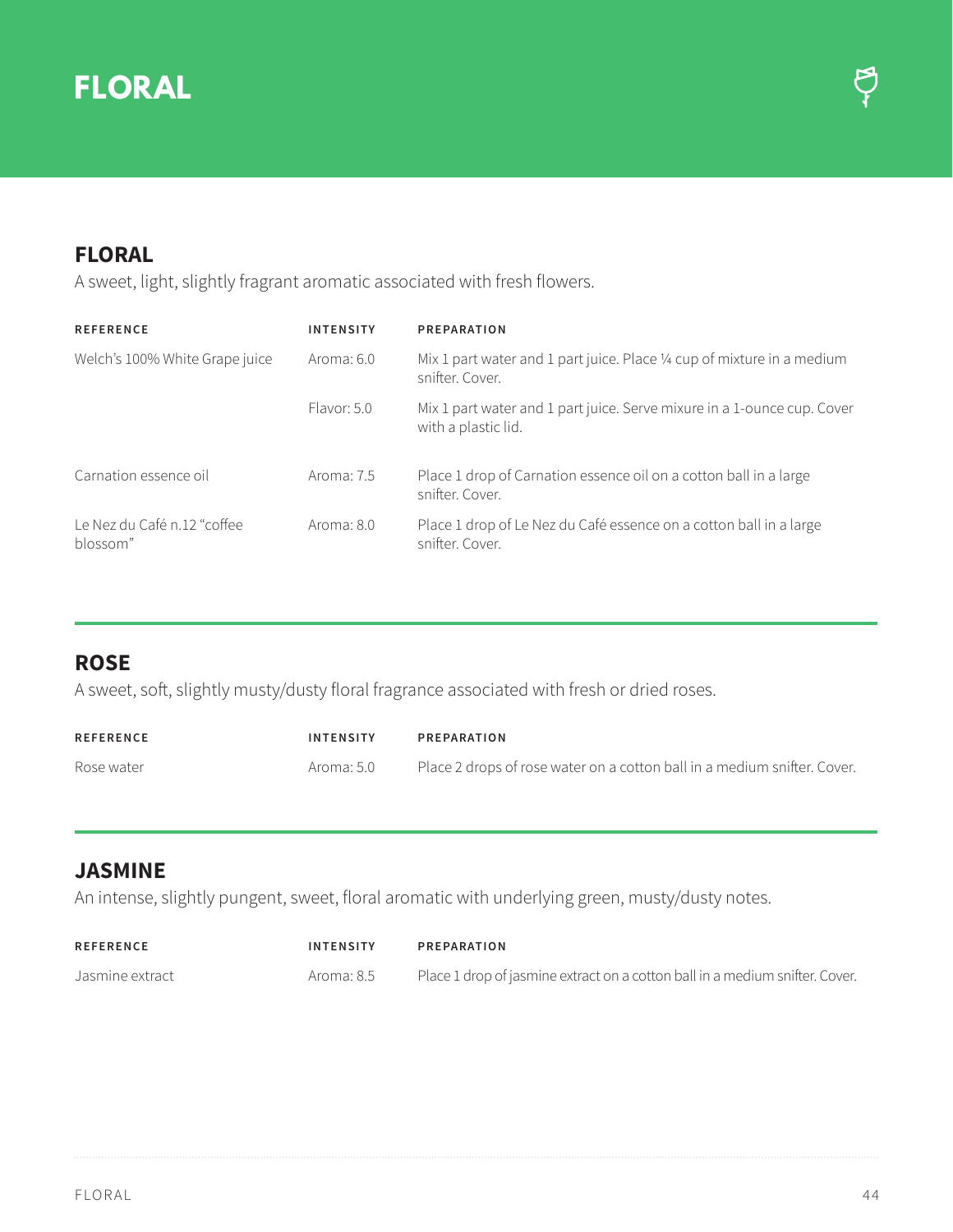# **CHAMOMILE**

The sweet, slightly floral/fruity, somewhat woody green associated with chamomile.

| <b>REFERENCE</b>                      | <b>INTENSITY</b> | <b>PREPARATION</b>                                                                                                                       |
|---------------------------------------|------------------|------------------------------------------------------------------------------------------------------------------------------------------|
| Celestial Seasonings Chamomile<br>tea | Aroma: 5.0       | Place 1 tea bag in 1 cup of boiling water. Brew for 5 minutes. Let cool.<br>Serve brewed tea in a 1-ounce cup. Cover with a plastic lid. |
|                                       | Flavor: 5.0      | Place 1 tea bag in 1 cup of boiling water. Brew for 5 minutes. Let cool.<br>Serve brewed tea in a 1-ounce cup. Cover with a plastic lid. |

### **BLACK TEA**

A somewhat brown, musty, dried plant and dried bark aromatic associated with the oxidization of tea leaves.

| <b>REFERENCE</b> | <b>INTENSITY</b> | <b>PREPARATION</b>                                                                                                                       |
|------------------|------------------|------------------------------------------------------------------------------------------------------------------------------------------|
| Lipton Black Tea | Aroma: 8.0       | Cut open 1 tea bag. Pour the tea leaves into medium snifters. Place 1<br>teaspoon of hot water over leaves immediately before serving.   |
|                  | Flavor: 7.0      | Place 1 tea bag in 1 cup of boiling water. Brew for 5 minutes. Let cool.<br>Serve brewed tea in a 1-ounce cup. Cover with a plastic lid. |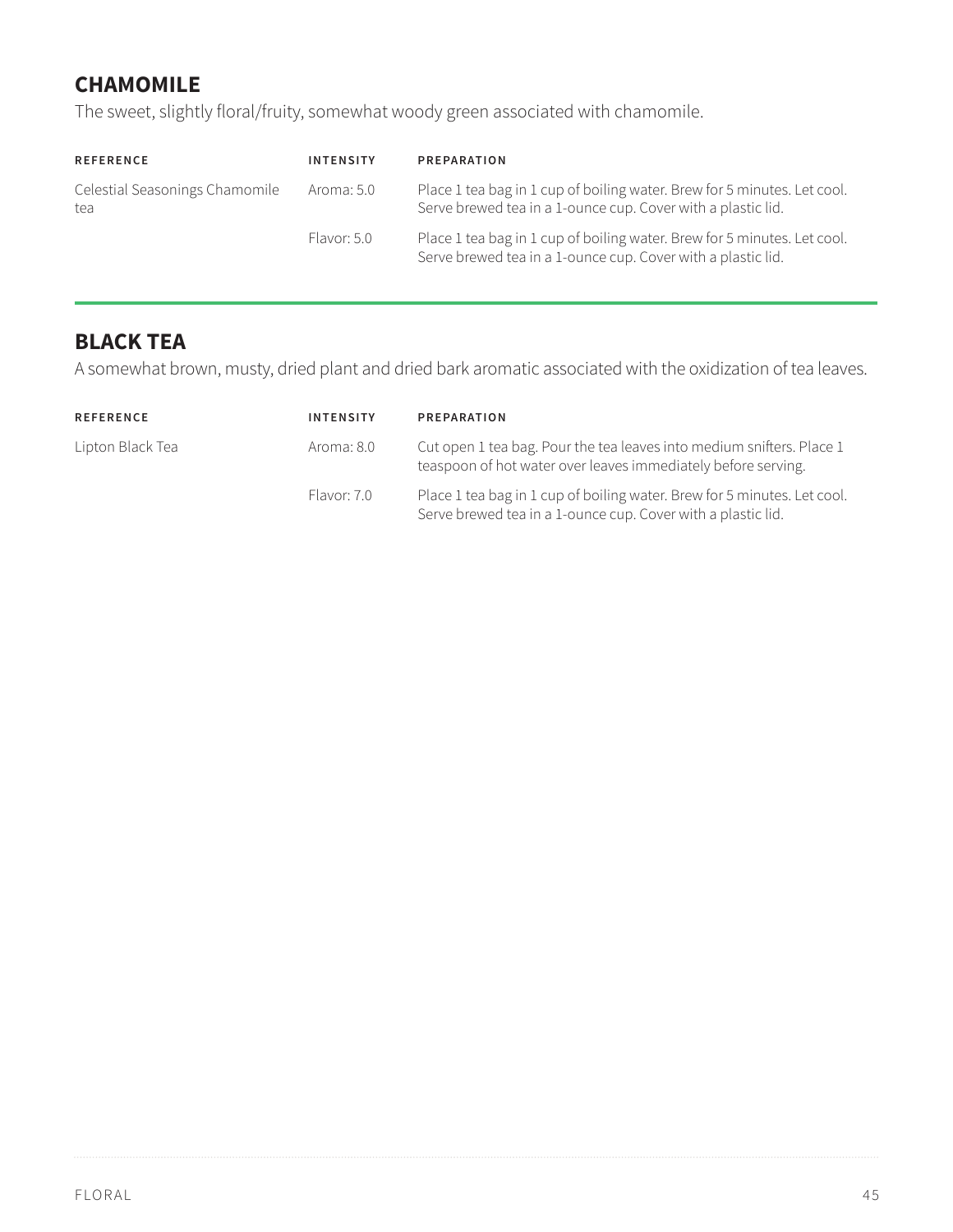# **AMPLITUDE**

### **AMPLITUDE**

Amplitude measures the overall impression of a product judged on the following aspects: overall impact, blended (the extent to which the flavors and aromas of the product blend together), longevity, and body/ fullness. The amplitude reflects the degree to which the characteristics of the product adhere together.

### **OVERALL IMPACT**

The maximum overall sensory impression.

| <b>REFERENCE</b>                                  | INTENSITY    | <b>PREPARATION</b>                                                                                                                                                                                                                                                                                                                         |
|---------------------------------------------------|--------------|--------------------------------------------------------------------------------------------------------------------------------------------------------------------------------------------------------------------------------------------------------------------------------------------------------------------------------------------|
| Gevalia Kaffe Traditional Roast,<br>ground        | Flavor: 7.5  | Begin brewing 1 hour before test. Use 30 grams ground coffee and<br>48 ounces deionized water and an autodrip coffee maker that meets<br>SCAA Certified Brewer standards, Brew, Transfer coffee to<br>clean, insulated airpot (140°F) in the evaluation room. Put empty<br>4-ounce Styrofoam cups (with lids) on tray. Serve cup 2/3 full. |
| Folgers Classic Roast Coffee,<br>ground           | Flavor: 9.0  | Begin brewing 1 hour before test. Use 30 grams ground coffee and<br>48 ounces deionized water and an autodrip coffee maker that meets<br>SCAA Certified Brewer standards, Brew, Transfer coffee to<br>clean, insulated airpot (140°F) in the evaluation room. Put empty<br>4-ounce Styrofoam cups (with lids) on tray. Serve cup 2/3 full. |
| Folgers Classic Roast, instant<br>coffee crystals | Flavor: 12.0 | Begin preparing 1/2 hour before the test. Weigh 30 grams of instant<br>coffee and add to 48 ounces deionized water at 165°F. Mix well. Transfer<br>to clean, insulated coffee airpot (140°F) in the evaluation room. Put<br>empty 4-ounce Styrofoam cups (with lids) on tray. Serve cup 2/3 full.                                          |

### **BLENDED**

The melding of individual sensory notes such that the products present a unified overall sensory experience as opposed to spikes or individual notes.

| <b>REFERENCE</b>                                  | <b>INTENSITY</b> | <b>PREPARATION</b>                                                                                                                                                                                                                                                                                |
|---------------------------------------------------|------------------|---------------------------------------------------------------------------------------------------------------------------------------------------------------------------------------------------------------------------------------------------------------------------------------------------|
| Folgers Classic Roast, instant<br>coffee crystals | Flavor: 3.0      | Begin preparing 1/2 hour before the test. Weigh 30 grams of instant<br>coffee and add to 48 ounces deionized water at 165°F. Mix well. Transfer<br>to clean, insulated coffee airpot (140°F) in the evaluation room. Put<br>empty 4-ounce Styrofoam cups (with lids) on tray. Serve cup 2/3 full. |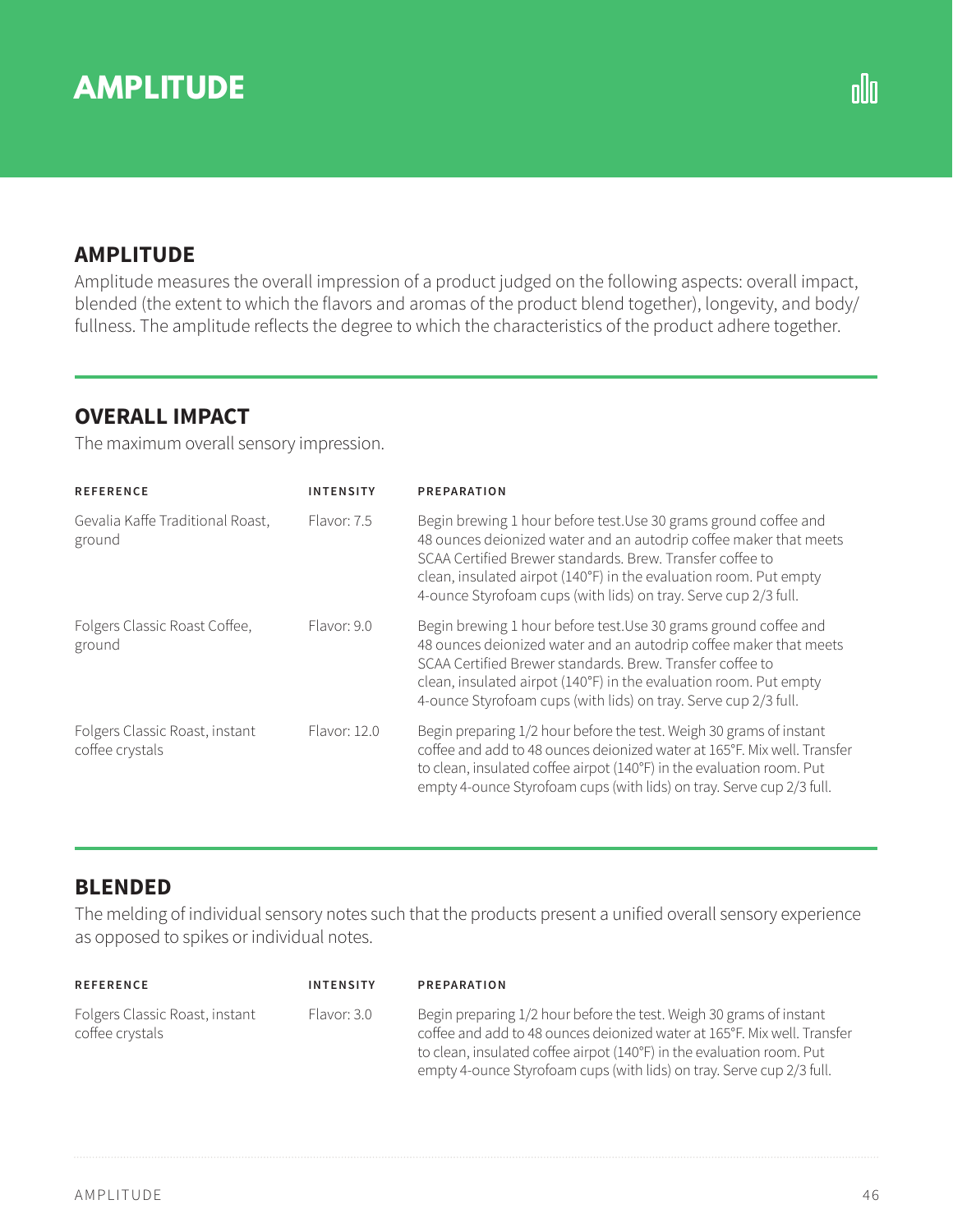### **BLENDED Cont.**

| <b>REFERENCE</b>                           | <b>INTENSITY</b> | PREPARATION                                                                                                                                                                                                                                                                                                                                |
|--------------------------------------------|------------------|--------------------------------------------------------------------------------------------------------------------------------------------------------------------------------------------------------------------------------------------------------------------------------------------------------------------------------------------|
| Folgers Classic Roast Coffee,<br>ground    | Flavor: 6.0      | Begin brewing 1 hour before test. Use 30 grams ground coffee and<br>48 ounces deionized water and an autodrip coffee maker that meets<br>SCAA Certified Brewer standards. Brew. Transfer coffee to<br>clean, insulated airpot (140°F) in the evaluation room. Put empty<br>4-ounce Styrofoam cups (with lids) on tray. Serve cup 2/3 full. |
| Gevalia Kaffe Traditional Roast,<br>ground | Flavor: 10.0     | Begin brewing 1 hour before test. Use 30 grams ground coffee and<br>48 ounces deionized water and an autodrip coffee maker that meets<br>SCAA Certified Brewer standards, Brew, Transfer coffee to<br>clean, insulated airpot (140°F) in the evaluation room. Put empty<br>4-ounce Styrofoam cups (with lids) on tray. Serve cup 2/3 full. |

### **LONGEVITY**

The time that the full, integrated sensory experience sustains itself in the mouth and after swallowing.

| <b>REFERENCE</b>                                  | <b>INTENSITY</b> | <b>PREPARATION</b>                                                                                                                                                                                                                                                                                                                              |
|---------------------------------------------------|------------------|-------------------------------------------------------------------------------------------------------------------------------------------------------------------------------------------------------------------------------------------------------------------------------------------------------------------------------------------------|
| Gevalia Kaffe Traditional Roast,<br>ground        | Flavor: 7.5      | Begin brewing 1 hour before test. Use 30 grams ground coffee and<br>48 ounces deionized water and an autodrip coffee maker that meets<br>SCAA Certified Home Brewer standards. Brew. Transfer coffee to<br>clean, insulated airpot (140°F) in the evaluation room. Put empty<br>4-ounce Styrofoam cups (with lids) on tray. Serve cup 2/3 full. |
| Folgers Classic Roast Coffee,<br>ground           | Flavor: 9.0      | Begin brewing 1 hour before test. Use 30 grams ground coffee and<br>48 ounces deionized water and an autodrip coffee maker that meets<br>SCAA Certified Home Brewer standards. Brew. Transfer coffee to<br>clean, insulated airpot (140°F) in the evaluation room. Put empty<br>4-ounce Styrofoam cups (with lids) on tray. Serve cup 2/3 full. |
| Folgers Classic Roast, instant<br>coffee crystals | Flavor: 12.0     | Begin preparing 1/2 hour before the test. Weigh 30 grams of instant<br>coffee and add to 48 ounces deionized water at 165°F. Mix well. Transfer<br>to clean, insulated coffee airpot (140°F) in the evaluation room. Put<br>empty 4-ounce Styrofoam cups (with lids) on tray. Serve cup 2/3 full.                                               |

### **FULLNESS**

The foundation of flavor notes that gives substance to the product. The perception of robust flavor that is rounded with body.

| <b>REFERENCE</b>                                  | <b>INTENSITY</b> | <b>PREPARATION</b>                                                                                                                                                                                                                                                                                |
|---------------------------------------------------|------------------|---------------------------------------------------------------------------------------------------------------------------------------------------------------------------------------------------------------------------------------------------------------------------------------------------|
| Folgers Classic Roast, instant<br>coffee crystals | Flavor: 5.0      | Begin preparing 1/2 hour before the test. Weigh 30 grams of instant<br>coffee and add to 48 ounces deionized water at 165°F. Mix well. Transfer<br>to clean, insulated coffee airpot (140°F) in the evaluation room. Put<br>empty 4-ounce Styrofoam cups (with lids) on tray. Serve cup 2/3 full. |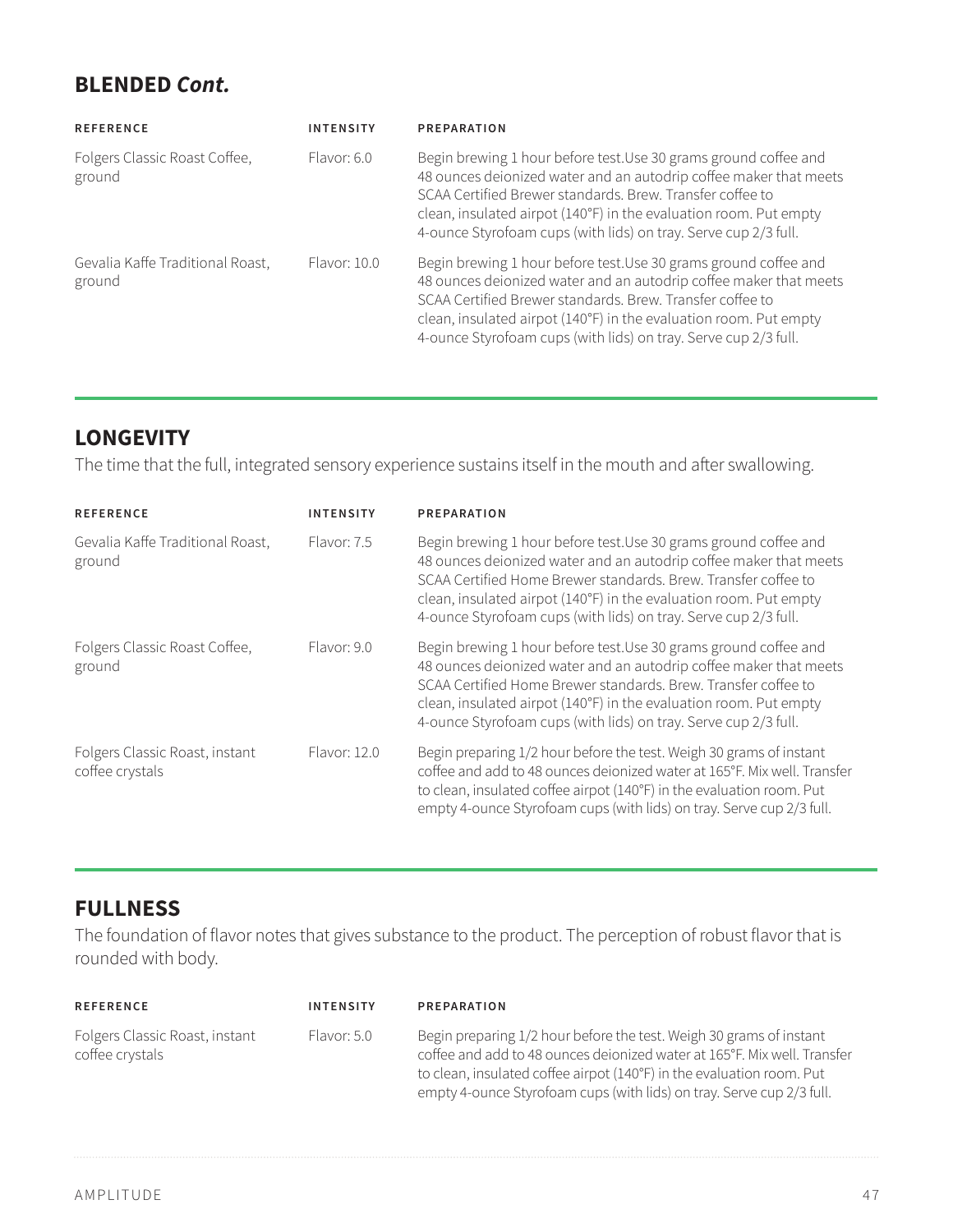# **FULLNESS Cont.**

| <b>REFERENCE</b>                           | <b>INTENSITY</b> | <b>PREPARATION</b>                                                                                                                                                                                                                                                                                                                              |
|--------------------------------------------|------------------|-------------------------------------------------------------------------------------------------------------------------------------------------------------------------------------------------------------------------------------------------------------------------------------------------------------------------------------------------|
| Folgers Classic Roast Coffee,<br>ground    | Flavor: 7.5      | Begin brewing 1 hour before test. Use 30 grams ground coffee and<br>48 ounces deionized water and an autodrip coffee maker that meets<br>SCAA Certified Home Brewer standards. Brew. Transfer coffee to<br>clean, insulated airpot (140°F) in the evaluation room. Put empty<br>4-ounce Styrofoam cups (with lids) on tray. Serve cup 2/3 full. |
| Gevalia Kaffe Traditional Roast,<br>ground | Flavor: 10.0     | Begin brewing 1 hour before test.Use 30 grams ground coffee and<br>48 ounces deionized water and an autodrip coffee maker that meets<br>SCAA Certified Home Brewer standards. Brew. Transfer coffee to<br>clean, insulated airpot (140°F) in the evaluation room. Put empty<br>4-ounce Styrofoam cups (with lids) on tray. Serve cup 2/3 full.  |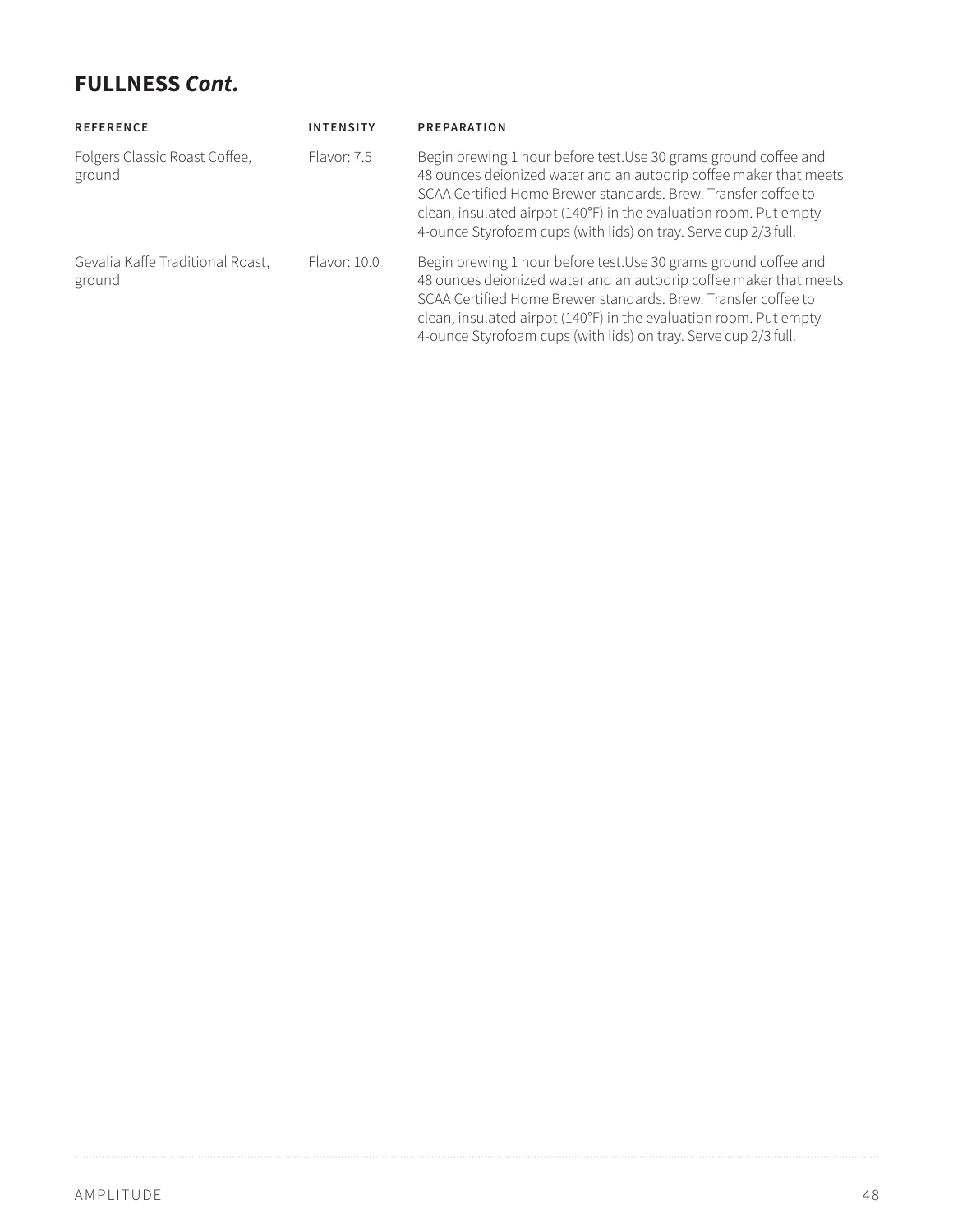# **MOUTHFEEL**



### **MOUTH DRYING**

A drying, puckering, or tingling sensation on the surface and/or edge of the tongue and mouth.

| <b>REFERENCE</b>    | <b>INTENSITY</b> | <b>PREPARATION</b>                                |
|---------------------|------------------|---------------------------------------------------|
| 0.05% alum solution | Flavor: 2.5      | Serve in a 1-ounce cup. Cover with a plastic lid. |
| 0.07% alum solution | Flavor: 3.5      | Serve in a 1-ounce cup. Cover with a plastic lid. |

#### **THICKNESS**

The thick feel of the beverage as you press your tongue through it.

| <b>REFERENCE</b>        | <b>INTENSITY</b> | PREPARATION                                       |
|-------------------------|------------------|---------------------------------------------------|
| 5% sucrose solution     | Flavor: 2.0      | Serve in a 1-ounce cup. Cover with a plastic lid. |
| Campbell's Tomato Juice | Flavor: 4.0      | Serve in a 1-ounce cup. Cover with a plastic lid. |

# **METALLIC**

An aromatic and mouthfeel associated with tin cans or aluminum foil.

| <b>REFERENCE</b>                              | <b>INTENSITY</b> | PREPARATION                                       |
|-----------------------------------------------|------------------|---------------------------------------------------|
| 0.10% potassium chloride solution Flavor: 1.5 |                  | Serve in a 1-ounce cup. Cover with a plastic lid. |

### **OILY**

The amount of fat/oily film left on surfaces of mouth after swallowing or expectorating.

| <b>REFERENCE</b>                                      | <b>INTENSITY</b> | <b>PREPARATION</b>                                |
|-------------------------------------------------------|------------------|---------------------------------------------------|
| Horizon Organic Low-Fat (1%)<br>ultrapasteurized milk | Flavor: 3.0      | Serve in a 1-ounce cup. Cover with a plastic lid. |
| Kroger Half & Half                                    | Flavor: 6.0      | Serve in a 1-ounce cup. Cover with a plastic lid. |